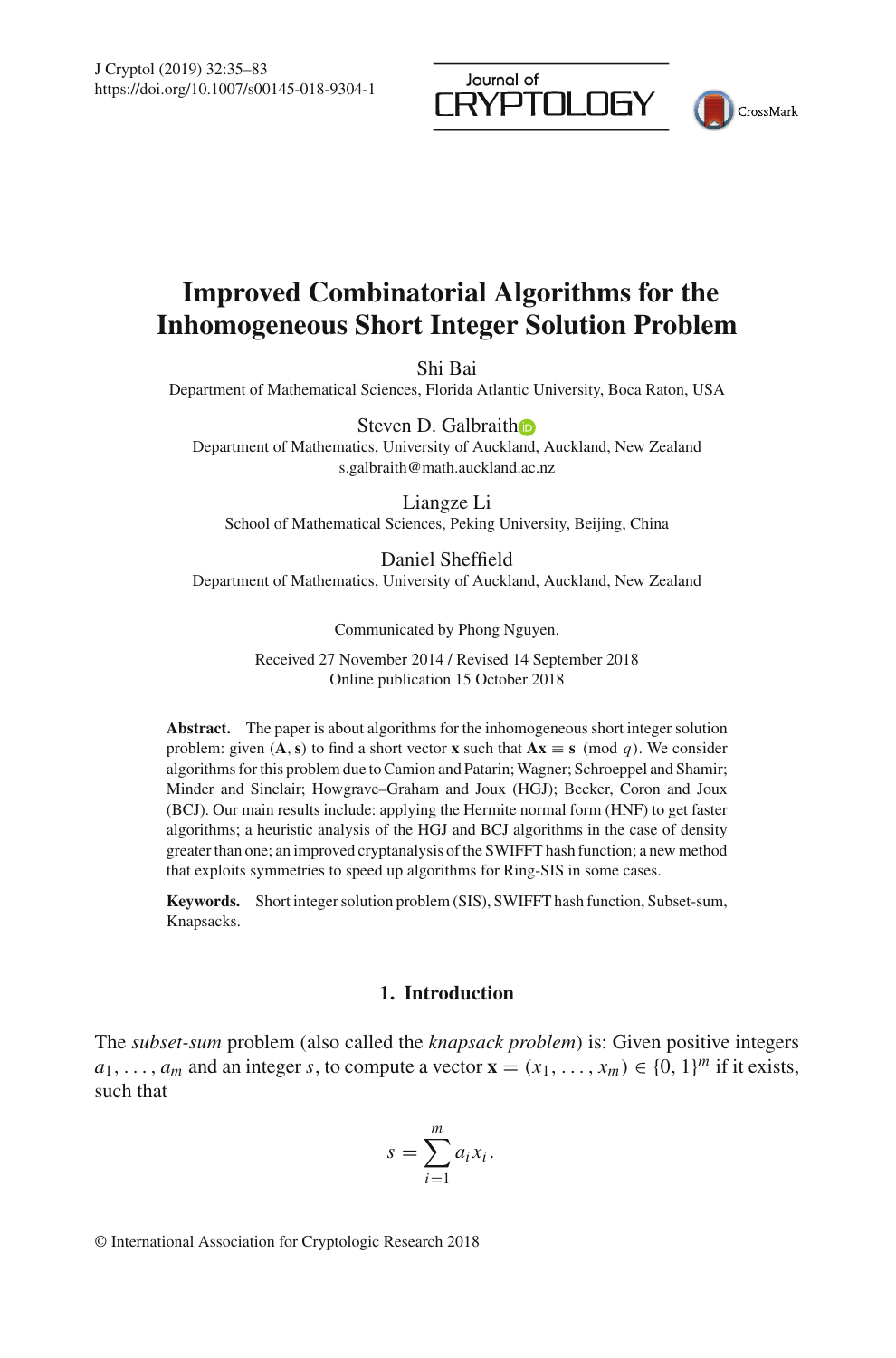It is often convenient to write  $\mathbf{a} = (a_1, \ldots, a_m)$  as a row and  $\mathbf{x} = (x_1, \ldots, x_m)^T$  as a column so that  $s = ax$ . The *modular subset-sum* problem is similar: Given a modulus q, integer vector **a** and integer *s* to find  $\mathbf{x} \in \{0, 1\}^m$ , if it exists, such that  $s \equiv \mathbf{a}\mathbf{x} \pmod{q}$ .

The vector version of this problem is called the *inhomogeneous short integer solution problem* (ISIS): Given a modulus *q*, a small set  $\mathcal{B} \subseteq \mathbb{Z}$  that contains 0 (e.g.,  $\mathcal{B} = \{0, 1\}$ ) or  $\{-1, 0, 1\}$ , an  $n \times m$  matrix **A** (where typically *m* is much bigger than *n*), and a column vector  $\mathbf{s} \in \mathbb{Z}_q^n$  to find a column vector  $\mathbf{x} \in \mathcal{B}^m$  (if it exists) such that

$$
\mathbf{s} \equiv \mathbf{A}\mathbf{x} \pmod{q}.
$$
 (1)

If we want to be more precise we call this the  $(m, n, q, \mathcal{B})$ -ISIS problem. The original short integer solution problem (SIS) is the case  $s = 0$ , in which case it is required to find a solution  $\mathbf{x} \in \mathcal{B}^m$  such that  $\mathbf{x} \neq \mathbf{0}$ . Our algorithms solve both problems.

We unify the subset-sum and ISIS problems as the (*G*, *m*, *B*)-ISIS problem where *G* is an abelian group (written additively and viewed as a  $\mathbb{Z}$ -module), *m* an integer and  $\beta$ a small subset of  $\mathbb Z$  that contains 0. Given  $m$  group elements and a target group element from  $G$ , the  $(G, m, \mathcal{B})$ -ISIS problem is to write the target element as an integral linear combination with coefficients in  $\beta$  of the given  $m$  group elements. Micciancio [\[22\]](#page-47-0) gave a similar generalization that he called "generalization of the compact knapsack problem to arbitrary rings," but his paper mostly considers the special case of a ring with a "convolution" product (similar to the rings used in NTRU). Gama, Izabachène, Nguyen and Xie [\[13\]](#page-47-1) provide a similar abstraction but focus on the worst-to-average reduction of the so-called generalized SIS/LWE problem. Our work mainly focuses on the cryptanalysis aspects. The three motivating examples for the group are  $G = \mathbb{Z}$ ,  $G = \mathbb{Z}_q$  and  $G = \mathbb{Z}_q^n$ . In the latter two cases we consider the following distribution on ISIS instances parameterized by  $m \in \mathbb{N}$ : Sample uniformly  $A \in G^m$  and  $s \in G$ , and a solution is any vector  $\mathbf{x} \in \mathcal{B}^m$  (if one exists) such that  $\mathbf{s} = \mathbf{A}\mathbf{x}$ . In the case  $G = \mathbb{Z}$  one would need to specify a distribution on elements of  $\mathbb{Z}^m$  in order to define a distribution on ISIS instances. We do not explore the case  $G = \mathbb{Z}$  in this paper, as our algorithms are suited to the modular case.

We now define the *density* of an ISIS instance, generalizing a standard concept in the subset-sum problem over  $\mathbb Z$  with  $\mathcal B = \{0, 1\}$ . If one chooses the integers  $a_i$  in a subsetsum instance uniformly in an interval  $\{0, 1, \ldots, B\} \subset \mathbb{Z}$  then  $\max\{a_i\} \approx B$  and the standard definition of density is  $m/\log_2(\max\{a_i\}) \approx m/\log(B) = \log(\#B^m)/\log(B)$ . Taking  $G = \mathbb{Z}_B$ , our definition below gives density  $m / \log(B)$ . For our purposes it is also convenient to define an alternative notion of density that we call exponential density.

**Definition 1.** Let G be a finite group. The *density* of a  $(G, m, B)$ -ISIS instance is  $\frac{m \log(\#B)}{\log(\#G)}$ . The *exponential density* of a  $(G, m, B)$ -ISIS instance is  $\delta = \frac{(\#B)^m}{\#G}$ .

To interpret exponential density, we recall the notion of *regularity*. Lemma 1 of Ajtai [\[2\]](#page-47-2) proves regularity of this construction for any finite abelian group *G* and  $\mathcal{B} = \{0, 1\}$ , meaning that for any  $\epsilon > 0$  there is an integer *m* so that if **A** is a randomly chosen vector in *G<sup>m</sup>* then the statistical distance of the uniform distribution on *G* from the distribution  ${Ax : x \in \{0, 1\}^m}$  is at most  $\epsilon$ . In light of this result, it is natural to model the values Ax over  $\mathbf{x} \in \{0, 1\}^m$  as if they are sampled independently and uniformly from *G*. We state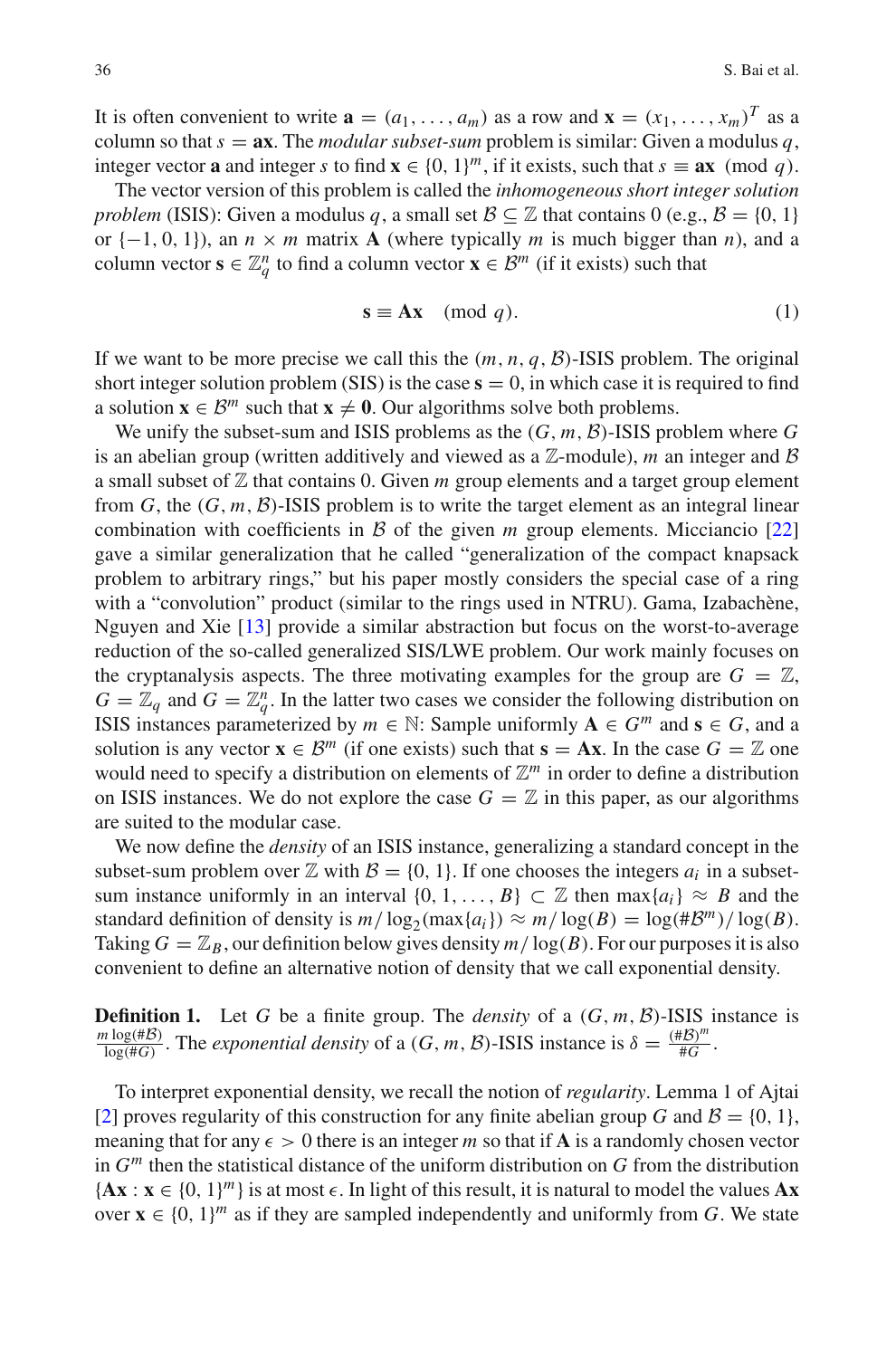this heuristic assumption precisely as Heuristic [1](#page-9-0) below. With Heuristic [1,](#page-9-0) when  $\delta < 1$ we consider the exponential density to be a close approximation to the probability, given uniform **s**, that there is a solution  $\mathbf{x} \in \mathcal{B}^m$  for the equation  $\mathbf{s} = \mathbf{A}\mathbf{x}$ . Similarly, when  $\delta$  > 1 we consider  $\delta$  to be a close approximation to the average size of the solution set  $\{x \in \mathcal{B}^m : s = Ax\}.$ 

Throughout the paper the phrases "low density" and "high density" are used informally, and are consistent with either definition of density. If  $\sharp B^m$  is much smaller than #*G* then we say the  $(G, m, \mathcal{B})$ -ISIS problem has low density. If  $\#\mathcal{B}^m \approx \#G$ , then we say we are in the density 1 case. If  $\#B^m$  is much larger than  $\#G$ , then we are in the high-density case.

The ISIS problem has applications in lattice-based cryptography. For example, inverting the SWIFFT hash function of Lyubashevsky, Micciancio, Peikert and Rosen [\[21\]](#page-47-3) is solving (1024, 64, 257,{0, 1})-ISIS. Since this function is a compression function (mapping 1024 bits to about 512 bits) it corresponds to a very high-density instance of ISIS. The security level of SWIFFT claimed in [\[21](#page-47-3)] is "to find collisions takes time at least  $2^{106}$  and requires almost as much space, and the known inversion attacks require about  $2^{128}$  $2^{128}$  $2^{128}$  time and space".<sup>1</sup> Note that the main contribution of the SWIFFT paper [\[21\]](#page-47-3) was to propose and implement the new hash function, and hence only provided a very informal security estimate. Our estimates are that the algorithms sketched in [\[21\]](#page-47-3) actually require around  $2^{148}$  and  $2^{153}$  bit operations, respectively. Appendix B of [\[16\]](#page-47-4) (an early version of [\[15\]](#page-47-5)) gives an improved collision attack, exploiting the birthday paradox, using lists of size  $2^{96}$  (surprisingly this result is missing in the published version [\[15](#page-47-5)]). Our estimates are that this algorithm requires around  $2^{115}$  bit operations. The unpublished preprint of Kirchner  $[19]$  claims a collision attack on SWIFFT that requires  $2^{109}$  bit operations, but the method is sketchy and no detailed analysis is given. We remark that a stronger variant of the SWIFFT hash function has also been proposed [\[1\]](#page-47-7), but we do not discuss it further in this paper.

It is known that one can try to solve both subset-sum and ISIS using lattice methods (for example, reducing to the closest vector problem (CVP) or shortest vector problem (SVP) in certain lattices of dimension *m* or  $m + 1$ ). For instance, given an ISIS problem  $\mathbf{s} = \mathbf{A}\mathbf{x}$ (mod *q*), one can reduce it to CVP: we consider the lattice  $\Lambda_q^{\perp}(\mathbf{A}) = {\mathbf{y} \in \mathbb{Z}^m : \mathbf{A}\mathbf{y} \equiv 0}$ (mod *q*)} and find any vector  $\mathbf{w} \in \mathbb{Z}^m$  such that  $A\mathbf{w} \equiv \mathbf{s} \pmod{q}$ , then solve the CVP problem (for lattice  $\Lambda_q^{\perp}(\mathbf{A})$  and target point **w**) to find some **y** close to **w** and so returns **w** − **y** as the ISIS solution.

The focus in this paper is on combinatorial algorithms that are based on time-memory tradeoffs. In particular, all approaches described in this paper use exponential storage. In another direction, recent work of Bansal, Garg, Nederlof and Vyas [\[3](#page-47-8)] gives a rigorous space-efficient algorithm for the integer subset-sum problem that runs in  $\tilde{O}(2^{0.86m})$ . By comparison, our heuristic algorithms aim to minimize the time-complexity and are exponentially faster (but also take more space). The main application is to help select parameters for lattice-based cryptosystems: It is important to take into account both lattice algorithms and combinatorial algorithms to determine the concrete security level.

<span id="page-2-0"></span><sup>&</sup>lt;sup>1</sup>We remark that generic hash function collision algorithms such as parallel collision search would require at least  $2^{256}$  bit operations. Hence we do not consider such algorithms further in this paper.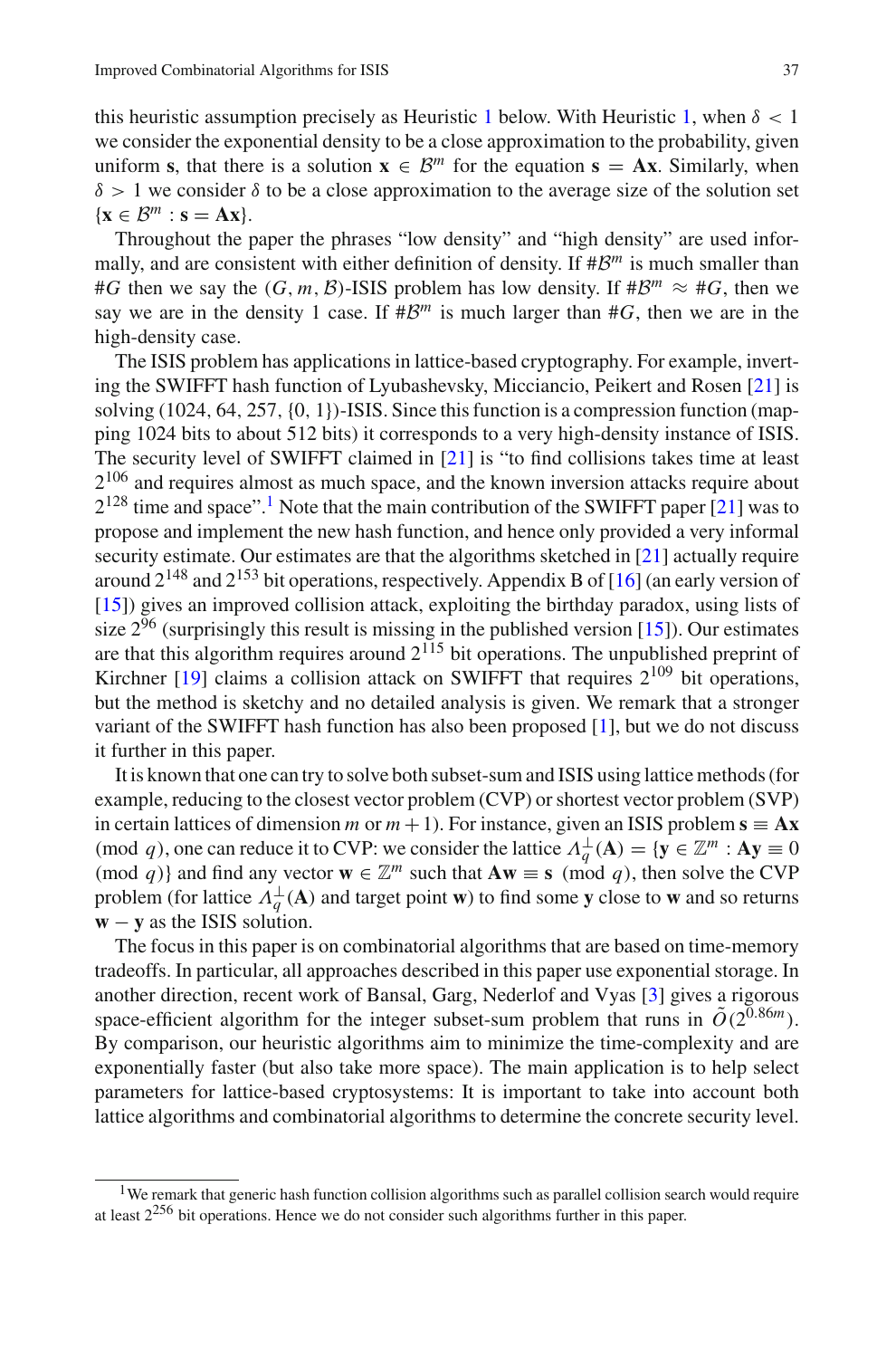In this work, we assume that the set *B* is rather small (e.g.,  $B = \{0, 1\}$  or  $\{-1, 0, 1\}$ ). Some previous algorithms of this type for the subset-sum and ISIS problems are due to: Schroeppel and Shamir; Camion and Patarin; Wagner; Minder and Sinclair; Howgrave– Graham and Joux; Becker, Coron and Joux. We will recall the previous algorithms in Sect. [2.](#page-4-0) It can be seen that the Camion-Patarin/Wagner (CPW) and Minder–Sinclair methods are suitable for very high-density instances (such as SWIFFT), while the other methods are more suitable for low-density instances.

# 1.1. *Our Contributions*

Our contribution is to give a general framework that unifies the subset-sum, modular subset-sum and ISIS problems. We show that the algorithms by Schroeppel and Shamir, Camion and Patarin, Wagner, Minder–Sinclair, Howgrave–Graham and Joux, Becker–Coron–Joux can be used to solve these generalized problems. The four technical contributions of our paper are:

- 1. To develop variants of these algorithms for the *approximate-ISIS* problem (namely  $\mathbf{s} \equiv \mathbf{A}\mathbf{x} + \mathbf{e}$  (mod *q*) for a "small" **e**), which itself arises naturally when one takes the Hermite normal form of an ISIS instance.
- 2. To study the Howgrave–Graham and Joux (HGJ) and Becker–Coron–Joux (BCJ) methods in the case of instances of density greater than one. We give in Figure [1](#page-19-0) of Sect. [3](#page-16-0) a comparison of the HGJ, BCJ and CPW algorithms as the density grows.
- 3. To give improved cryptanalysis<sup>2</sup> of the SWIFFT hash function [\[21](#page-47-3)] by reducing it to approximate-ISIS. We reduce the collision attack time from around  $2^{113}$  to around  $2^{104}$  bit operations (this corresponds to a speedup of factor  $\approx$  500). We also reduce inverting time by a factor of  $\approx 1000$ . We stress that our algorithms do not break the SWIFFT hash function, as our running times are not significantly faster than the informal security estimate (lower bound) of  $2^{106}$  stated in [\[21\]](#page-47-3).
- 4. The SWIFFT hash function and many other cryptographic problems (such as NTRU) are actually based on the Ring-SIS or Ring-ISIS problems (see Sect. [6\)](#page-38-0). The previous analysis of these algorithms has ignored the ring structure. In Sect. [6](#page-38-0) we sketch how to speed up algorithms for Ring-SIS by exploiting symmetries. Our main insight is to choose a suitable eigenbasis that allows to include symmetries into our general framework for the algorithms. These ideas do not seem to be compatible with the use of the Hermite normal form, and so do not give further improvements to our attacks on the SWIFFT hash function.

#### 1.2. *Related Literature*

There is an extensive literature on the approximate subset-sum problem over  $\mathbb Z$  (given  $s \in \mathbb{Z}$  to find **x** such that  $s \approx$  **ax**) including polynomial-time algorithms (see Section 35.5 of [\[9\]](#page-47-9)). These algorithms exploit properties of the usual ordering on  $\mathbb Z$  and do not seem to

<span id="page-3-0"></span><sup>&</sup>lt;sup>2</sup>We remark that in [\[7\]](#page-47-10), the authors claimed that finding pseudo-collisions for SWIFFT is comparable to breaking a 68-bit symmetric cipher. Their method is to reduce to the sublattices of dimension 206. However the pseudo-collision is not useful to find real collisions for SWIFFT, since in dimension 206 the real collisions for SWIFFT almost certainly do not exist.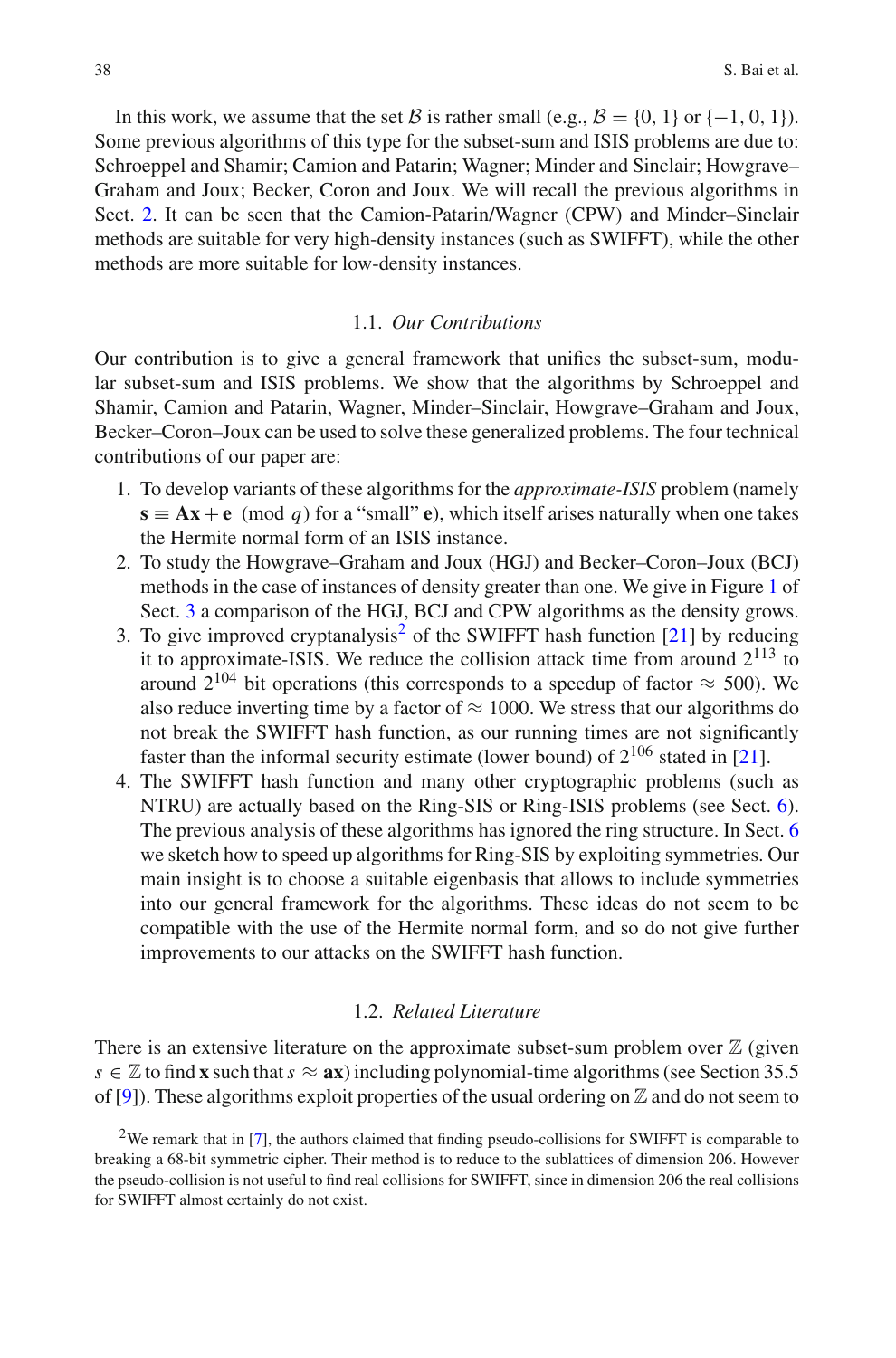be applicable to ISIS. Indeed, such algorithms cannot be directly applied to the modular subset-sum problem either, though the modular subset-sum problem can be lifted to polynomially many instances of the subset-sum problem over  $\mathbb Z$  and then the approximate subset-sum algorithms can be applied. Hence, even though the algorithms considered in our paper can be applied to the subset-sum and modular subset-sum problems, our main interest is in the ISIS problem.

#### **2. Algorithms to Solve Subset-Sum/ISIS**

<span id="page-4-0"></span>In this section, we give a general framework for discussing the algorithms of Camion and Patarin, Wagner, Minder and Sinclair, Howgrave-Graham and Joux, Becker, Coron and Joux. Previously they were always discussed in special cases. First we define the problem. Then, in Sect. [2.1](#page-4-1) we list the algorithms and their complexities. Section [2.2](#page-5-0) presents the general framework and Sect. [2.3](#page-6-0) presents our generalized merge algorithm. The remainder of the section is to show that all previous algorithms can be described and unified as special cases of our general framework.

**Definition 2.** Let G be a finite abelian group, m an integer and B a small subset of  $\mathbb{Z}$ that contains 0. The  $(G, m, \mathcal{B})$ -ISIS problem is defined as follows. An instance of the problem is a pair  $(A, s)$  with  $A \in G^m$  and  $s \in G$ , and a solution is any vector  $x \in B^m$ (if one exists) such that  $s = Ax$ .

The *weight* of a solution **x** is defined to be wt(**x**) = #{*i* : 1 ≤ *i* ≤ *m*,  $x_i \neq 0$ }. Let  $\omega \in \mathbb{N}$ . The weight- $\omega$  (*G*, *m*, *B*)-ISIS problem is: Given (**A**, **s**), to compute a solution  $\mathbf{x} \in \mathcal{B}^m$  such that  $\mathbf{s} = \mathbf{A}\mathbf{x}$  in *G* and wt $(\mathbf{x}) = \omega$ .

Our two main examples for the group are  $G = \mathbb{Z}_q$  and  $G = \mathbb{Z}_q^n$ .

# 2.1. *Brief Survey of Previous Methods*

<span id="page-4-1"></span>It is straightforward that one can solve the  $(G, m, \{0, 1\})$ -ISIS problem in  $\tilde{O}(2^{m/2})$  time and the same storage using birthday methods.

Schroeppel and Shamir [\[26](#page-48-0)] showed how to match this running time but use considerably less space. A better variant of the Schroeppel–Shamir algorithm was given by Howgrave-Graham and Joux [\[15\]](#page-47-5). We briefly recall some details in Sect. [2.4.](#page-7-0)

The important paper of Howgrave-Graham and Joux [\[15](#page-47-5)] (HGJ) broke the  $\tilde{O}(2^{m/2})$ barrier, giving a heuristic algorithm to solve the density-one subset-sum in time  $\tilde{O}(2^{0.337m})$ and storage around  $\tilde{O}(2^{0.256m})$ . Note that [\[15](#page-47-5)] presents algorithms for the traditional subset-sum problem, but Section 6 of [\[15\]](#page-47-5) mentions that the methods should be applicable to variants of the subset-sum problem including approximate subset-sum, vector versions of subset-sum (i.e., ISIS), and different coefficient sets (e.g.,  $x_i \in \{-1, 0, 1\}$ ). Our paper thus addresses these predictions from [\[15\]](#page-47-5); we give the details in Sect. [2.7.](#page-12-0) We also answer the question written in [\[15](#page-47-5)] that "It would be interesting to re-evaluate the security of SWIFFT with respect to our algorithm." (The answer is that the SWIFFT hash function has very high density, and so the HGJ algorithm is not faster than other methods; see final paragraph of Sect. [3.1.](#page-16-1))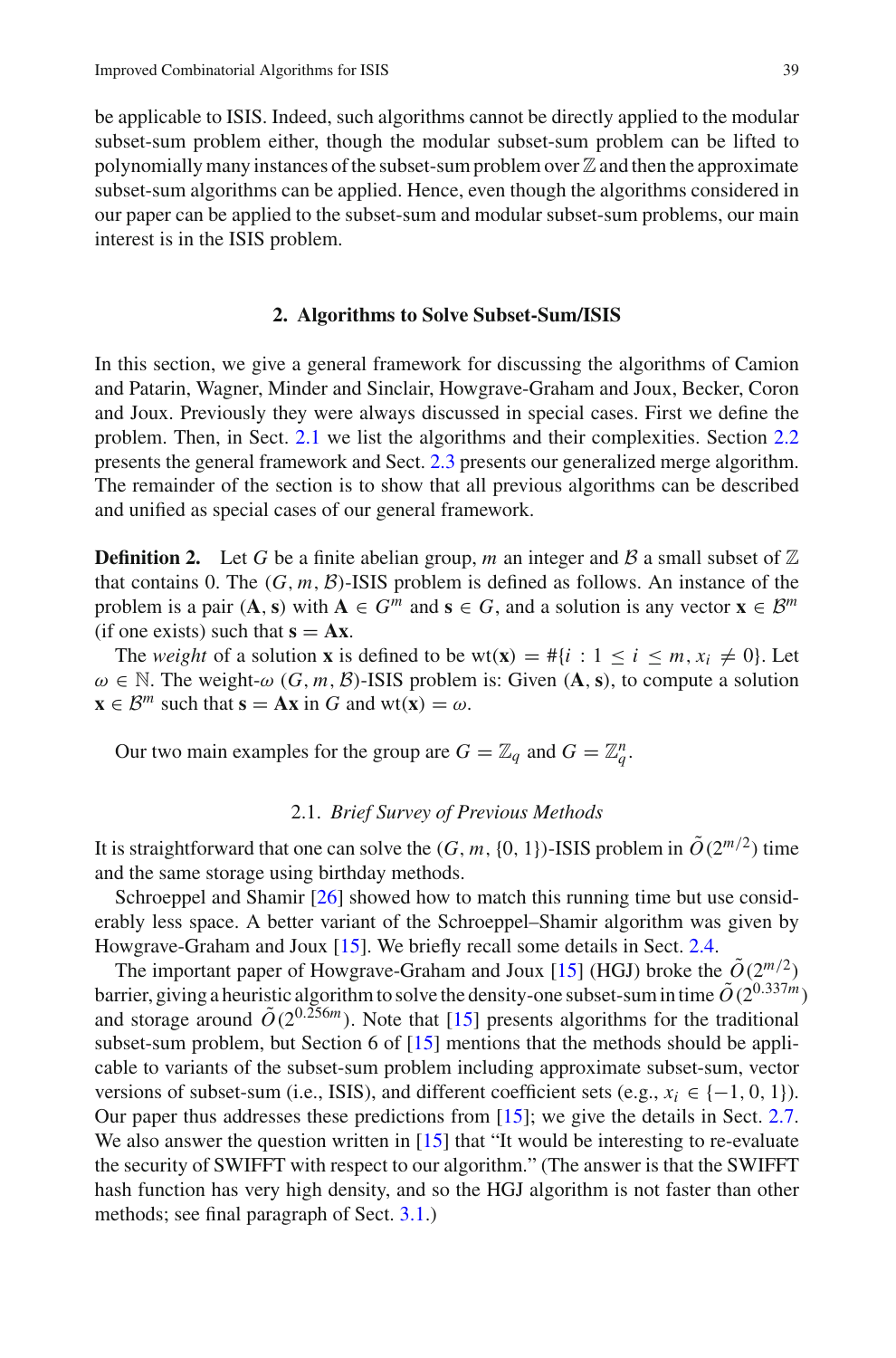Becker, Coron and Joux [\[4\]](#page-47-11) (BCJ) gave some improvements to the HGJ method (also restricted to the setting of subset-sum). We sketch the details in Sect. [2.8.](#page-13-0)

The basic idea of the so-called *k*-tree algorithm was rediscovered several times. Camion and Patarin [\[8](#page-47-12)] gave an algorithm for solving high density subset-sum instances, and similar ideas were used by Wagner [\[28](#page-48-1)] for solving the "*k*-sum problem". We will refer to these ideas as the CPW algorithm and present it in Sect. [2.5.](#page-7-1) The work of Minder and Sinclair [\[25\]](#page-47-13) explained how to use these ideas more effectively (we sketch the details in Sect. [2.6\)](#page-10-0).

Lyubashevsky [\[20](#page-47-14)] noted that the CPW algorithm can be applied to solve high density subset-sum problems. Shallue [\[27](#page-48-2)] extended Lyubashevsky's work. Lyubashevsky, Micciancio, Peikert and Rosen [\[21](#page-47-3)] explain that the CPW algorithm can be applied to solve ISIS in the high density case (inverting the SWIFFT hash function is a very high density case of ISIS).

# 2.2. *A General Framework*

<span id="page-5-0"></span>All the algorithms mentioned above work by reducing to simpler problems (meaning, smaller solution space) of higher density. In our general framework we express this by taking quotients. Indeed, the main conceptual idea of all these algorithms is that highdensity instances are easier to solve using brute-force/meet-in-middle ideas, so we try to reduce the problem to a simpler problem of high density.

The algorithms feature two basic operations (possibly recursively):

- 1. Compute lists of solutions to some constrained problem obtained by "splitting" the solution space (i.e., having a smaller set of possible **x**) in a quotient group  $G/H$ . Splitting the solution space lowers the density, but working in the quotient group *G*/*H* compensates by raising the density again.
- 2. Merge two lists of solutions to give a new list of solutions in a larger quotient group  $G/H'$ . (In the final stage of the algorithm we will have  $H' = \{0\}$  so that  $G/H' \cong G$ .)

The algorithms differ primarily in the way that splitting is done.

We now introduce our notation of quotients, which will allow us to unify the previous work. Let *H* be a subgroup of *G* and write  $G/H$  for the quotient. Since the map  $G \rightarrow$  $G/H$  is a group homomorphism, an instance  $s = Ax$  in *G* reduces to an instance **s**  $\equiv$  **Ax** (mod *H*) in *G*/*H*. The exponential density increases from  $\frac{(\#B)^m}{\#G}$  to  $\frac{(\#B)^m}{\#(G/H)}$ , since the number of possible targets **s** (mod  $H$ ) is reduced while the number of inputs **x** remains the same. Of course, not every solution to the reduced problem will correspond to a solution to the original problem. But for suitable parameters one may recover the original solution in *G* by "merging" the solutions in  $G/H$ . This merging step will be detailed in Sect. [2.3.](#page-6-0)

In practice we will employ this idea in the following ways: for  $G = \mathbb{Z}$  then take  $H =$ *M* $\mathbb{Z}$  and *G*/*H* =  $\mathbb{Z}_M$ ; for *G* =  $\mathbb{Z}_q$  and *M* | *q* then take *H* =  $M\mathbb{Z}_q$  and *G*/*H* ≃  $\mathbb{Z}_M$ ; for  $G = \mathbb{Z}_q^n$  and  $1 \leq \ell < n$  then take  $H = \{(0, \ldots, 0, g_{\ell+1}, \ldots, g_n)^T : g_i \in \mathbb{Z}_q\} \cong \mathbb{Z}_q^{n-\ell}$ so that  $G/H \cong \mathbb{Z}_q^{\ell}$ .

*Remark 1.* Our general framework allows to consider the CPW algorithm for subsetsum and modular subset-sum. To have the above decomposition one needs the modulus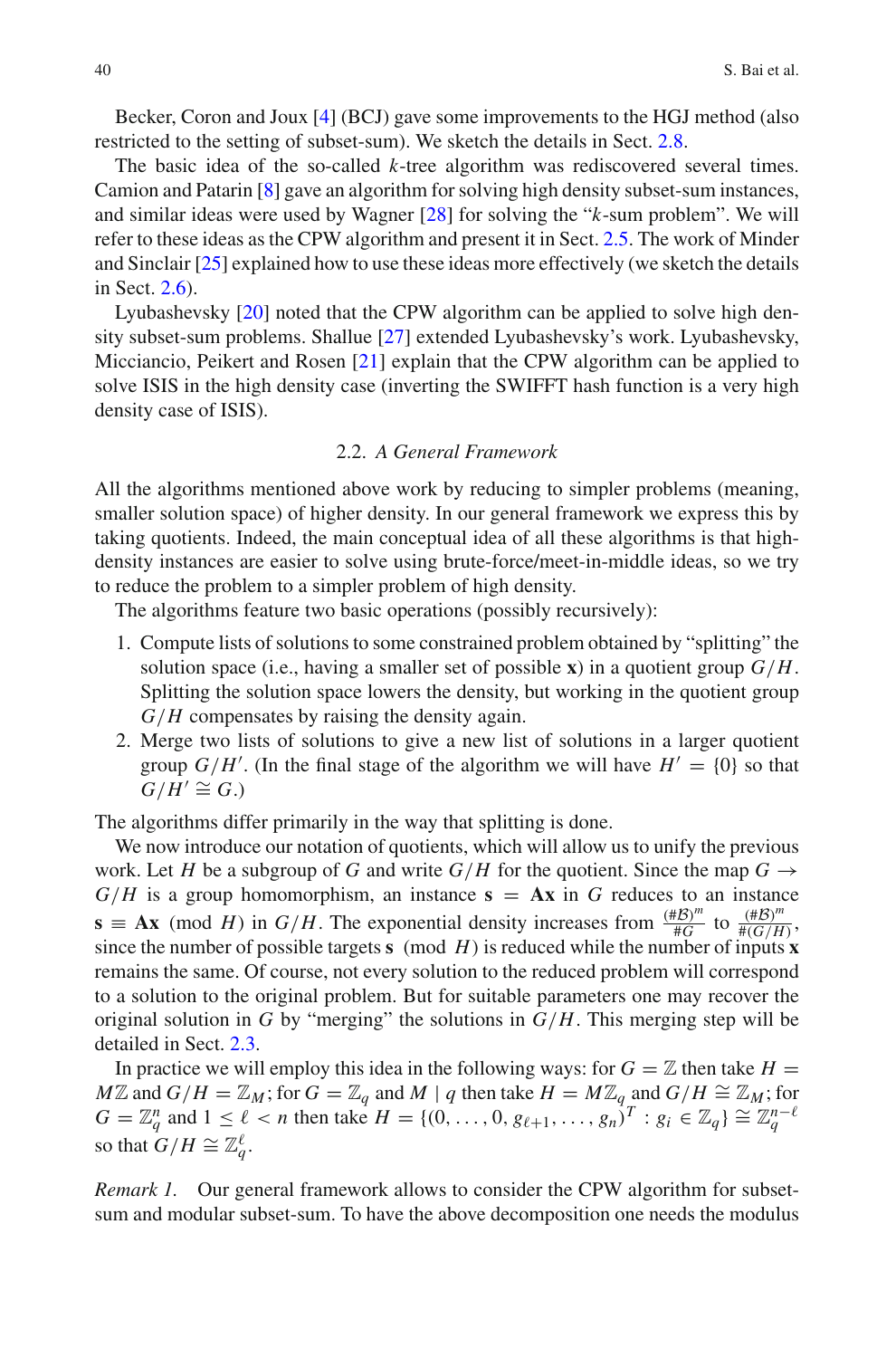in the modular subset-sum problem to have factors of a suitable size (in other words, to have suitable subgroups). However, it does not necessarily mean that a group with no subgroups is immune to combinatorial algorithms of the other types. Indeed, Wagner and Lyubashevsky described approaches for modular subset-sum using sub-intervals instead of quotients (for further details we refer to Lyubashevsky [\[20](#page-47-14)]). We also mention the work of Shallue [\[27](#page-48-2)], which gives a rigorous analysis of the CPW algorithm for the modular subset-sum problem. Similarly, our general formulation in terms of taking quotient groups  $G/H$  cannot be applied to solve the elliptic curve discrete logarithm problem. If  $G = E(\mathbb{F}_q)$  is an elliptic curve group of prime order then there are no suitable subgroups  $H$  to apply quotients. There may be other techniques available when suitable subgroups are not available. We leave this problem for future work.

We also remark that high density instances can often be reduced to smaller dimensional instances having density approximately one: Choose a suitable integer  $\ell$  (i.e., so that (#B)<sup> $m-\ell \approx #G$ ) and set  $\ell$  entries of **x** to be zero. Delete the corresponding ele-</sup> ments/columns from **A** to get an  $n \times (m - \ell)$  matrix **A**' and let **x**' be the corresponding solution vector in  $\mathbb{Z}^{m-\ell}$ . Then solve the problem  $\mathbf{A}'\mathbf{x}' = \mathbf{s}$  in *G*. Since the number of possible targets remains the same while the number of inputs **x**' is reduced to  $(\#\mathcal{B})^{m-\ell}$ , the exponential density of the new problem is  $\frac{(\#B)^{m-\ell}}{\#G} \approx 1$ . When evaluating algorithms for high density ISIS we must always compare them against the best low-density algorithms when applied to the reduced problem.

## 2.3. *The Merge Algorithm*

<span id="page-6-0"></span>We now introduce the notation to be used throughout. Let  $X \subseteq B^m$  be a set of coefficients. We will always be working with a set of subgroups  ${H_i : 1 \le i \le t}$  of *G* such that, for each pair  $1 \le i \le j \le t$  we have  $\#(G/(H_i \cap H_j)) = \#(G/H_i) \cdot \#(G/H_j)$ . All algorithms involve splitting the set of coefficients  $\mathcal{X} \subseteq \mathcal{X}_1 + \mathcal{X}_2 = {\mathbf{x}_1 + \mathbf{x}_2 : \mathbf{x}_1 \in \mathcal{X}_1, \mathbf{x}_2 \in \mathcal{X}_2}$ in some way (for example, by positions or by weight).

We consider one step of the merge algorithm.<sup>[3](#page-6-1)</sup> Let  $H^{\flat}$ , *H*,  $H^{\sharp}$  be subgroups of *G* that denote subgroups used in the CPW/HGJ/BCJ algorithms. We are merging modulo *H* a pair of lists  $L_1$  and  $L_2$  that are "partial solutions" modulo  $H^{\flat}$ . In other words, the output is a set of solutions to the problem  $\mathbf{A}\mathbf{x} \equiv \mathbf{s} \pmod{H \cap H^{\flat}}$  for  $\mathbf{x} \in \mathcal{X}$ . For future processing, the output includes information about  $Ax \pmod{H^{\sharp}}$ . The details are given as Algorithm [1.](#page-7-2)

The running time of the algorithm depends on the cost of sorting/hashing *L*<sup>2</sup> and searching **v** in  $L_2$  for every **u** in  $L_1$ , which is for example,  $O(H_2 \log_2(\#L_2)+H_1 \log_2$  $(\#L_2)$ ), i.e.,  $\tilde{O}(\max(\#L_1, \#L_2))$ . However, the time is often dominated by the total number of pairs  $(\mathbf{x}_1, \mathbf{x}_2)$  considered in the algorithm, and this depends on how many values **u** give rise to matches between the two lists  $L_1$  and  $L_2$ . Assuming the function from  $\mathcal{X}$  to  $G/H$  given by  $\mathbf{x} \mapsto \mathbf{A}\mathbf{x}$  (mod *H*) is regular, the total number of  $(\mathbf{x}_1, \mathbf{x}_2)$  pairs such that  $\mathbf{A}(\mathbf{x}_1 + \mathbf{x}_2) \equiv \mathbf{s} \pmod{H}$  can be approximated by  $\#L_1 \cdot \#L_2/\#(G/H)$ . Hence, the

<span id="page-6-1"></span><sup>&</sup>lt;sup>3</sup>The word "merge" is not really appropriate as we are not computing a union or intersection of lists, but forming sums  $\mathbf{x}_1 + \mathbf{x}_2$  where  $\mathbf{x}_1 \in L_1$  and  $\mathbf{x}_2 \in L_2$ . However, it is the name used by several previous authors so we continue to use it. The meaning should be clear in the context.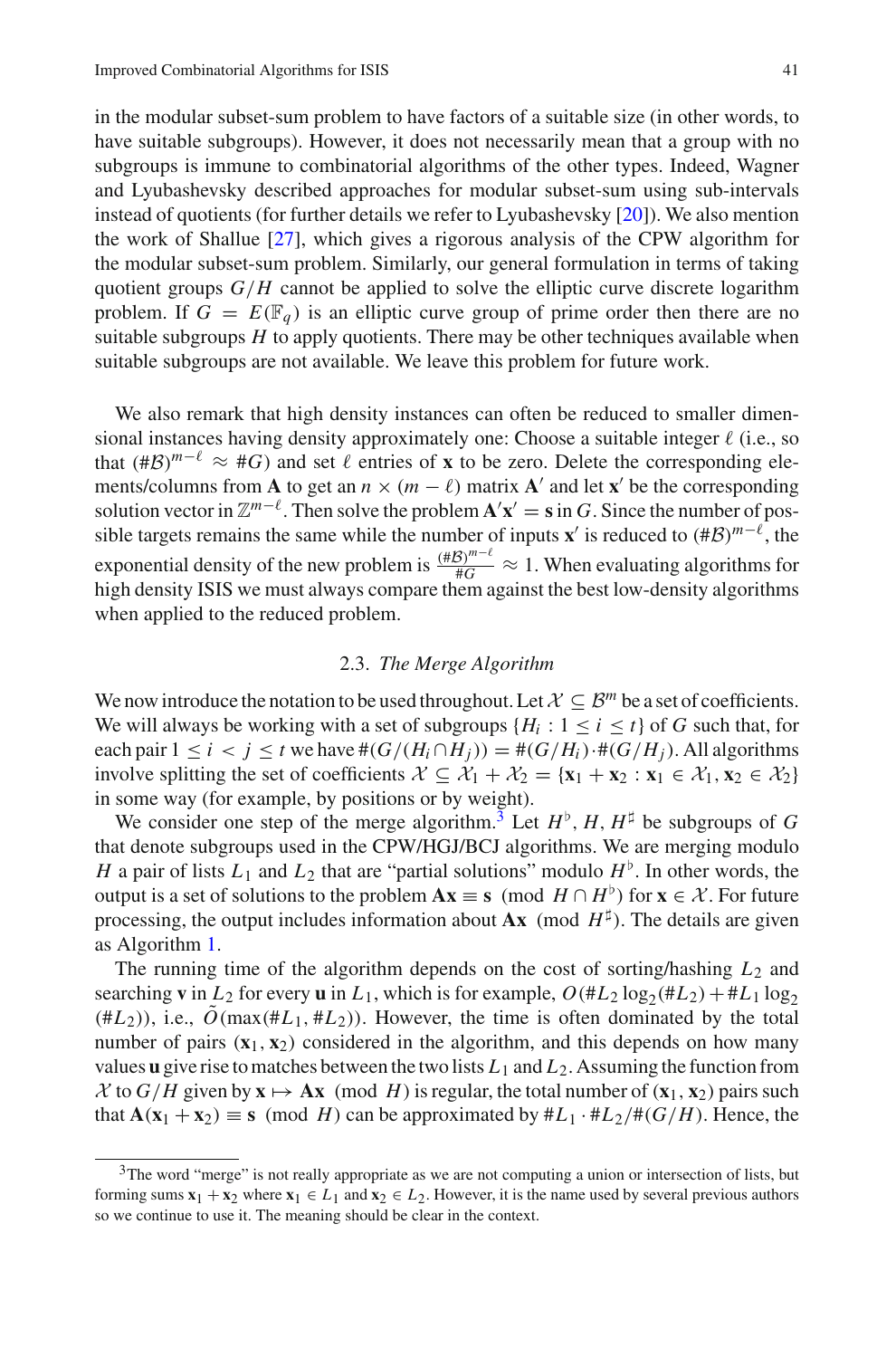# <span id="page-7-2"></span>**Algorithm 1** Basic merge algorithm

INPUT:  $L_1 = \{ (x, Ax \pmod{H}) : Ax \equiv R \pmod{H}^{\flat}, x \in \mathcal{X}_1 \},\$ *L*<sub>2</sub> = {(**x**, **Ax** (mod *H*)) : **Ax** ≡ **s** − *R* (mod *H*<sup>b</sup>), **x** ∈  $\mathcal{X}_2$ } OUTPUT:  $L = \{(\mathbf{x}, \mathbf{A}\mathbf{x} \pmod{H^{\sharp}}): \mathbf{A}\mathbf{x} \equiv \mathbf{s} \pmod{H \cap H^{\flat}}\}, \mathbf{x} \in \mathcal{X}\}\)$ 1: Initialise  $L = \{\}$ 2: Sort/Hash *L*2 with respect to the second coordinate (**Ax**) 3: **for**  $(\mathbf{x}_1, \mathbf{u}) \in L_1$  **do**<br>4: Compute  $\mathbf{v} = \mathbf{s} - \mathbf{v}$ 4: Compute **v** = **s** − **u** (mod *H*)<br>5: **for** (**x**<sub>2</sub>, **v**)  $\in$  *L*<sub>2</sub> **do** 5: **for**  $(x_2, v) \in L_2$  **do**<br>6: **if**  $x_1 + x_2 \in \mathcal{X}$  **t** 6: **if**  $\mathbf{x}_1 + \mathbf{x}_2 \in \mathcal{X}$  then<br>7: Compute  $\mathbf{A}(\mathbf{x}_1 + \mathbf{x}_2)$ 7: Compute  $\mathbf{A}(\mathbf{x}_1 + \mathbf{x}_2) \pmod{H^{\sharp}}$ <br>8: Add  $(\mathbf{x}_1 + \mathbf{x}_2, \mathbf{A}(\mathbf{x}_1 + \mathbf{x}_2)) \pmod{H^{\sharp}}$ Add  $({\bf x}_1 + {\bf x}_2, {\bf A}({\bf x}_1 + {\bf x}_2) \pmod{H^{\sharp}}$  to *L* 

heuristic running time is  $\tilde{O}(\max\{*L_1,*L_2,*L_1*L_2,*L_1*L_2,*G/H\})$ ). (This analysis includes the correction by May and Meurer to the analysis in [\[15\]](#page-47-5), as mentioned in Section 2.2 of [\[4\]](#page-47-11).)

Another remark is that, in many cases, it is non-trivial to determine the size of the output list *L*. Instead, this can be heuristically estimated by  $\#\mathcal{X}/\#(G/(H \cap H^{\flat}))$ .

#### 2.4. *Schroeppel and Shamir Algorithm*

<span id="page-7-0"></span>Schroeppel and Shamir [\[26](#page-48-0)] noted that by using 4 lists instead of 2 one could get an algorithm for subset-sum over  $\mathbb Z$  with running time  $(\#\mathcal B)^{m/2}$  but with storage growing proportional to  $(\#\mathcal{B})^{m/4}$ . (Their presentation is more general than just subset-sum over Z.)

Howgrave-Graham and Joux obtained this result in a much simpler way by using reduction modulo *M* and Algorithm [1.](#page-7-2) Our insight is to interpret reduction modulo *M* as working in a quotient group *G*/*H*. It immediately follows that the HGJ formulation of the Schroeppel–Shamir algorithm is applicable to the (*G*, *m*, *B*)-ISIS problem, giving an algorithm that requires time proportional to  $(\#\mathcal{B})^{m/2}$  and space proportional to  $(\#\mathcal{B})^{m/4}$ . Since our goal is to discuss improved algorithms, we do not give the details here.

Dinur, Dunkelman, Keller and Shamir [\[11\]](#page-47-15) have given improvements to the Schroeppel– Shamir algorithm, in the sense of getting a better time-memory curve. However, their methods always require time at least  $(\#\mathcal{B})^{m/2}$ . Since we are primarily concerned with reducing the average running time, we do not consider their results further.

# 2.5. *Camion and Patarin/Wagner Algorithm (CPW)*

<span id="page-7-1"></span>The CPW algorithm is applicable for instances of very high density. It splits the solution space into sets of vectors of shorter length and solves the split sub-problems. It was first proposed by Camion and Patarin for subset-sum, and then by Wagner in the additive group  $\mathbb{Z}_2^m$  (and some other settings).

Section 3 of Micciancio and Regev [\[24](#page-47-16)] notes that the algorithm can be used to solve (I)SIS. We will describe the algorithm for the general  $(G, m, \mathcal{B})$ -ISIS problem.

Let  $k = 2^t$  be a small integer such that  $k \mid m$ . Let  $H_1, \dots, H_t$  be subgroups of the abelian group *G* such that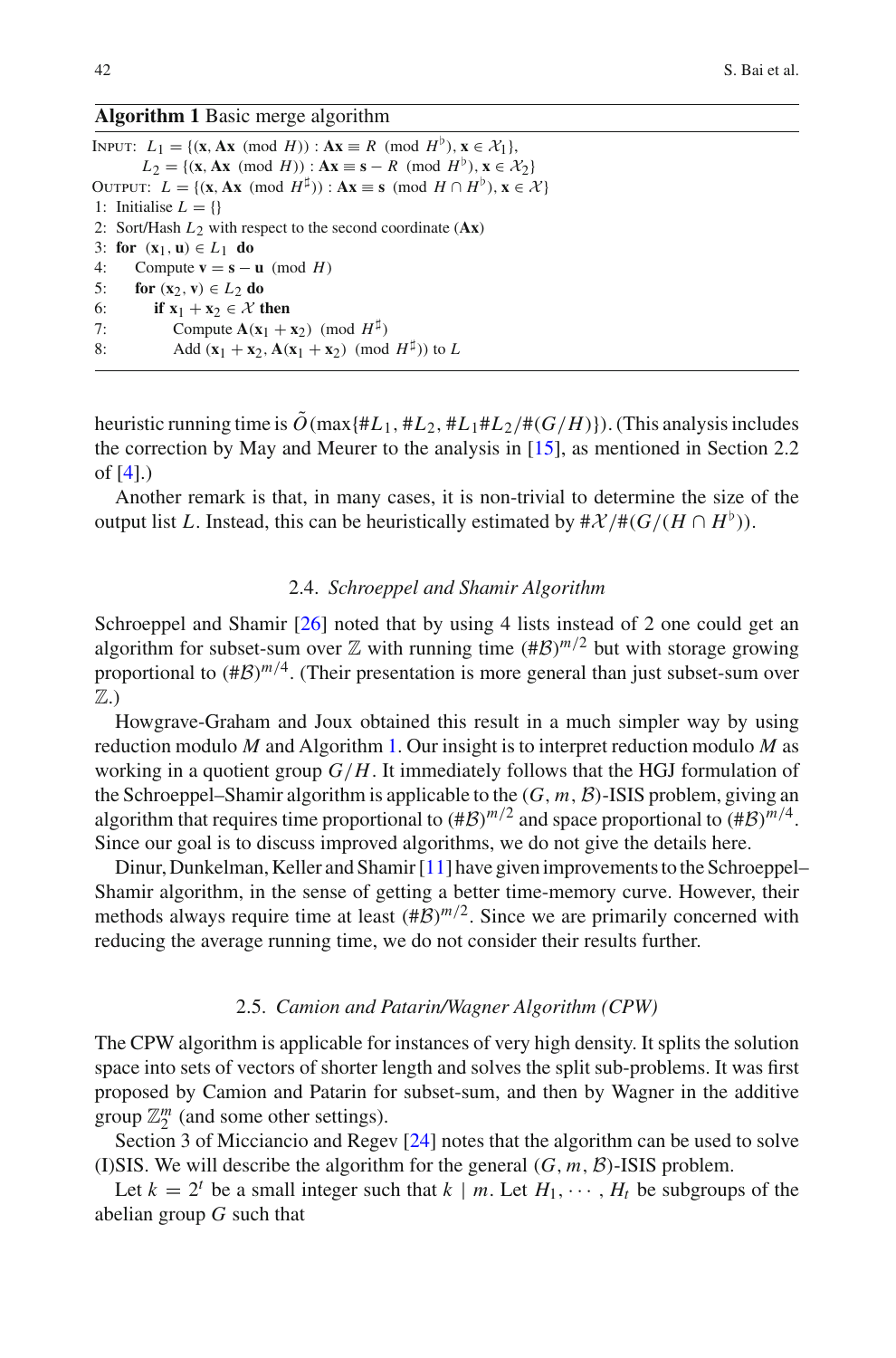$$
G \cong (G/H_1) \oplus \cdots \oplus (G/H_t). \tag{2}
$$

Precisely we need that  $G/(H_{i_1} \cap H_{i_2}) \cong (G/H_{i_1}) \oplus (G/H_{i_2})$  for any  $1 \leq i_1 < i_2 \leq t$ and  $H_1 \cap \cdots \cap H_t = \{0\}$ . One can think of this as being like a "Chinese remainder" theorem" for *G*: there is a one-to-one correspondence between *G* and the set of *t*-tuples (*g* (mod  $H_1$ ), ..., *g* (mod  $H_t$ )). In this subsection, we take that  $#(G/H_i)$  is roughly  $(\#G)^{1/(t+1)}$  for  $1 \le i < t$  and  $\#(G/H_t) \approx (\#G)^{2/(t+1)}$ . The work of Minder and Sinclair [\[25\]](#page-47-13) obtains improvements over the CPW algorithm by relaxing these conditions.

We now give specific examples of such subgroups for the case  $G = \mathbb{Z}_q^n$ . Let  $\ell \in \mathbb{N}$  be such that  $\ell \approx n/(t+1)$ . Then we choose the subgroup  $H_1 = \{(0, \ldots, 0, g_{\ell+1}, \ldots, g_n)\}^T$ :  $g_i \in \mathbb{Z}_q$  such that  $G/H_1 \cong \mathbb{Z}_q^{\ell}$  corresponds to truncating the first  $\ell$  positions of the vector. Similarly,  $G/H_2$  corresponds to the next  $\ell$  positions of the vector (so  $H_2$  =  $\{(g_1,\ldots,g_\ell,0,\ldots,0,g_{2\ell+1},\ldots,g_n)^T : g_i \in \mathbb{Z}_q\}$ ). Finally,  $G/H_t$  corresponds to the last  $\approx$  2 $\ell$  positions of the vector. The "splitting" in the CPW approach is by positions. To be precise, let  $u = m/k$  and define  $\mathcal{X}_1 = \{(x_1, \ldots, x_u, 0, \ldots, 0) \in \mathcal{B}^m\}$  and for  $2 \leq j \leq k$  define

$$
\mathcal{X}_j = \{ (0, \ldots, 0, x_{(j-1)u+1}, \ldots, x_{ju}, 0, \ldots, 0) \in \mathcal{B}^m \}.
$$

*Level 0:* The CPW algorithm works by first constructing  $k = 2^t$  lists  $L_j^{(0)} = \{(\mathbf{x}, \mathbf{A}\mathbf{x}) \mid \mathbf{x} \in \mathbb{R}^d : |\mathbf{x} - \mathbf{x}| \leq \mathbf{x} \}$  $p(x|H_1)$  : **x** ∈  $\mathcal{X}_j$  for  $1 \le j \le k - 1$  and  $L_k^{(0)} = \{ (x, Ax - s \pmod{H_1}) : x \in \mathcal{X}_k \}.$ Each list consists of  $\#\mathcal{X}_i = (\#\mathcal{B})^u$  elements and can be computed in  $O((\#\mathcal{B})^u)$  =  $O((\#B)^{m/2^t})$  operations in *G*. (To optimize the running time one only computes **Ax** (mod  $H_1$ ) at this stage.)

*Level [1](#page-7-2):* Use Algorithm 1 to merge the lists from level 0 to compute the  $k/2$  new lists  $L_1^{(1)}, \ldots, L_{k/2}^{(1)}$ . Note that for  $1 \le j \le k/2 - 1$  each element of  $L_j^{(1)}$  corresponds to a pair (**x**<sub>1</sub>, **x**<sub>2</sub>) ∈ *L*<sub>2</sub><sup>(0)</sup></sup>/<sub>2</sub>  $\times$  *L*<sub>2</sub><sup>(0)</sup>/<sub>2</sub> such that **A**(**x**<sub>1</sub> + **x**<sub>2</sub>) ≡ **0** (mod *H*<sub>1</sub>) and *L*<sup>(1)</sup>/<sub>*k*/2</sub> contains pairs (**x**<sub>1</sub>, **x**<sub>2</sub>) ∈ *L*<sub>*k*</sub><sup>(0)</sup>,  $L_k$ <sup>(0)</sup> such that  $\mathbf{A}(\mathbf{x}_1 + \mathbf{x}_2) - \mathbf{s} \equiv 0 \pmod{H_1}$ . In other words, the new lists  $L_j^{(1)}$  for  $1 \le j \le k/2$  contain elements  $\mathbf{x}_1 + \mathbf{x}_2$  that are "correct" for the quotient  $G/H_1$ . To optimize the running time one only computes  $A(x_1 + x_2)$  (mod  $H_2$ ) when working at this level, rather than the full values  $A(x_1 + x_2) \in G$ . The output of the algorithm is  $k/2$  new lists, for  $1 \le j \le k/2 - 1$ ,  $L_j^{(1)} = \{(\mathbf{x}_1 + \mathbf{x}_2, \mathbf{A}(\mathbf{x}_1 + \mathbf{x}_2))\}$  $(\text{mod } H_2))$ :  $\mathbf{A}(\mathbf{x}_1 + \mathbf{x}_2) \equiv \mathbf{0} \pmod{H_1}, \mathbf{x}_1 \in \mathcal{X}_{2j-1}, \mathbf{x}_2 \in \mathcal{X}_{2j}$ , and  $L_{k/2}^{(1)} = \{(\mathbf{x}_1 + \mathbf{x}_2) \mid \mathbf{x}_2 \in \mathcal{X}_{2j-1}, \mathbf{x}_2 \in \mathcal{X}_{2j}\}$ **x**<sub>2</sub>, **A**(**x**<sub>1</sub> + **x**<sub>2</sub>) (mod *H*<sub>2</sub>)) : **A**(**x**<sub>1</sub> + **x**<sub>2</sub>) − **s** ≡ **0** (mod *H*<sub>1</sub>), **x**<sub>1</sub> ∈  $\mathcal{X}_{k-1}$ , **x**<sub>2</sub> ∈  $\mathcal{X}_{k}$ }. *Level i* ≥ 2: Use Algorithm [1](#page-7-2) to merge the lists  $L_{2j-1}^{(i-1)}$  and  $L_{2j}^{(i-1)}$  from level *i* − 1. The output of the algorithm is  $k/2^i$  lists  $L_j^{(i)}$  containing elements that are "correct" for the quotient  $G/(H_1 \cap \cdots \cap H_i)$ . Precisely, for  $1 \le j \le k/2^i - 1$ ,  $L_j^{(i)} = \{(\mathbf{x}_1 + \mathbf{x}_2^i)^T\}$ **x**<sub>2</sub>, **A**(**x**<sub>1</sub> + **x**<sub>2</sub>) (mod *H<sub>i+1</sub>*)) : **A**(**x**<sub>1</sub> + **x**<sub>2</sub>) ≡ **0** (mod *H<sub>i</sub>)*, **x**<sub>1</sub> ∈ *L*<sub>2</sub>*j*−1</sub>, **x**<sub>2</sub> ∈ *L*<sub>2</sub>*j*<sup>1</sup>)<sup></sup>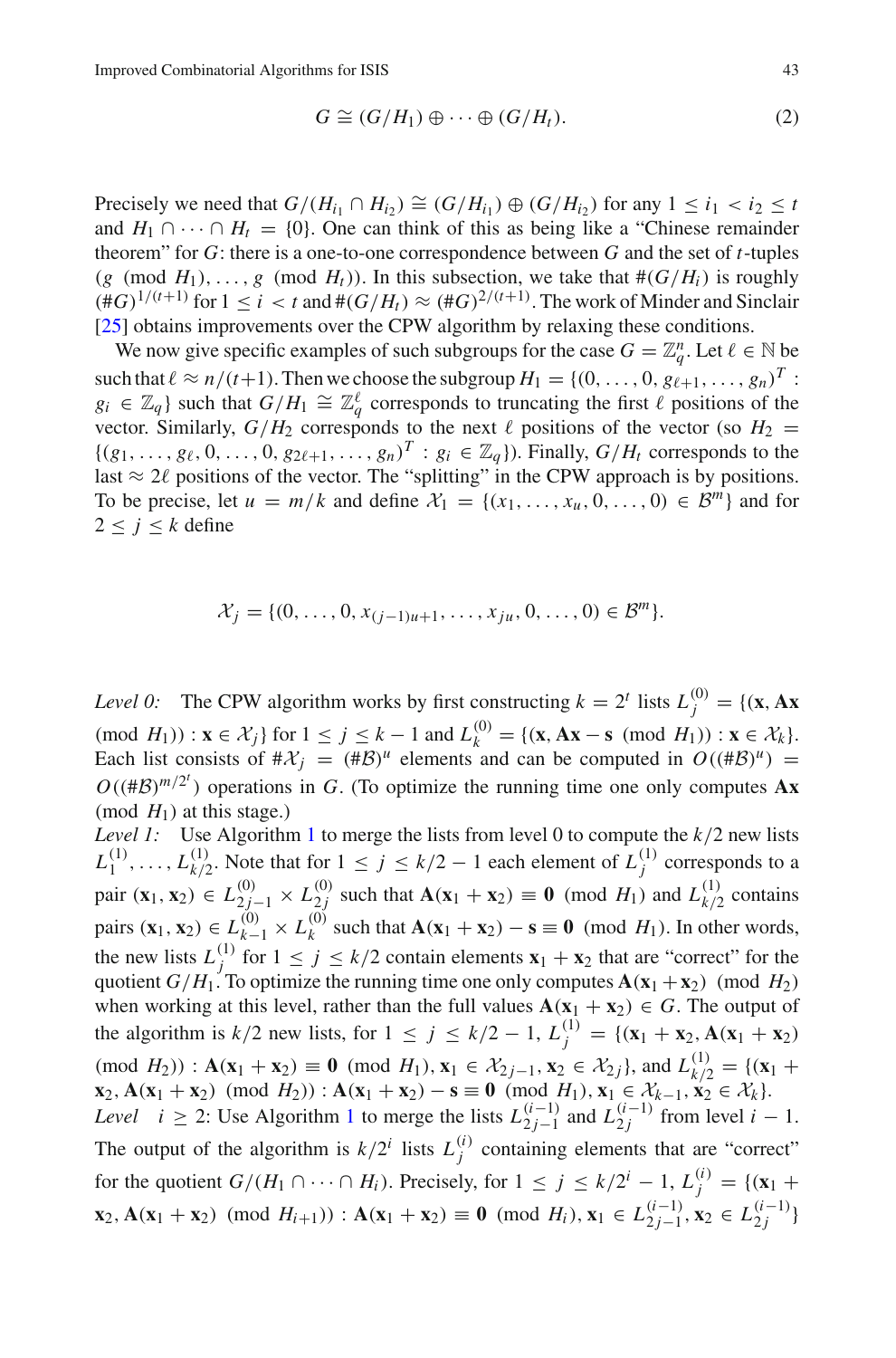and  $L_{k/2^i}^{(i)} = \{ (\mathbf{x}_1 + \mathbf{x}_2, \mathbf{A}(\mathbf{x}_1 + \mathbf{x}_2) \pmod{H_{i+1}} \}$ :  $\mathbf{A}(\mathbf{x}_1 + \mathbf{x}_2) - \mathbf{s} \equiv \mathbf{0} \pmod{H_i}$ ,  $\mathbf{x}_1 \in$  $L_{k/2^{i-1}-1}^{(i-1)}, \mathbf{x}_2 \in L_{k/2^{i-1}}^{(i-1)}\}.$ 

*Level t*: Merge the two lists  $L_1^{(t-1)}$  and  $L_2^{(t-1)}$  to get one list  $L_1^{(t)}$  by ensuring the solutions are correct modulo  $H_t$ . In other words, the list contains elements that are "correct" for  $G/(H_1 \cap \cdots \cap H_t) = G$  $G/(H_1 \cap \cdots \cap H_t) = G$  $G/(H_1 \cap \cdots \cap H_t) = G$ . The output of Algorithm 1 at this stage is a list

$$
L_1^{(t)} = \{x_1 + x_2 : A(x_1 + x_2) - s \equiv 0 \pmod{H_t}, x_1 \in L_1^{(t-1)}, x_2 \in L_2^{(t-1)}\}
$$
  
=  $\{x \in \mathcal{B}^m : Ax = s\}.$ 

*Success Probability.* Note that the algorithm is deterministic, but we can consider the probability over uniformly chosen problem instances (**A**,**s**) that it gives a correct result. The heuristic analysis of the success probability is based on analyzing the expected size of lists in the algorithm: if  $L_1^{(t)}$  is not empty, the CPW algorithm succeeds to find a solution for (I)SIS. We rely on the following heuristic, which is a stronger version of the regularity of knapsack functions (see Section 4.1 of Micciancio [\[22\]](#page-47-0) or Ajtai [\[2](#page-47-2)]).

<span id="page-9-0"></span>**Heuristic 1.** *We may model the elements*  $\mathbf{A}$ *x* (mod  $H_i$ ) *(and*  $\mathbf{A}$ *x* − *s* (mod  $H_i$ )*) in the lists for merging as uniformly and independently sampled from*  $G/H_i$ *.* 

Assuming this heuristic, the expected size of the lists on each level is (omitting subscripts)

$$
*L^{(0)} \approx (\#B)^{m/2^i},
$$
  
\n
$$
*L^{(i)} \approx \frac{\#L^{(i-1)} \cdot \#L^{(i-1)}}{q^{\ell}} \text{ for } 1 \le i \le t-1,
$$
  
\n
$$
*L^{(t)} \approx \frac{\#L^{(t-1)} \cdot \#L^{(t-1)}}{q^{2\ell}}.
$$

To have  $#L_1^{(t)} \approx 1$ , the standard argument is that we want the lists  $L_1^{(1)}, \ldots, L_{(t-1)}^{(t-1)}$  to all be roughly the same size. It follows that we desire  $\ell \approx n/(t+1)$ ,  $(\#B)^{2m/k}/(\#G)^{1/(t+1)} \approx$  $(\# \mathcal{B})^{m/k}$  and so  $(\# G)^{1/(t+1)} \approx (\# \mathcal{B})^{m/k}$  (i.e.,  $2^t/(t+1) \approx \log_2((\# \mathcal{B})^m)/\log_2(\# G)$ ). Then the final list at level *t* has expected size  $\approx$  1. We refer to [\[8](#page-47-12),[21,](#page-47-3)[24](#page-47-16)[,25](#page-47-13)[,28](#page-48-1)] for full details and heuristic analysis.

Lyubashevsky [\[20](#page-47-14)] and Minder and Sinclair [\[25](#page-47-13)] provide some rigorous analysis of the success probability (over random instances) of the CPW algorithm that supports the validity of the heuristic analysis.

*Running Time.* In practice for a given (I)SIS instance, the parameters (#*B*), (#*G*) and *m* are given. One takes  $k = 2^t$  to be as large as possible subject to the constraint  $(\#B)^{m/2^t} \geq (\#G)^{1/(t+1)}$ ; in other words *t* is the largest integer such that  $2^t/(t+1) \leq$  $\log_2((\#B)^m)/\log_2(\#G)$ . Hence the size of *k* is governed by the density of the instance (higher density means larger *k*). When the density is 1 (i.e.,  $(\#B)^m \approx (\#G)$ ) then we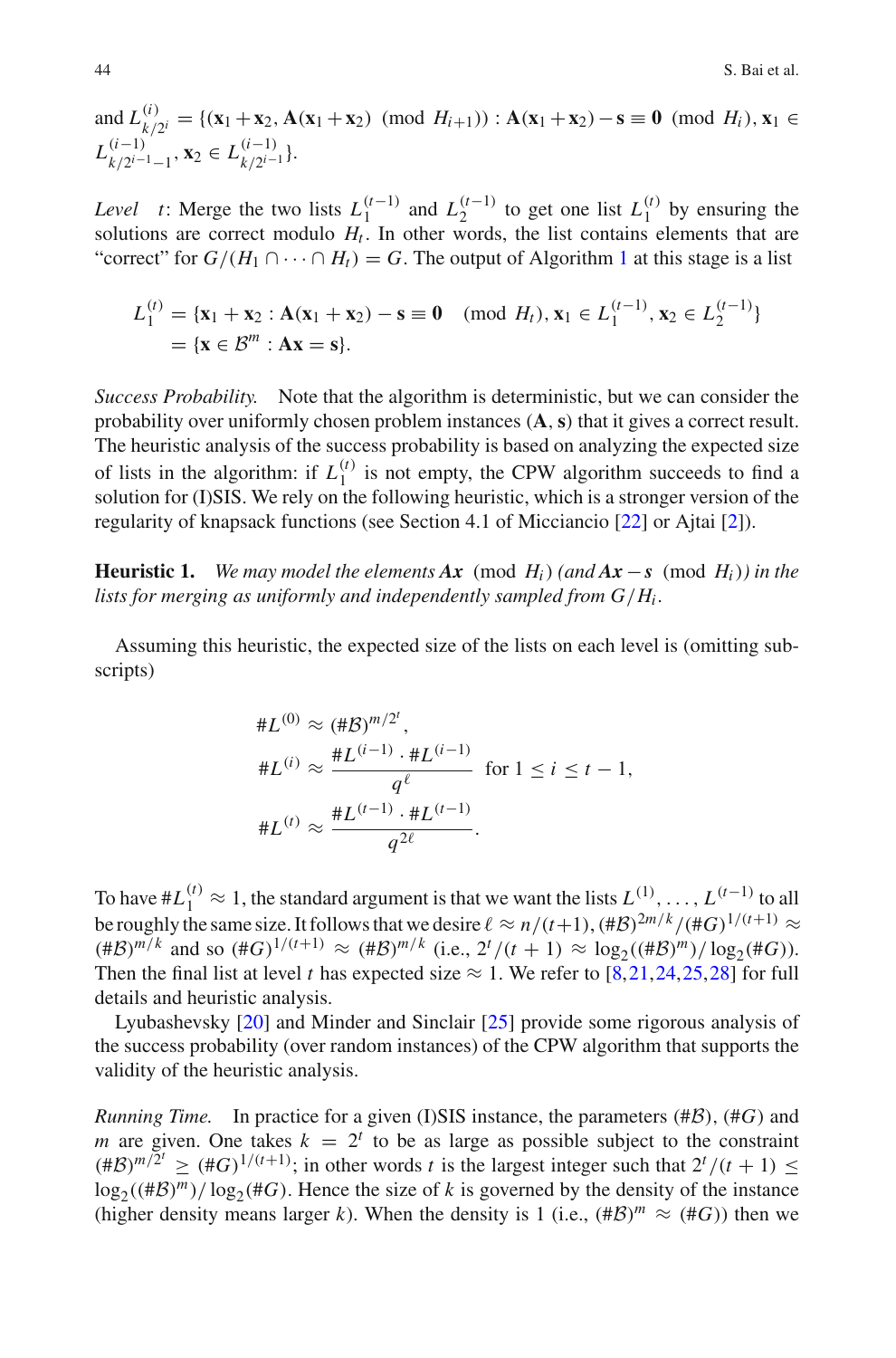need to have  $k = 1 + \log_2(k)$  and hence  $k = 2$ , and the CPW algorithm becomes the trivial "meet-in-the-middle" method.

*Lowering the Density.* Assume that, for some integer *t*, the exponential density for the (I)SIS instance (where  $G = \mathbb{Z}_q^n$ ) satisfies the constraint:

<span id="page-10-1"></span>
$$
\frac{2^{t-1}}{t} < \frac{\log_2((\#B)^m)}{\log_2(q^n)} < \frac{2^t}{t+1},\tag{3}
$$

since  $\frac{\log_2((\#\mathcal{B})^m)}{\log_2(q^n)}$  <  $\frac{2^t}{t+1}$  the largest *k* we can choose is  $2^{t-1}$ . Directly using the CPW algorithm the time complexity is  $\tilde{O}(2^{t-1} \cdot (\# \mathcal{B})^{m/2^{t-1}})$ . However, since  $\frac{2^{t-1}}{t} < \frac{\log_2((\# \mathcal{B})^m)}{\log_2(q^n)}$ , the density is higher than what CPW using  $2^{t-1}$  lists needs to find a single solution. Hence, one can lower the density: Choose an integer  $\ell_0$  such that  $\frac{\log_2((\#\mathcal{B})^{m-\ell_0})}{\log_2(q^n)} \approx \frac{2^{t-1}}{t}$ . In other words,  $(\#B)^{(m-\ell_0)/2^{t-1}} \approx q^{n/t}$ . Then set  $\ell_0$  entries of **x** to be zero. In other words, delete the corresponding  $\ell_0$  columns of **A** to get an  $n \times (m - \ell_0)$  matrix **A**<sup> $\prime$ </sup> and let **x**<sup> $\prime$ </sup> be the corresponding vector in  $\mathbb{Z}^{m-\ell_0}$ . One can use the CPW algorithm with  $k = 2^{t-1}$  to solve  $\mathbf{A}'\mathbf{x}' = \mathbf{s}$  in *G*. The time complexity is reduced to  $\tilde{O}(2^{t-1} \cdot (\# \mathcal{B})^{(m-\ell_0)/2^{t-1}}) = \tilde{O}(2^{t-1} \cdot q^{n/t}).$ 

We will see later that Minder and Sinclair's method works better for such a situation (when reducing the density is required). However when combined with other strategies such as the HNF, it does not rule out the possibility of using the above idea. In particular, a combination of these strategies may lead to a better algorithm (see for example Sect. [5.1\)](#page-35-0).

*Remark 2.* The main drawbacks of the CPW algorithm are: it requires very large storage (the time and memory complexity are approximately equal); it is not amenable to parallelization; it can only be used for very high density instances. Some techniques to reduce storage and benefit from parallelism are given by Bernstein et al [\[5](#page-47-17),[6](#page-47-18)]. Note that the algorithm is completely deterministic, and so always gives the same solution set, but to obtain different solutions one can apply a random permutation to the problem before running the algorithm.

# 2.6. *Minder and Sinclair Refinement of CPW*

<span id="page-10-0"></span>In this subsection, we recall the work of Minder and Sinclair [\[25](#page-47-13)] that allows a finer balancing of parameters and extends the range of the CPW algorithm to larger values of  $k = 2<sup>t</sup>$  than the density of the (I)SIS instance might predict. Assume the density for a (I)SIS instance with  $G = \mathbb{Z}_q^n$  satisfies the constraint in Equation [\(3\)](#page-10-1) for some integer *t*. This implies  $\#B^{m/2^t} < q^{n/(t+1)} < q^{n/t} < \#B^{m/2^{t-1}}$ .

Instead of lowering the density as described in the previous subsection, Minder and Sinclair proposed the "extended *k*-tree" algorithm to make use of the extra density. When the density satisfies Equation [\(3\)](#page-10-1), Minder and Sinclair use  $k = 2^t$  by choosing appropriate subgroups  $H_i$ . Note in the previous subsection, the CPW algorithm chooses  $k = 2^{t-1}$ .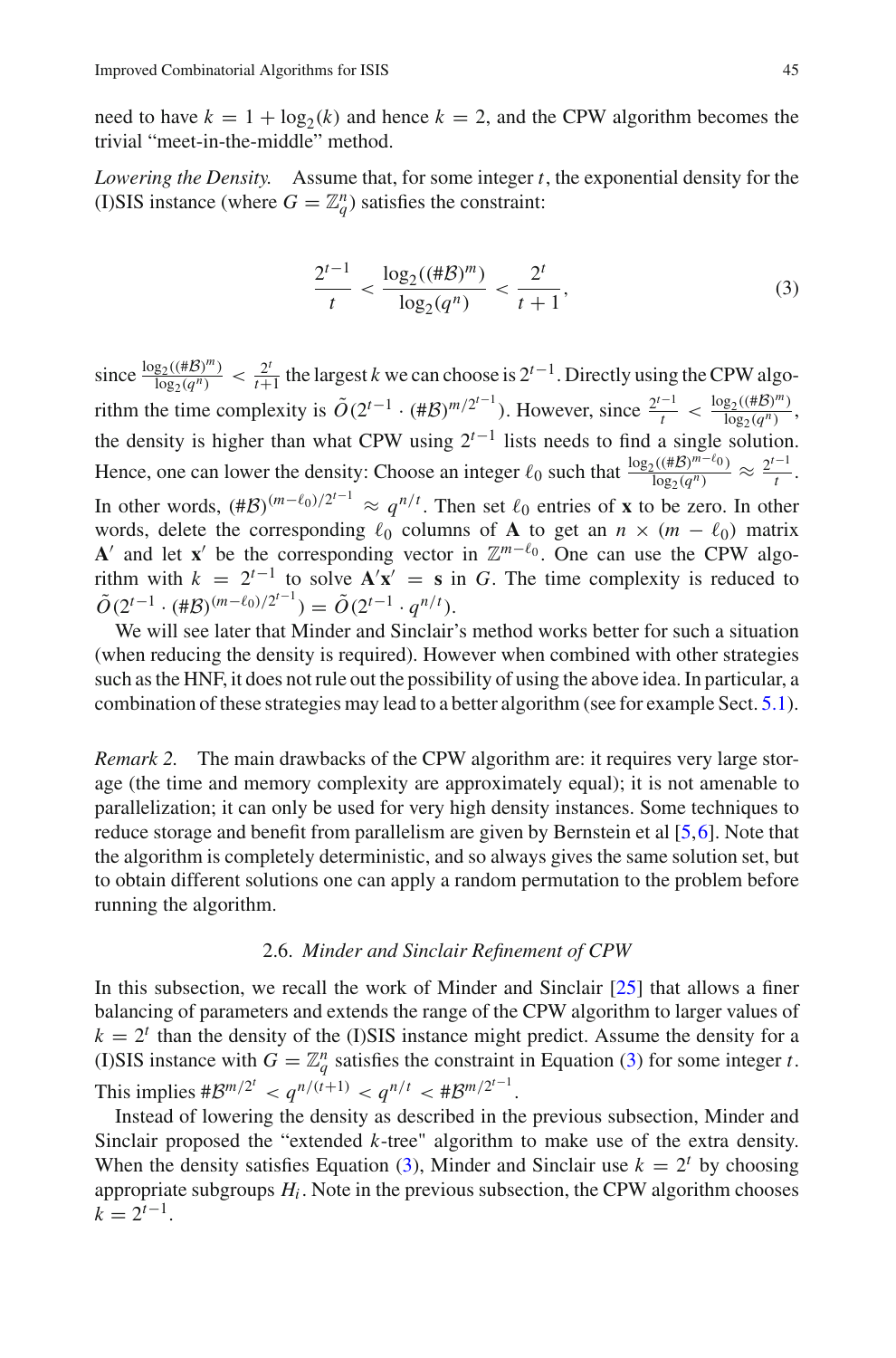Let  $\ell_i \geq 1$  be chosen later, subject to  $\ell_1 + \ell_2 + \cdots + \ell_t = n$ . The subgroup  $H_1 =$  $\{(0,\ldots,0,g_{\ell_1+1},\ldots,g_n)^T : g_i \in \mathbb{Z}_q\}$  such that  $G/H_1 \cong \mathbb{Z}_q^{\ell_1}$  corresponds to the first  $\ell_1$  positions of the vector. Similarly,  $H_2 = \{(g_1, \ldots, g_{\ell_1}, 0, \ldots, 0, g_{\ell_1 + \ell_2 + 1}, \ldots, g_n)$ :  $g_i \in \mathbb{Z}_q$  satisfies  $G/H_2 \cong \mathbb{Z}_q^{\ell_2}$  and corresponds to the next  $\ell_2$  positions of the vector. Finally,  $H_t = \{(g_1, \ldots, g_{\ell_1+\cdots+\ell_{t-1}}, 0, \ldots, 0) : g_i \in \mathbb{Z}_q\}$  corresponds to the last  $\ell_t$ positions of the vector. Denote by  $L^{(i)}$  any of the lists at the *i*th stage of the algorithm (the lists at the same level have the same size). The heuristic time complexity for Minder and Sinclair's algorithm is  $\tilde{O}(2^t \cdot \max_{0 \le i \le t} (\#L^{(i)}))$ . To minimize the running time, one needs to minimize  $\max_{0 \le i \le t} (\# L^{(i)})$ . The expected size of the lists on each level is

$$
*L^{(0)} = (\#B)^{m/2^t},
$$
  

$$
*L^{(i)} = \frac{\#L^{(i-1)} \cdot \#L^{(i-1)}}{q^{\ell_i}} \text{ for } 1 \le i \le t.
$$

Write  $#L^{(i)} = 2^{b_i}$  where  $b_0 = m \log_2(\# \mathcal{B})/2^t$ ,  $b_i = 2b_{i-1} - \log_2(q)\ell_i$ . To minimize the time complexity, one computes the optimal values  $\ell_i$  by solving the following integer programming problem.

Minimize 
$$
b_{max} = \max_{0 \le i \le t} b_i
$$
.  
\nsubject to  $0 \le b_i \le b_{max}$  for  $0 \le i \le t$ ,  
\n $b_0 = m \log_2(\#B)/2^t$ ,  
\n $b_i = 2b_{i-1} - \ell_i \log_2(q)$  for  $1 \le i \le t$ ,  
\n $\ell_i \ge 0$  for  $1 \le i \le t$ ,  
\n
$$
\sum_{i=1}^t \ell_i = n
$$
.

Theorem 3.1 in [\[25\]](#page-47-13) shows that the solution to the above linear program (i.e., ignoring the constraint  $\ell_i \in \mathbb{Z}$ ) is  $\ell_2 = \cdots = \ell_{t-1} = \frac{(n-\ell_1)}{(t+1)}$  and  $\ell_t = \frac{2(n-\ell_1)}{(t+1)}$ where  $\ell_1$  satisfies

$$
\frac{(\# \mathcal{B})^{m/2^t} \cdot (\# \mathcal{B})^{m/2^t}}{q^{\ell_1}} = q^{(n-\ell_1)/(t+1)}.
$$

This gives  $\max_{0 \le i \le t} (\# L^{(i)}) = q^{(n-\ell_1)/(t+1)}$ . From Eq. [\(3\)](#page-10-1), we have  $0 < \ell_1 < n/(t+1)$ . The time complexity of Minder and Sinclair's algorithm<sup>4</sup> is  $\tilde{O}(2^t \cdot \max_{0 \le i \le t} (\# L^{(i)})) =$  $\tilde{O}(2^t \cdot q^{(n-\ell_1)/(t+1)})$ . It follows that

$$
(\#\mathcal{B})^{m/2^{t}} < \max_{0 \le i \le t} (\#\mathcal{L}^{(i)}) = q^{(n-\ell_1)/(t+1)} < (\#\mathcal{B})^{m/2^{t-1}}.
$$

<span id="page-11-0"></span><sup>&</sup>lt;sup>4</sup>In practice, we want  $\ell_i$  to be integers, so good parameter choices can be obtained by using  $[\ell_i]$ , see [\[25](#page-47-13)] for details. The time complexity is therefore a little bit worse, however this rounding does not affect the asymptotic complexity.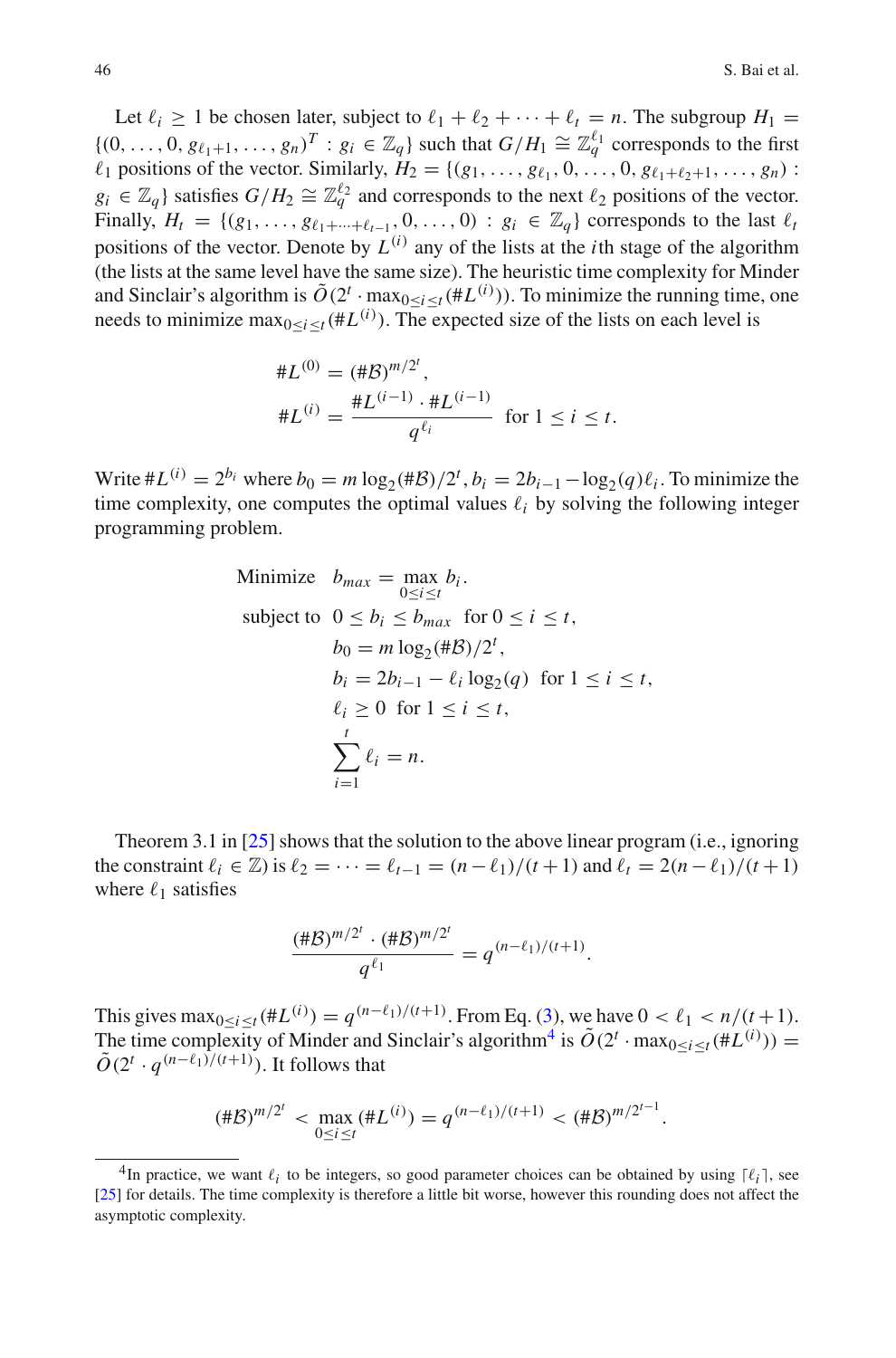The time complexity for Minder and Sinclair's refinement of CPW is better than the methods described in the previous subsection since  $q^{(n-\ell_1)/t} < (\#\mathcal{B})^{m/2^{t-1}}$  (not reducing the density) and  $q^{(n-\ell_1)/t} < q^{n/t}$  (after reducing the density). At a high level, Minder and Sinclair make use of the extra density in the instance to add one more level that eliminates  $\ell_1$  coordinates.

#### 2.7. *The Algorithm of Howgrave-Graham and Joux (HGJ)*

<span id="page-12-0"></span>We now present the HGJ algorithm, that can be applied for instances of the  $(G, m, \mathcal{B})$ -ISIS problem of density  $\leq 1$ . The algorithm heuristically improves on the square-root time complexity of Schroeppel–Shamir. For simplicity we focus on the case  $\mathcal{B} = \{0, 1\}$ . Section 6 of [\[15](#page-47-5)] notes that a possible extension is to develop the algorithm for "vectorial knapsack problems". Our formulation contains this predicted extension.

The first crucial idea of Howgrave-Graham and Joux [\[15](#page-47-5)] is to split the vector **x** by weight rather than by positions. The second crucial idea is to reduce to a simpler problem and then apply the algorithm recursively. The procedures in [\[15\]](#page-47-5) use reduction modulo *M*, which we generalize as a map into a quotient group *G*/*H*. It follows that the HGJ algorithm can be expressed in terms of our general framework.

Suppose  $\mathbf{s} = \mathbf{A}\mathbf{x}$  in *G* where  $\mathbf{x} \in \mathcal{B}^m$  has weight wt( $\mathbf{x}$ ) =  $\omega$ . Our goal is to compute **x**. Write  $\chi$  for the set of weight  $\omega$  vectors in  $\mathcal{B}^m$ , and write  $\mathcal{X}_1$ ,  $\mathcal{X}_2$  for the set of weight  $\omega/2$ vectors in  $\mathcal{B}^m$ . Then there are  $\begin{pmatrix} \omega \\ \omega/2 \end{pmatrix}$  ways to write **x** as  $\mathbf{x}_1 + \mathbf{x}_2$  where  $\mathbf{x}_1 \in \mathcal{X}_1, \mathbf{x}_2 \in \mathcal{X}_2$ .

The procedure is to choose a suitable subgroup  $H$  so that there is a good chance that a randomly chosen element  $R \in G/H$  can be written as  $\mathbf{Ax}_1$  for one of the  $\begin{pmatrix} \omega \\ \omega/2 \end{pmatrix}$ choices for **x**1. Then the procedure solves the two subset-sum instances in the group *G*/*H* (recursively) to generate lists of solutions

$$
L_1 = \{ \mathbf{x}_1 \in \mathcal{B}^m : \mathbf{A}\mathbf{x}_1 = R \pmod{H}, \text{wt}(\mathbf{x}_1) = \omega/2 \}
$$

and

$$
L_2 = \{ \mathbf{x}_2 \in \mathcal{B}^m : \mathbf{A}\mathbf{x}_2 = \mathbf{s} - R \pmod{H}, \text{wt}(\mathbf{x}_2) = \omega/2 \}.
$$

We actually store pairs of values  $(\mathbf{x}_1, \mathbf{A}\mathbf{x}_1 \pmod{H^{\sharp}}) \in \mathcal{B}^m \times (G/H^{\sharp})$  for a suitably chosen subgroup  $H^{\sharp}$ . One then applies Algorithm [1](#page-7-2) to merge the lists to get solutions **x** = **x**<sub>1</sub> + **x**<sub>2</sub> ∈ *X* satisfying the equation in *G*/(*H* ∩ *H*<sup>‡</sup>). The paper [\[15](#page-47-5)] gives several solutions to the problem of merging lists, including a 4-list merge. But the main algorithm in [\[15](#page-47-5)] exploits Algorithm [1.](#page-7-2)

The subgroup *H* is chosen to trade-off the probability that a random value *R* corresponds to some splitting of the desired original solution **x** (this depends on the size of the quotient group  $G/H$ ), while also ensuring that the lists  $L_1$  and  $L_2$  are not too large.

The improvement in complexity for finding the solutions in  $L_1$  and  $L_2$  is due to the lowering of the weight from  $\omega$  to  $\omega/2$ . This is why the process is amenable to recursive solution. At some point one terminates the recursion and solves the problem by a more elementary method (e.g., Schroeppel–Shamir).

One inconvenience is that we may not know exactly the weight of the desired solution **x**. If we can guess that the weight of **x** lies in  $[\omega - 2\epsilon, \omega + 2\epsilon]$  then we can construct lists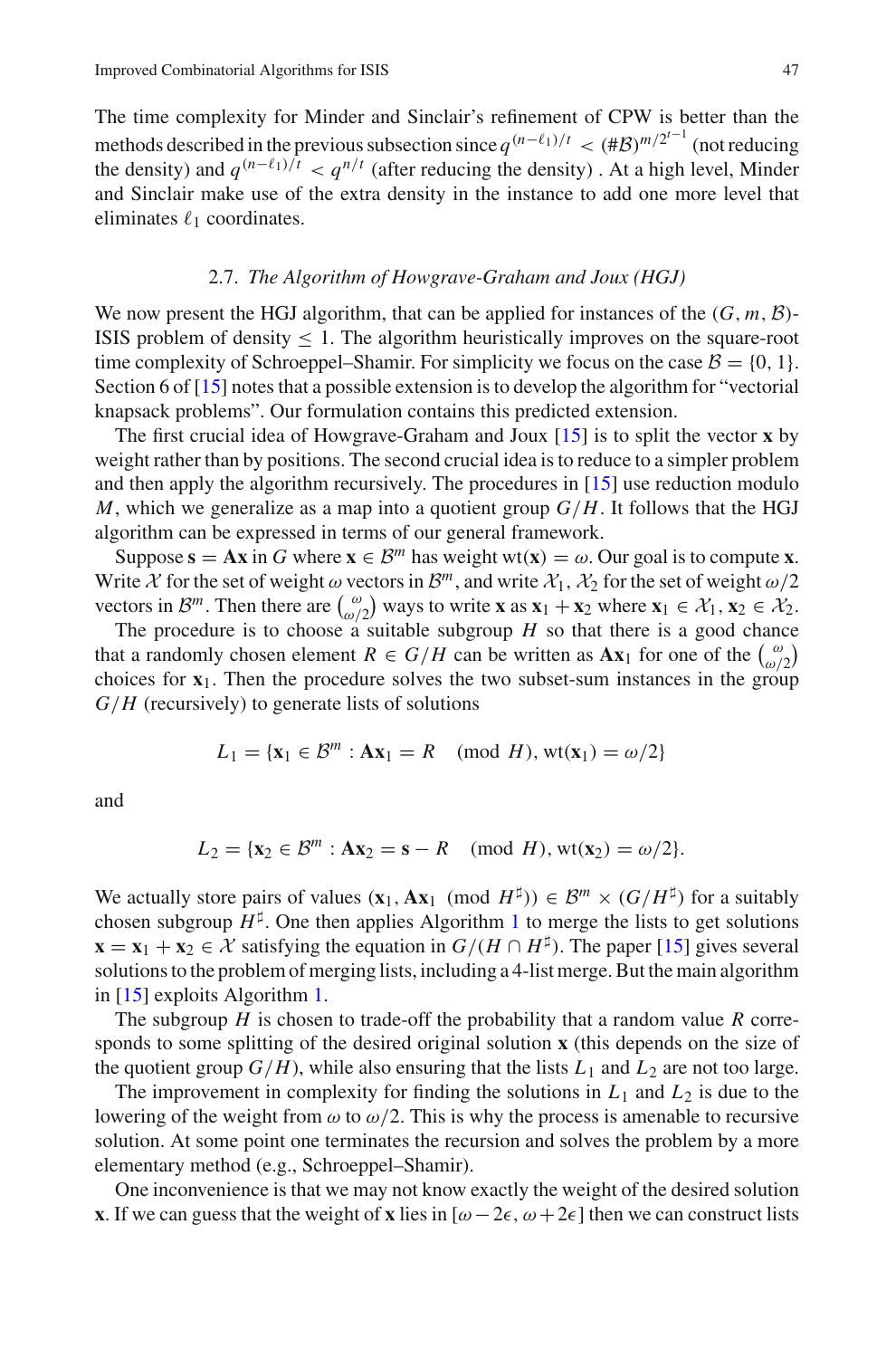$\{x_1 : Ax_1 = R \pmod{H}, w(x_1) \in [\omega/2 - \epsilon, \omega/2 + \epsilon]\}.$  A similar idea can be used at the bottom level of the recursion, when we apply the Schroeppel–Shamir method and so need to split into vectors of half length and approximately half the weight.

One must pay attention to the relationship between the size of the group *G*/*H* and the original group *G*. For example, when solving modular subset-sum in  $G = \mathbb{Z}_q$  where *q* does not have factors of a suitable size then, as noted in [\[15\]](#page-47-5), "we first need to transform the problems into (polynomially many instances of) integer knapsacks". For the case  $G = \mathbb{Z}_q^n$  this should not be necessary.

*Heuristic Complexity Analysis.* The final algorithm is a careful combination of these procedures, performed recursively. We limit our discussion to recursion of 3 levels. In terms of the subgroups, the recursive nature of the algorithm requires a sequence of subgroups  $H_1, H_2, H_3$  (of similar form to those in Sect. [2.5,](#page-7-1) but we now require *H*<sub>1</sub> ∩ *H*<sub>2</sub> ∩ *H*<sub>3</sub>  $\neq$  {0}) so that the quotient groups *G*/(*H*<sub>1</sub> ∩ *H*<sub>2</sub> ∩ *H*<sub>3</sub>), *G*/(*H*<sub>2</sub> ∩ *H*<sub>3</sub>), *G*/*H*<sup>3</sup> become smaller and smaller. The "top level" of the recursion turns an ISIS instance in *G* to two lower-weight ISIS instances in  $G' = G/(H_1 \cap H_2 \cap H_3)$ ; to solve these sub-instances using the same method we need to choose a quotient of  $G'$  by some proper subgroup  $H_2 \cap H_3$ , which is the same as taking a quotient of *G* by the subgroup  $H_2 \cap H_3$ etc.

In [\[15\]](#page-47-5), for subset-sum over  $\mathbb{Z}$ , this tower of subgroups is manifested by taking moduli *M* that divide one another ("For the higher level modulus, we choose  $M = 4194319$ 58711 · 613", meaning  $H_3 = 613\mathbb{Z}, H_2 = 58711\mathbb{Z}, H_1 = 4194319\mathbb{Z}, H_2 \cap H_3 =$  $(58711 \cdot 613)$  *Z* and  $H_1$  ∩  $H_2$  ∩  $H_3 = M$  *Z*).

We do not reproduce all the analysis from [\[15](#page-47-5)], since it is superseded by the method of Becker et al. But the crucial aspect is that the success of the algorithm depends on the probability that there is a splitting  $\mathbf{x} = \mathbf{x}_1 + \mathbf{x}_2$  of the solution into equal weight terms such that  $\mathbf{A}\mathbf{x}_1 = R \pmod{H}$ . This depends on the number  $\begin{pmatrix} \omega \\ \omega/2 \end{pmatrix}$  of splittings of the weight  $\omega$  vector **x** and on the size  $M = \#(G/H)$  of the quotient group. Overall, the heuristic running time for the HGJ method to solve the (I)SIS problem when  $\omega = m/2$ (as stated in Section 2.2 of [\[4\]](#page-47-11)) is  $\tilde{O}(2^{0.337m})$ . The running-time is restated in Table [2.](#page-18-0)

## 2.8. *The Algorithm of Becker, Coron and Joux*

<span id="page-13-0"></span>Becker, Coron and Joux [\[4](#page-47-11)] present an improved version of the HGJ algorithm (again, their paper is in the context of subset-sum, but we explain how it can be adapted to our more general setting). The idea is to allow larger coefficient sets. Precisely, suppose  $\mathcal{B} = \{0, 1\}$  and let  $\mathcal{X} \subset \mathcal{B}^m$  be the set of weight  $\omega$  vectors. The HGJ idea is to split  $\mathcal{X}$  by taking  $X_1 = X_2$  to be the set of weight  $\omega/2$  vectors in  $\mathcal{B}^m$ . Becker et al suggest to take  $\chi_1 = \chi_2$  to be the set of vectors in  $\mathbb{Z}^m$  having  $\omega/2 + \alpha m$  entries equal to +1 and  $\alpha m$ entries equal to −1, and the remaining entries equal to 0. This essentially increases the density of the sub-problems, and leads to a better choice of parameters. The organization of the algorithm, and its analysis, are the same as HGJ. The HGJ algorithm is simply the case  $\alpha = 0$  of the BCJ algorithm.

We briefly sketch the heuristic analysis from [\[4](#page-47-11)] for the case of 3 levels of recursion,  $\mathcal{B} = \{0, 1\}, G = \mathbb{Z}_q^n$ , and where we solve ISIS instances of density 1 (so that  $2^m \approx q^n$ ) with a solution of weight *m*/2. Let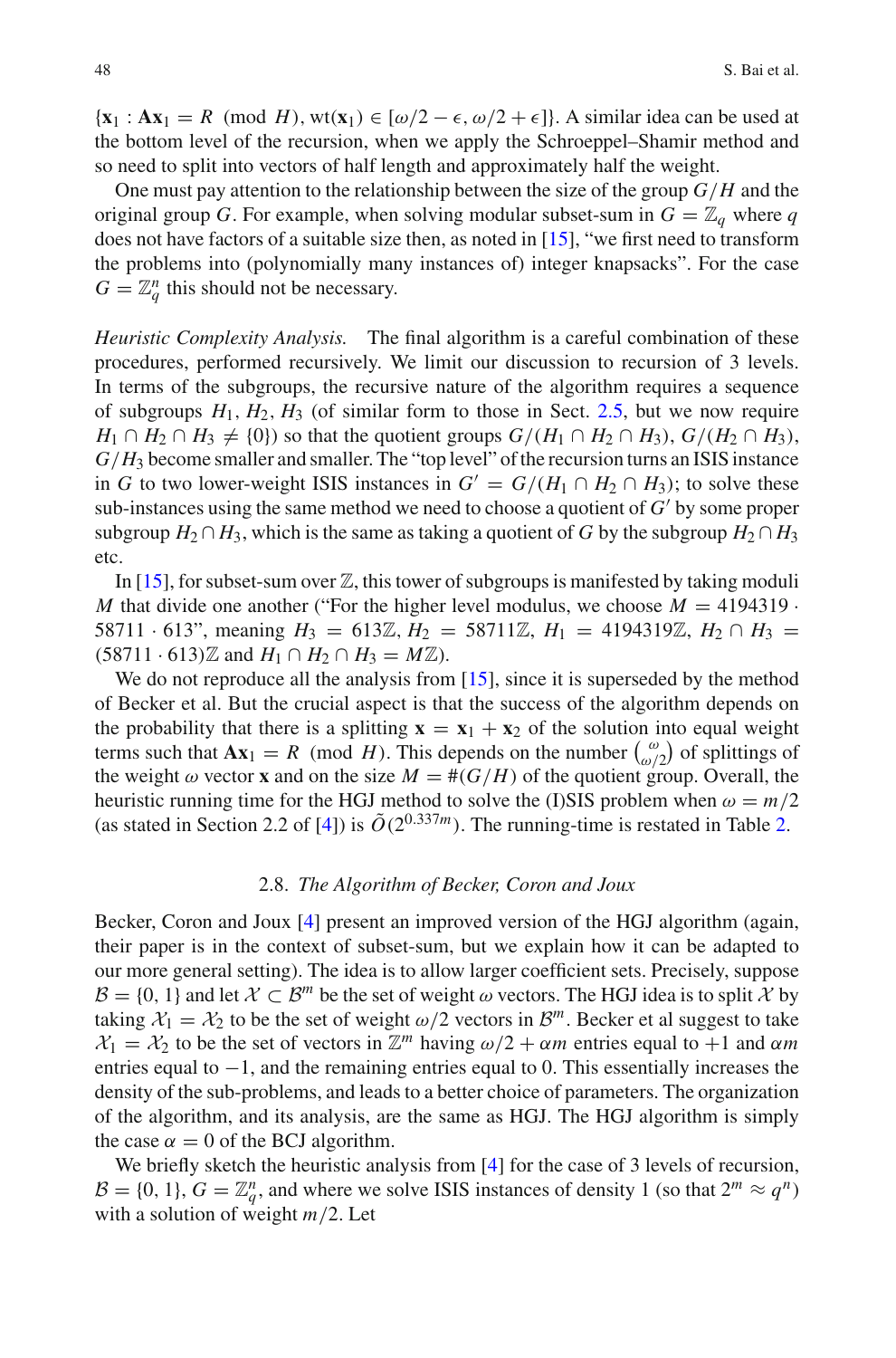$$
\mathcal{X}_{a,b} = \{ \mathbf{x} \in \{-1, 0, 1\}^m : \# \{i : x_i = 1\} = am, \# \{i : x_i = -1\} = bm \}.
$$

A good approximation to  $\#X_{a,b}$  is  $2^{H(a,b)\cdot m}$  where  $H(x, y) = -x \log_2(x) - y \log_2(y) - y$  $(1 - x - y) \log_2(1 - x - y).$ 

Choose subgroups  $H_1$ ,  $H_2$ ,  $H_3$  (of the similar form to Sect. [2.6\)](#page-10-0) such that  $#(G/H_i) =$  $q^{\ell_i}$ . Fix  $\alpha = 0.0267$ ,  $\beta = 0.0168$  and  $\gamma = 0.0029$  and also integers  $\ell_1, \ell_2, \ell_3$  such that  $q^{\ell_1} \approx q^{0.2673n} \approx 2^{0.2673m}, q^{\ell_2} \approx 2^{0.2904m}$  and  $q^{\ell_3} \approx 2^{0.2408m}$ . Note that  $\#(G/(H_1 \cap$  $H_2 \cap H_3$ ))  $\approx a^{0.2015n} \approx 2^{0.2015m}$ .

**Theorem 1.** *(Becker–Coron–Joux) With notation as above, and assuming Heuristic* [1](#page-9-0) *about the regularity of Ax* (mod  $H_i$ ), the BCJ algorithm runs in time  $\tilde{O}(2^{0.2912m})$ .

*Proof.* (Sketch) The first level of recursion splits  $\mathcal{X} = \mathcal{B}^m$  into  $\mathcal{X}_1 + \mathcal{X}_2$  where  $\mathcal{X}_1 =$  $\mathcal{X}_2 = \mathcal{X}_{1/4+\alpha,\alpha}$ . We choose uniformly at random  $R_1 \in G/(H_1 \cap H_2 \cap H_3)$  and compute  $\tan \theta$  lists  $L_1^{(1)} = \{ (\mathbf{x}, \mathbf{A}\mathbf{x} \pmod{H_1 \cap H_2}) : \mathbf{x} \in \mathcal{X}_1, \mathbf{A}\mathbf{x} \equiv R_1 \pmod{H_1 \cap H_2 \cap H_3} \}$ and  $L_2^{(1)}$  $L_2^{(1)}$  $L_2^{(1)}$ , which is the same except  $\mathbf{Ax} \equiv \mathbf{s} - R_1 \pmod{H_1 \cap H_2 \cap H_3}$ . By Heuristic 1 the expected size of the lists is  $2^{H(1/4+\alpha,\alpha)m}/q^{\ell_1+\ell_2+\ell_3} = 2^{0.2173m}$  and merging requires  $\tilde{O}((2^{0.2173m})^2/a^{n-\ell_1-\ell_2-\ell_3}) = \tilde{O}(2^{0.2331m})$  time.

The second level of recursion computes each of  $L_1^{(1)}$  and  $L_2^{(1)}$ , by splitting into further lists. Choose uniformly  $R_2 \in G/(H_1 \cap H_2)$  and split  $L_1^{(1)}$  into  $L_1^{(2)}$  and  $L_2^{(2)}$  where  $L_1^{(2)} = \{ (\mathbf{x}, \mathbf{A}\mathbf{x}) : \mathbf{x} \in \mathcal{X}_{1/8 + \alpha/2 + \beta, \alpha/2 + \beta}, \mathbf{A}\mathbf{x} \equiv R_2 \pmod{H_2 \cap H_3} \}$  and  $L_2^{(2)}$  is similar except the congruence is  $\mathbf{A}\mathbf{x} \equiv R_1 - R_2 \pmod{H_2 \cap H_3}$ . We split  $L_2^{(1)}$  into sets  $L_3^{(2)}$ and  $L_4^{(2)}$  a similar way using a random  $R_3 \in G/(H_1 \cap H_2)$ . Again, by Heuristic [1,](#page-9-0) the size of lists is approximately  $2^{H(1/8+\alpha/2+\beta,\alpha/2+\beta)m}/q^{\ell_2+\ell_3} = 2^{0.2790m}$  and the cost to merge is  $\tilde{O}(2^{2.0.2790m}/q^{\ell_1}) = \tilde{O}(2^{(2.0.2790-0.2673)m}) = \tilde{O}(2^{0.2907m}).$ 

The final level of recursion computes each  $L_j^{(2)}$  by splitting into two lists corresponding to coefficient sets  $\chi_{1/16+\alpha/4+\beta/2+\gamma,\alpha/4+\beta/2+\gamma}$ . The expected size of the lists is

$$
2^{H(1/16 + \alpha/4 + \beta/2 + \gamma, \alpha/4 + \beta/2 + \gamma)m}/q^{\ell_3} \approx 2^{0.2908m}
$$

and they can be computed efficiently using the Shroeppel–Shamir algorithm in time

$$
\tilde{O}(\sqrt{2^{H(1/16+\alpha/4+\beta/2+\gamma,\alpha/4+\beta/2+\gamma)m}}) = \tilde{O}(2^{0.2658m}).
$$

Merging the lists takes  $\tilde{O}(2^{2\cdot 0.2908}/q^{\ell_2}) = \tilde{O}(2^{0.2912m})$  time. Thus the time complexity of the BCI algorithm is  $\tilde{O}(2^{0.2912m})$ of the BCJ algorithm is  $\tilde{O}(2^{0.2912m})$ .

The above theorem does not address the probability that the algorithm succeeds to output a solution to the problem. The discussion of this issue is complex and takes more than 3 pages (Section 3.4) of [\[4](#page-47-11)]. We give a rough "back-of-envelope" calculation that gives some confidence.

Suppose there is a unique solution  $\mathbf{x} \in \{0, 1\}^m$  of weight  $m/2$  to the ISIS instance. Consider the first step of the recursion. For the whole algorithm to succeed, it is necessary that there is a splitting  $\mathbf{x} = \mathbf{x}_1 + \mathbf{x}_2$  of the solution so that  $\mathbf{x}_1 \in L_1^{(1)}$  and  $\mathbf{x}_2 \in L_2^{(1)}$ . We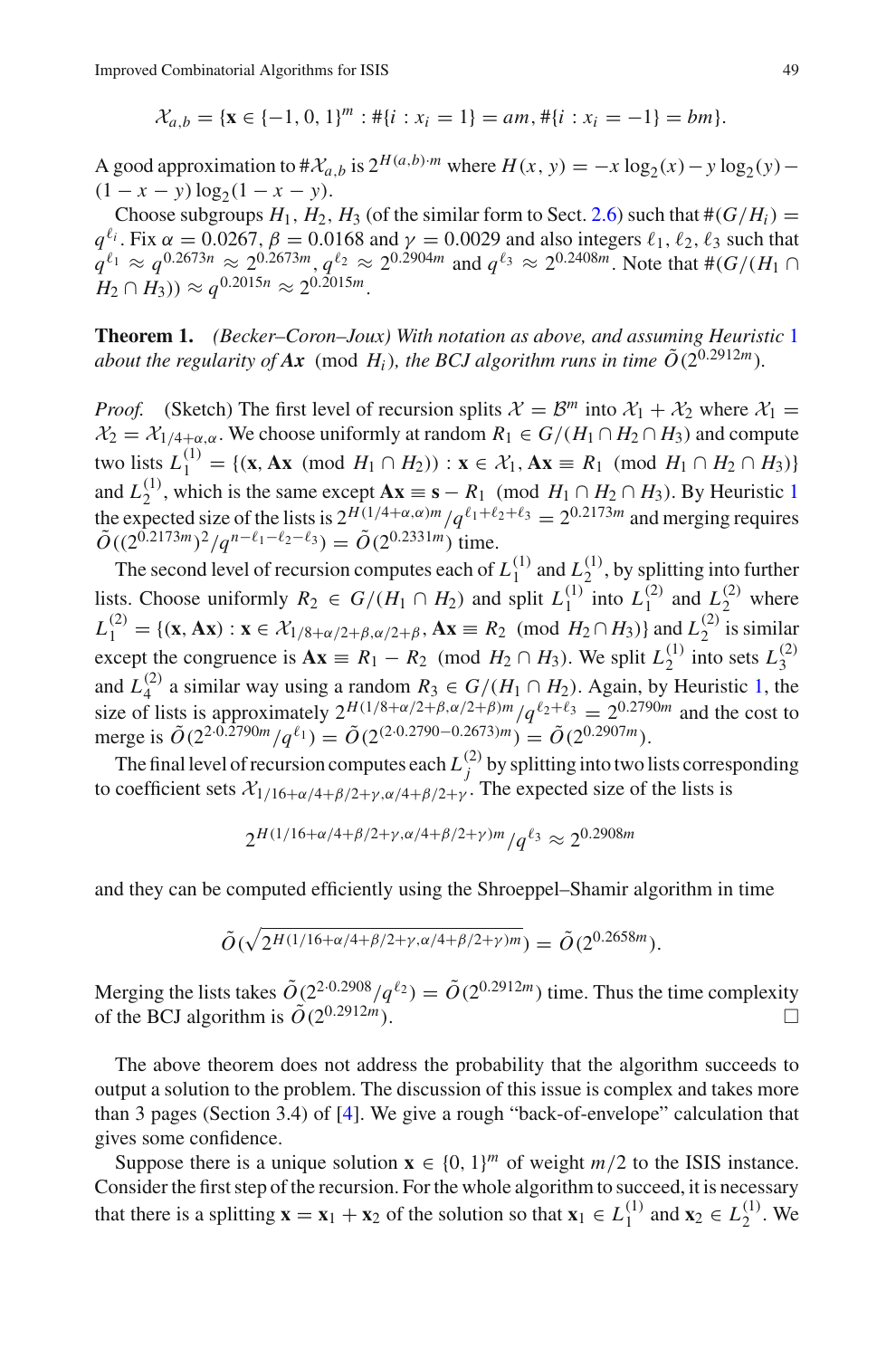split **x** so that the  $m/2$  ones are equally distributed across  $\mathbf{x}_1$  and  $\mathbf{x}_2$ , and the  $m/2$  zeroes are sometimes expanded as  $(-1, +1)$  or  $(+1, -1)$  pairs. We call such splittings "valid". Hence, the number of ways to split **x** in this way is

<span id="page-15-0"></span>
$$
\mathcal{N}_1 = \binom{m/2}{m/4} \binom{m/2}{\alpha m} \binom{(1/2 - \alpha)m}{\alpha m} = \binom{m/2}{m/4} \binom{m/2}{\alpha m, \alpha m, (1/2 - 2\alpha)m}.
$$
 (4)

Here  $\binom{n}{a,b,c}$  is the usual multinomial coefficient *n*!/(*a*!*b*!*c*!) where  $n = a + b + c$ . For randomly chosen  $R_1 \in G/(H_1 \cap H_2 \cap H_3)$ , there is a good chance that a valid splitting exists if  $\mathcal{N}_1 \geq q^{\ell_1+\ell_2+\ell_3}$ . Indeed, the heuristic expected number of valid splittings is roughly  $\mathcal{N}_1/q^{\ell_1+\ell_2+\ell_3}$ . Hence, we choose  $\mathcal{N}_1 \approx q^{\ell_1+\ell_2+\ell_3}$  to make sure a valid splitting exists at this stage with significant probability.

For the second stage we assume that we already made a good choice in the first stage, and indeed that we have  $\mathcal{N}_1/q^{\ell_1+\ell_2+\ell_3}$  possible values for  $\mathbf{x}_1$ . The number of ways to further split  $\mathbf{x}_1$  is

$$
\mathcal{N}_2 = \begin{pmatrix} (1/4 + \alpha)m \\ (1/8 + \alpha/2)m \end{pmatrix} \begin{pmatrix} \alpha m \\ \alpha m/2 \end{pmatrix} \begin{pmatrix} (3/4 - 2\alpha)m \\ \beta m, \beta m, (3/4 - 2\alpha - 2\beta)m \end{pmatrix}.
$$

The heuristic total expected number of valid splittings at this stage is roughly  $(\mathcal{N}_1/q^{\ell_1+\ell_2+\ell_3})(\mathcal{N}_2/q^{\ell_2+\ell_3})^2$ . For randomly chosen  $R_2 \in G/(H_2 \cap H_3)$ , there is a good chance to have a valid splitting if  $(\mathcal{N}_1/q^{\ell_1+\ell_2+\ell_3})(\mathcal{N}_2/q^{\ell_2+\ell_3})^2 > 1$  (remember that this stage requires splitting two solutions from the first stage). Hence, we choose  $\mathcal{N}_1 \approx q^{\ell_1 + \ell_2 + \ell_3}, \mathcal{N}_2 \approx q^{\ell_2 + \ell_3}.$ 

In the final stage (again assuming good splittings in the second stage), the number of ways to split is

$$
\mathcal{N}_3 = \begin{pmatrix} (1/8 + \alpha/2 + \beta)m \\ (1/16 + \alpha/4 + \beta/2)m \end{pmatrix} \begin{pmatrix} (\beta + \alpha/2)m \\ (\beta/2 + \alpha/4)m \end{pmatrix} \begin{pmatrix} (7/8 - \alpha - 2\beta)m \\ \gamma m, \gamma m, (7/8 - \alpha - 2\beta - 2\gamma)m \end{pmatrix}.
$$

The heuristic expected number of valid splittings is  $(\mathcal{N}_1/q^{\ell_1+\ell_2+\ell_3})(\mathcal{N}_2/q^{\ell_2+\ell_3})^2$  $(\mathcal{N}_3/q^{\ell_3})^4$ , which we require to be  $\geq 1$ . Hence, we choose  $\mathcal{N}_1 \approx q^{\ell_1+\ell_2+\ell_3}$ ,  $\mathcal{N}_2 \approx$  $q^{\ell_2+\ell_3}$ ,  $\mathcal{N}_3 \approx q^{\ell_3}$ . Thus, choosing #*G*/*H*<sub>3</sub> close to  $\mathcal{N}_3$ , #*G*/(*H*<sub>2</sub>  $\cap$  *H*<sub>3</sub>) close to  $\mathcal{N}_2$ and  $#G/(H_1 \cap H_2 \cap H_3)$  close to  $\mathcal{N}_1$  then it is believed the success probability of the algorithm is significantly larger than 0. This argument is supported in Section 3.4 of [\[4\]](#page-47-11) by theoretical discussions and numerical experiments. To conclude, for the algorithm to have a good chance to succeed we require

$$
\mathcal{N}_1/q^{\ell_1+\ell_2+\ell_3} \ge 1, \quad (\mathcal{N}_1/q^{\ell_1+\ell_2+\ell_3}) (\mathcal{N}_2/q^{\ell_2+\ell_3})^2 \ge 1, \n(\mathcal{N}_1/q^{\ell_1+\ell_2+\ell_3}) (\mathcal{N}_2/q^{\ell_2+\ell_3})^2 (\mathcal{N}_3/q^{\ell_3})^4 \ge 1.
$$

#### 2.9. *Summary*

Despite the large literature on the topic, summarized above, one sees there are only two fundamental ideas that are used by all these algorithms: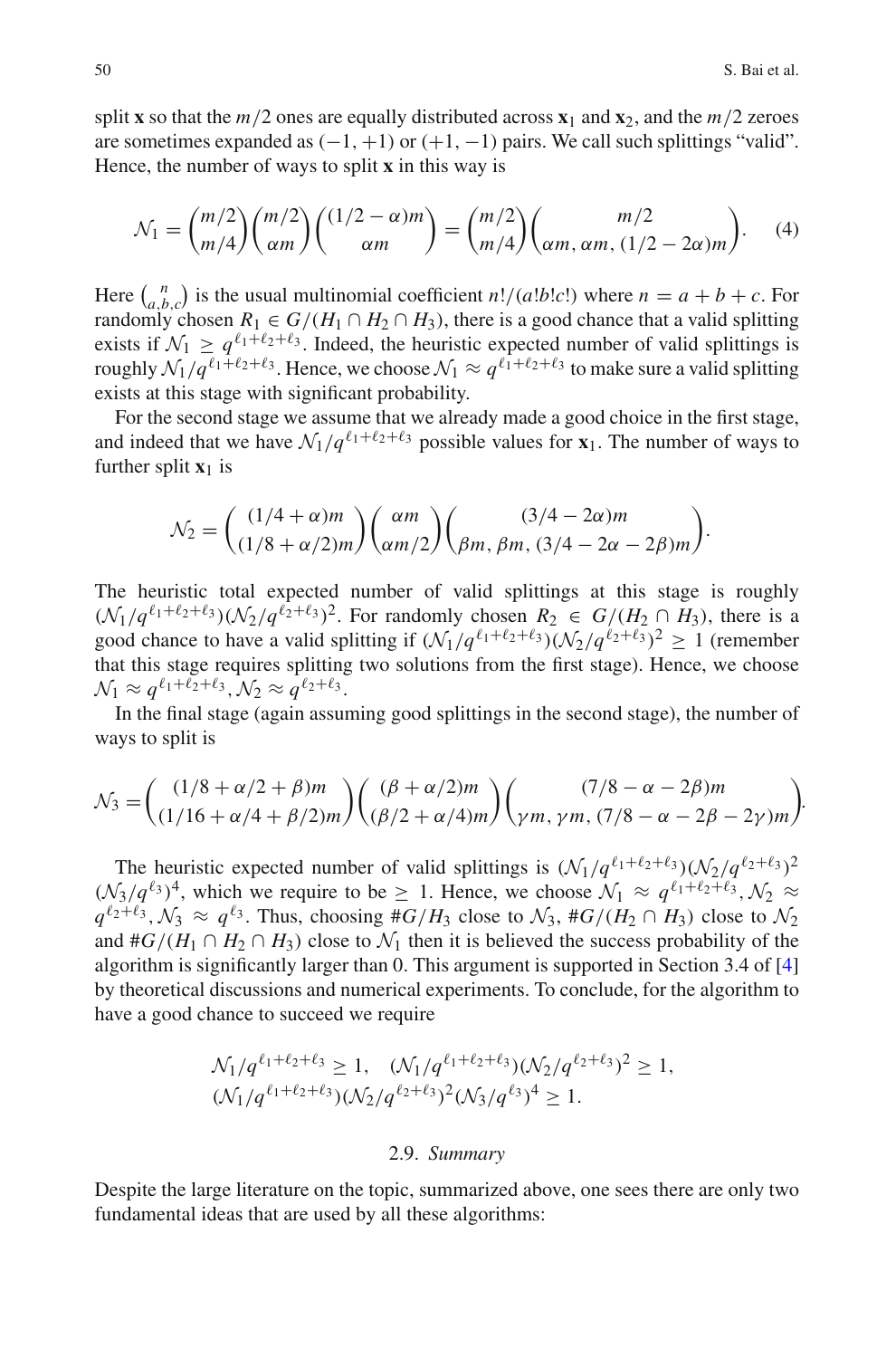- *Reduce modulo subgroups to create higher density instances.* Since the new instances have higher density one now has the option to perform methods that only find some of the possible solutions.
- *Splitting solutions.* Splitting can be done by length (i.e., positions) or by weight. Either way, one reduces to two "simpler" problems that can be solved recursively and then "merges" the solutions back to solutions to the original problem.

The main difference between the methods is that CPW requires large density to begin with, in which case splitting by positions is possible. In contrast HGJ/BCJ can be applied when the original instance has low density, in which case it is necessary to use splitting by weight in order to be able to discard some potential solutions.

# **3. Analysis of HGJ/BCJ for High Density**

<span id="page-16-0"></span>The CPW algorithm clearly likes high density problems. However, the analysis of the HGJ and BCJ algorithms in [\[4,](#page-47-11)[15\]](#page-47-5) is in the case of finding a specific solution (and so is relevant to the case of density at most 1). It is intuitively clear that when the density is higher (and so there is more than one possible solution), and when we only want to compute a single solution to the problem, then the success probability of the algorithm (taken over problem instances) should increase. In this section we explain that the parameters in the HGJ and BCJ algorithms can be improved when one is solving instances of density  $> 1$ . This was anticipated in [\[16\]](#page-47-4): "further improvements can be obtained if, in addition, we seek one solution among many". We now give a very approximate heuristic analysis of this situation. We focus on the case  $B = \{0, 1\}^m$  and  $G = \mathbb{Z}_q^n$ . As with previous work, we are not able to give general formulae for the running time as a function of the density, as the parameters in the algorithms depend in subtle ways on each other. Instead, we fix some reference instances, compute optimal parameters for them, and give the running times.

# 3.1. *Analysis*

<span id="page-16-1"></span>Let the number of solutions to the original (I)SIS instance be  $\mathcal{N} \geq 1$  (the exponential density is the expected value of this number). We consider at most *t* levels of recursion. The subgroups  $H_1, H_2, \cdots, H_t$ , where  $\#(G/H_i) = q^{\ell_i}$ , are chosen to trade-off the probability of a successful split at each stage and also to ensure the size of the lists to be merged at each stage is not too large. Using the same notation as Sect. [2.8,](#page-13-0) write  $\mathcal{N}_1, \mathcal{N}_2, \ldots, \mathcal{N}_t$  for the number of ways to split a single valid solution at each level of the recursion.

The standard approach is to choose the subgroups  $H_1, H_2, \ldots, H_t$  such that  $#G/(H_i \cap$  $H_{i+1} \cap \cdots \cap H_t = q^{\ell_i + \ell_{i+1} + \cdots + \ell_t} \approx \mathcal{N}_i$  for all  $1 \leq i \leq t$ . The success probability is then justified by requiring

$$
\frac{\mathcal{N}_1}{q^{\ell_1+\cdots+\ell_t}} \left(\frac{\mathcal{N}_2}{q^{\ell_2+\cdots+\ell_t}}\right)^2 \cdots \left(\frac{\mathcal{N}_i}{q^{\ell_i+\cdots+\ell_t}}\right)^{2^{i-1}} \ge 1
$$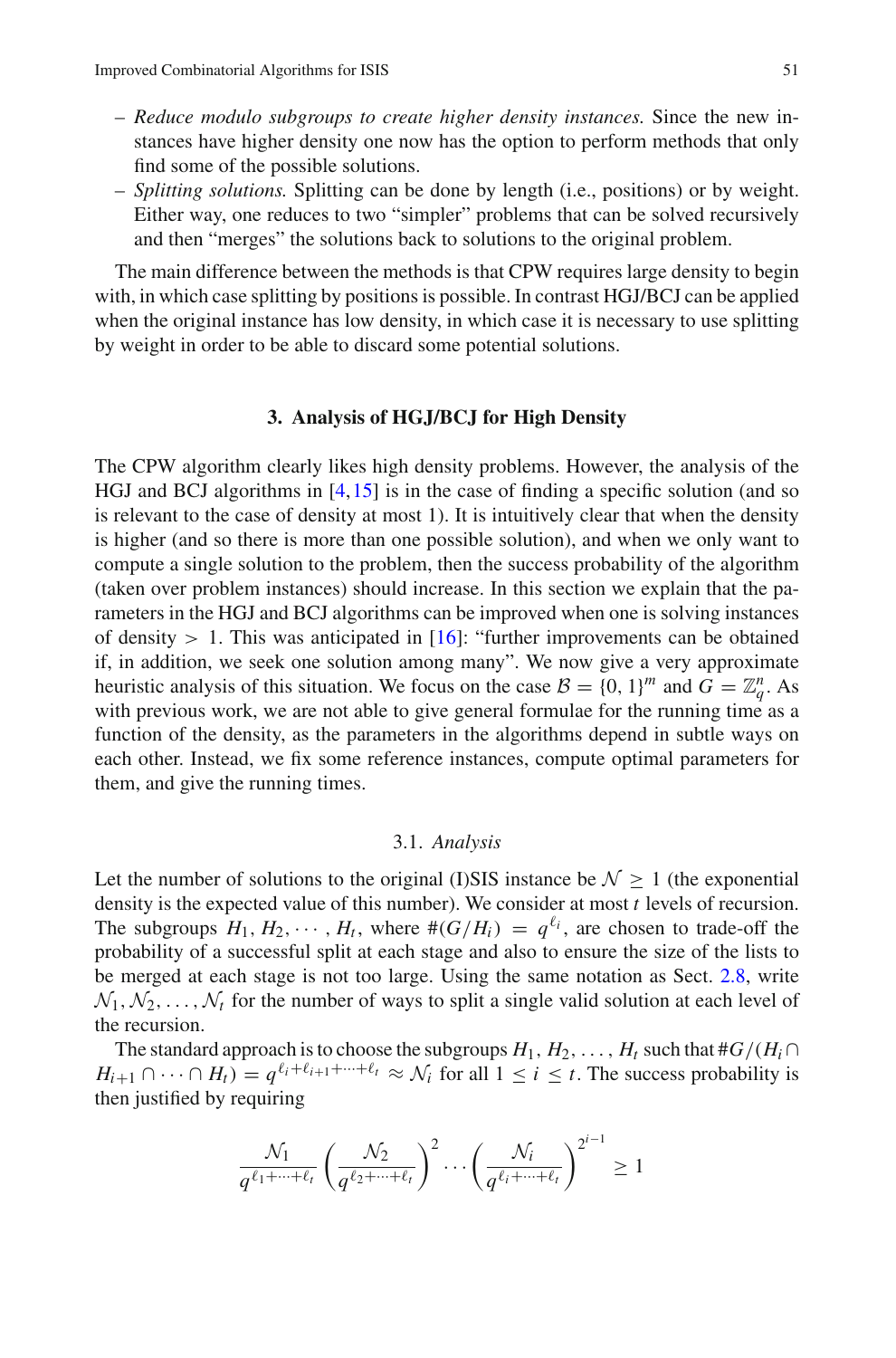| t                                     | $2^{c_1m}$                    | $\tilde{O}(2^{c_2m})$                                                                                  |
|---------------------------------------|-------------------------------|--------------------------------------------------------------------------------------------------------|
| $\overline{2}$<br>3<br>$\overline{4}$ | 25m<br>$2^{0.5m}$<br>20.6875m | $\tilde{O}(2^{0.5m})$<br>$\tilde{O}(2^{0.25m})$<br>$\tilde{O}(2^{0.125m})$<br>$\tilde{O}(2^{0.0625m})$ |

<span id="page-17-1"></span>**Table 1.** Heuristic time complexity of CPW for different densities. The exponential density is 2*c*1*m*.

for all  $1 \leq i \leq t$ . We now assume a best-case scenario, that all the splittings of all the  $\mathcal{N} > 1$  solutions are distinct. This assumption is clearly unrealistic for large values of  $N$ , but it gives a rough idea of how much speedup one can ask with this approach. We address this assumption in Sect. [3.2.](#page-18-1) Then the success condition changes, for all  $1 \leq i \leq t$ , to

<span id="page-17-0"></span>
$$
\mathcal{N}\frac{\mathcal{N}_1}{q^{\ell_1+\dots+\ell_t}}\left(\frac{\mathcal{N}_2}{q^{\ell_2+\dots+\ell_t}}\right)^2\cdots\left(\frac{\mathcal{N}_i}{q^{\ell_i+\dots+\ell_t}}\right)^{2^{i-1}}\geq 1.
$$
\n(5)

It follows that, for example when  $t = 3$ , the best parameters  $\ell_1, \ell_2, \ell_3, \alpha, \beta, \gamma$  are chosen by the following integer linear program.

minimize 
$$
T = \max \left( \frac{\#(L^{(1)})^2}{q^{n-\ell_1-\ell_2-\ell_3}}, \frac{\#(L^{(2)})^2}{q^{\ell_1}}, \frac{\#(L^{(3)})^2}{q^{\ell_2}}, \sqrt{\# \mathcal{X}_{1/16+\alpha/4+\beta/2+\gamma,\alpha/4+\beta/2+\gamma}} \right)
$$
  
\nsubject to  $\#L^{(1)} = \frac{\# \mathcal{X}_{1/4+\alpha,\alpha}}{q^{\ell_1+\ell_2+\ell_3}},$   
\n $\#L^{(2)} = \frac{\# \mathcal{X}_{1/8+\alpha/2+\beta,\alpha/2+\beta}}{q^{\ell_2+\ell_3}},$   
\n $\#L^{(3)} = \frac{\# \mathcal{X}_{1/16+\alpha/4+\beta/2+\gamma,\alpha/4+\beta/2+\gamma}}{q^{\ell_3}},$   
\nequation (5) holds for all  $1 \le i \le 3$   
\n $\ell_i \in \mathbb{N}, 1 \le i \le 3$   
\n $\alpha, \beta, \gamma \in \mathbb{R}_{\ge 0}.$ 

For the ISIS problem  $\mathcal{B} = \{0, 1\}^m$  given *q* and *n*, the exponential density (expected number of solutions) is  $\mathcal{N} = 2^m/q^n$ . Define  $c_1$  such that  $\mathcal{N} = 2^{c_1 m}$ . One can estimate the time complexity as  $\tilde{O}(2^{c_2m})$  by solving the above linear program and choosing the optimal parameters  $\alpha$ ,  $\beta$ ,  $\gamma$  and  $\ell_1$ ,  $\ell_2$ ,  $\ell_3$ . We use LINGO 11.0 to do the optimization and obtain Tables [2](#page-18-0) and [3](#page-18-2) giving calculations for HGJ/BCJ. For comparison we recall in Table [1](#page-17-1) the results of Sects. [2.5](#page-7-1) and [2.6](#page-10-0) on the time complexity of CPW. We draw Fig. [1,](#page-19-0) which indicates how the density affects the asymptotic complexity for  $CPW$ ,  $^{5}$  $^{5}$  $^{5}$  HGJ and BCJ.

These results demonstrate that, although CPW is the best choice for very high density instances, the HGJ/BCJ algorithms do perform better when the density is increased and

<span id="page-17-2"></span><sup>5</sup>We remark that [\[12\]](#page-47-19) contains a similar figure regarding the complexity of the CPW algorithm.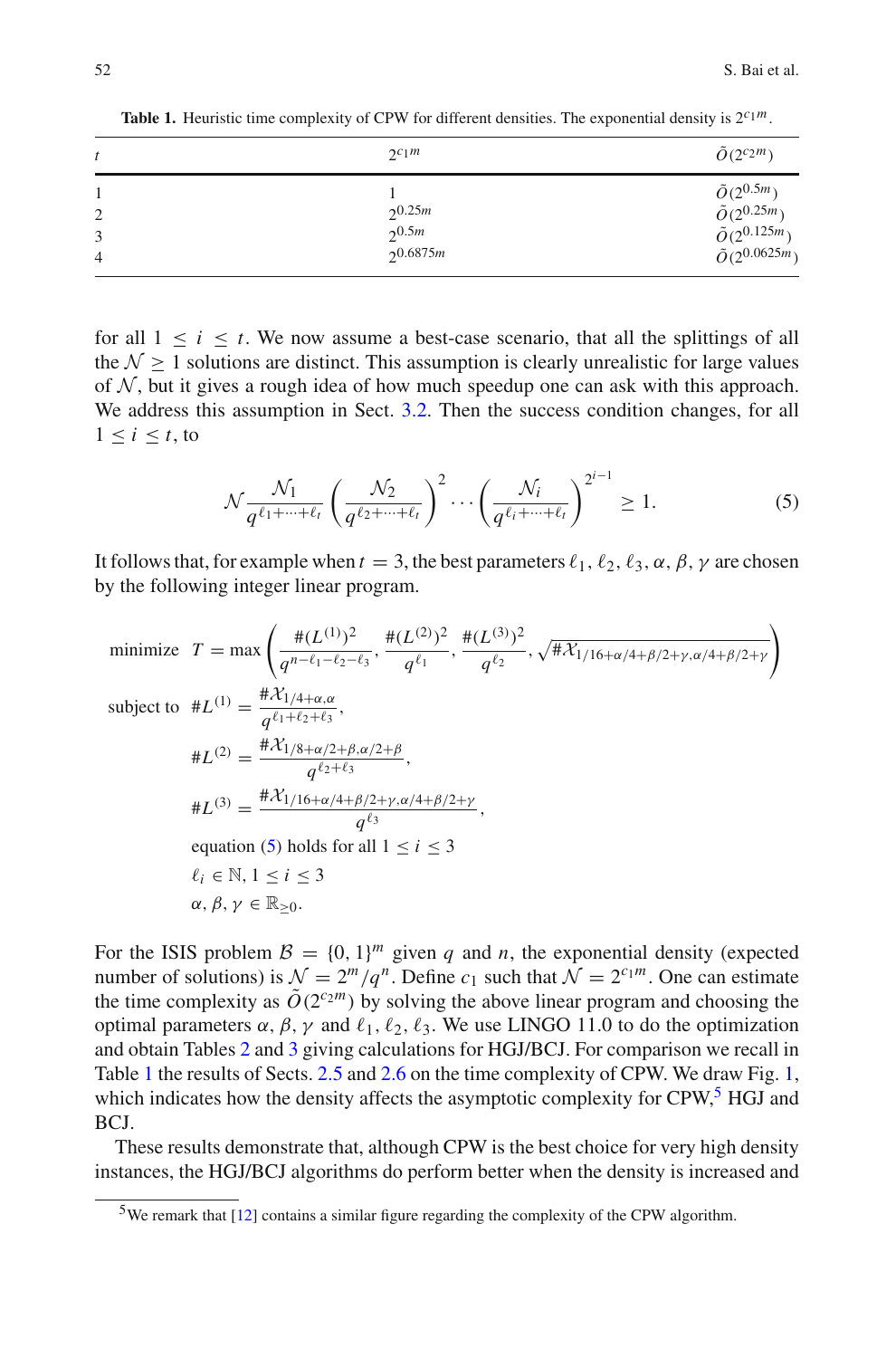<span id="page-18-0"></span>

| t              | $2^{c_1m}$  | $O(2^{c_2m})$            | $a^{\ell_1}$ | $a^{\ell_2}$  | $q^{\ell_3}$  |
|----------------|-------------|--------------------------|--------------|---------------|---------------|
| 2              | $2^0 = 1$   | $\tilde{O}(2^{0.3371m})$ | 20.25m       | 20.25m        |               |
| 2              | 20.025m     | $\tilde{O}(2^{0.3121m})$ | 20.275m      | 20.25m        |               |
| 2              | 20.045m     | $\tilde{O}(2^{0.2928m})$ | 20.2928m     | 20.2507m      |               |
| $\overline{c}$ | 20.055m     | $\tilde{O}(2^{0.2878m})$ | 20.2878m     | 20.2557m      |               |
| 2              | 20.085m     | $\tilde{O}(2^{0.2728m})$ | 20.2728m     | 20.2707m      |               |
| 3              | $2^{0.15m}$ | $\tilde{O}(2^{0.2535m})$ | 20.2617m     | $2^{0.1711m}$ | $2^{0.125m}$  |
| 3              | $2^{0.2m}$  | $\tilde{O}(2^{0.2368m})$ | 20.2617m     | $2^{0.1878m}$ | $2^{0.125m}$  |
| 3              | $2^{0.3m}$  | $\tilde{O}(2^{0.2070m})$ | 20.2670m     | 20.2070m      | $2^{0.1303m}$ |
|                | $2^{0.5m}$  | $\tilde{O}(2^{0.1887m})$ | 20.2677m     | $2^{0.1879m}$ | $2^{0.1669m}$ |

**Table 2.** Time complexity of HGJ for different density.

**Table 3.** Time complexity of BCJ for different density.

<span id="page-18-2"></span>

|               | $2c_1m$    | $O(2^{c_2m})$            | $a^{\ell_1}$ | $a^{\ell_2}$ | $q^{\ell_3}$  | $\alpha$ | Β        | $\mathcal V$ |
|---------------|------------|--------------------------|--------------|--------------|---------------|----------|----------|--------------|
| $\mathcal{R}$ | $2^0 = 1$  | $\tilde{O}(2^{0.2912m})$ | 20.2673m     | 20.2904m     | 20.2408m      | 0.0267   | 0.0168   | 0.0029       |
| 3             | 20.025m    | $\tilde{O}(2^{0.2829m})$ | 20.2463m     | 20.2802m     | 20.2829m      | 0.02578  | 0.01973  | 0.00534      |
| 3             | 20.045m    | $\tilde{O}(2^{0.2794m})$ | 20.2604m     | 20.2794m     | 20.2770m      | 0.02818  | 0.01833  | 0.00453      |
| $\mathcal{R}$ | 20.055m    | $\tilde{O}(2^{0.2765m})$ | 20.2634m     | 20.2765m     | 20.2649m      | 0.02651  | 0.01705  | 0.00391      |
| 3             | 20.085m    | $\tilde{O}(2^{0.2579m})$ | 20.2404m     | 20.2564m     | 20.1818m      | 0.01082  | 0.00888  | 0.00131      |
| 3             | 20.15m     | $\tilde{O}(2^{0.2499m})$ | 20.2430m     | 20.2499m     | $2^{0.1554m}$ | 0.00102  | 0.00971  | 0.00023      |
| $\mathcal{R}$ | $2^{0.2m}$ | $\tilde{O}(2^{0.2357m})$ | 20.2357m     | 20.2358m     | 20.2036m      | 0.00231  | 0.01171  | 0.00206      |
| 3             | 20.3m      | $\tilde{O}(2^{0.2070m})$ | 20.2670m     | 20.2070m     | 20.1303m      | $\Omega$ | 0        | $\Omega$     |
| 3             | 20.5m      | $\bar{O}(2^{0.1887m})$   | 20.2677m     | 20.1879m     | 20.1669m      | $\Omega$ | $\Omega$ | $\Omega$     |

they are better than CPW for quite a large range of densities. The final rows of Table [3](#page-18-2) show that the BCJ algorithm becomes exactly the HGJ algorithm (i.e.,  $\alpha = \beta = \gamma = 0$ ) once the density is sufficiently high.

To invert the SWIFFT hash function the parameters are  $B = \{0, 1\}^m$ ,  $G = \mathbb{Z}_q^n$ ,  $m = 1024$  $m = 1024$  $m = 1024$ ,  $q = 257$ ,  $n = 64$  and so the expected number of solutions is  $2^{0.5m}$ . Figure 1 therefore confirms that, for this problem, the CPW algorithm is the right choice. This answers the question from [\[15](#page-47-5)].

# 3.2. *Heuristic Justification of Assumptions*

<span id="page-18-1"></span>The above analysis is based on the strong simplifying assumption that all the splittings of all the  $\mathcal{N} = 2^{c_1 m}$  solutions are distinct, and it should not be assumed that the HGJ and BCJ algorithms perform exactly as well as our theoretical analysis suggests. However, we now give some evidence that the assumptions are reasonable when the density is moderate.

We have  $\mathcal{N} = 2^{c_1 m}$  solutions  $\mathbf{x} \in \mathcal{B}^m$  such that  $A\mathbf{x} = \mathbf{s}$ . We suppose all these solutions behave like independently chosen binary strings of Hamming weight very close to *m*/2. Consider one solution **x**. In the first level of the recursion, we split  $\mathbf{x} = \mathbf{x}_1 + \mathbf{x}_2$  where **x**<sub>1</sub>, **x**<sub>2</sub>  $\in$   $\mathcal{X}_{1/4+\alpha,\alpha}$ . There are  $\mathcal{N}_1$  ways to do this, where  $\mathcal{N}_1$  is given in equation [\(4\)](#page-15-0)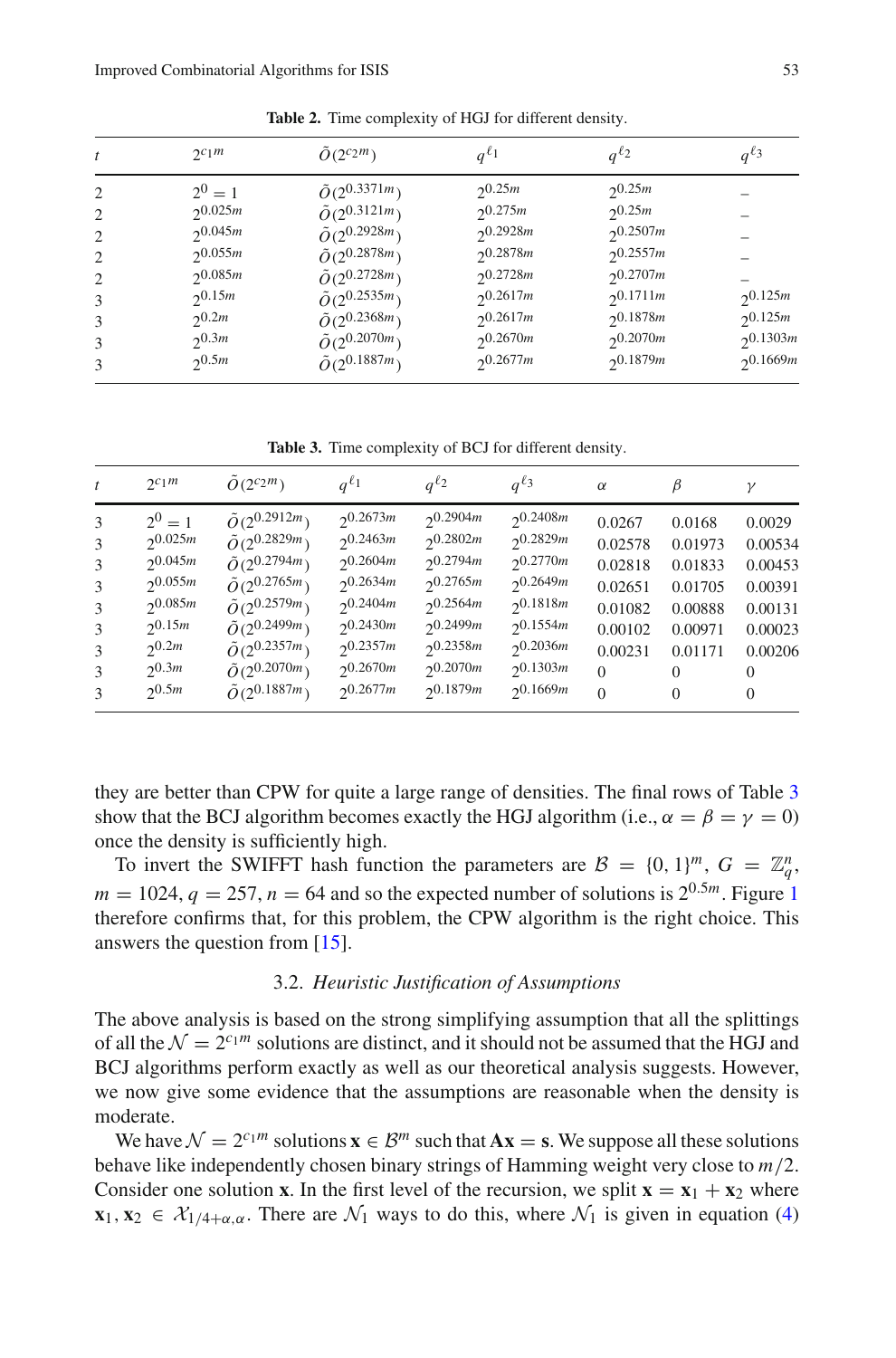

<span id="page-19-0"></span>**Fig. 1.** Comparison of the heuristic performance of CPW, HGJ and BCJ algorithms on ISIS instances of density  $\geq 1$ . The horizontal axis is the value  $c_1$  such that the expected number of solutions is  $2^{c_1 m}$ . The vertical axis is the constant  $c_2$  such that the heuristic asymptotic complexity is  $\tilde{O}(2^{c_2m})$ .

and all these splittings have, by definition, distinct values for **x**1. Turning this around, the probability that a vector  $\mathbf{x}_1 \in \mathcal{X}_{1/4+\alpha,\alpha}$  appears as a splitting of **x** should be  $p_1 =$  $\frac{N_1}{\# \mathcal{X}_{1/4+\alpha,\alpha}}$ . Now consider splitting a second solution  $\mathbf{x}' = \mathbf{x}'_1 + \mathbf{x}'_2$ . The probability that a value  $\mathbf{x}'_1$  is equal to one of the previous values  $\mathbf{x}_1$  is  $p_1$ . Hence, the total number of "new" solutions  $\{x_1, x'_1\}$  is  $\mathcal{N}_1 + (1 - p_1)\mathcal{N}_1$ . The following lemma extends this argument.

<span id="page-19-1"></span>**Lemma 1.** Let X be a set. Suppose distinct subsets  $X_i$  of X of size  $\mathcal{N}_1$  are chosen *uniformly at random for*  $1 \leq i \leq t$ . Let  $p = \mathcal{N}_1/\#X$ . Then the expected size of  $\cup_{i=1}^t X_i$  $is (1 - (1 - p)^t) \mathcal{N}_1/p.$ 

*Proof.* The probability that any given  $\mathbf{x} \in X_1$  lies in  $X_2$  is p, so the expected size of *X*<sub>1</sub> ∩ *X*<sub>2</sub> is *p*#*X*<sub>1</sub>. So we expect # $(X_1 \cup X_2) = \mathcal{N}_1 + (1 - p_1)\mathcal{N}_1 = (1 + (1 - p))\mathcal{N}_1$ .

The probability that any  $\mathbf{x} \in X_1 \cup X_2$  lies in  $X_3$  is p, so the expected size of  $(X_1 \cup$ *X*<sub>2</sub>) ∩ *X*<sub>3</sub> = *p*#(*X*<sub>1</sub> ∪ *X*<sub>2</sub>) = *p*(1 + (1 − *p*)). Hence, we expect #(*X*<sub>1</sub> ∪ *X*<sub>2</sub> ∪ *X*<sub>3</sub>) =  $#(X_1 \cup X_2) + #X_3 - #((X_1 \cup X_2) \cap X_3) = (1 + (1 - p) + 1 - p(1 + (1 - p)))\mathcal{N}_1 =$  $(1+(1-p)+(1-p)^2)N_1$ . More generally, one can show by induction that the expected value of #(X<sub>1</sub> l) ... l) is  $(1+(1-p)+...+(1-p)^{t-1})N_1 = \frac{1-(1-p)^t}{N_1}N_1$ value of  $#(X_1 \cup \cdots \cup X_t)$  is  $(1 + (1 - p) + \cdots + (1 - p)^{t-1})\mathcal{N}_1 = \frac{1 - (1 - p)^t}{p}\mathcal{N}_1$ .  $\Box$ 

Lemma [1](#page-19-1) indicates that when we split all  $N$  solutions **x**, the total number of vectors **x**<sub>1</sub> ∈  $\mathcal{X}_{1/4+\alpha,\alpha}$  should be roughly  $(1 - (1 - p_1)^{\mathcal{N}})\mathcal{N}_1/p_1$ . If  $p_1\mathcal{N}$  is very small (≪ 1)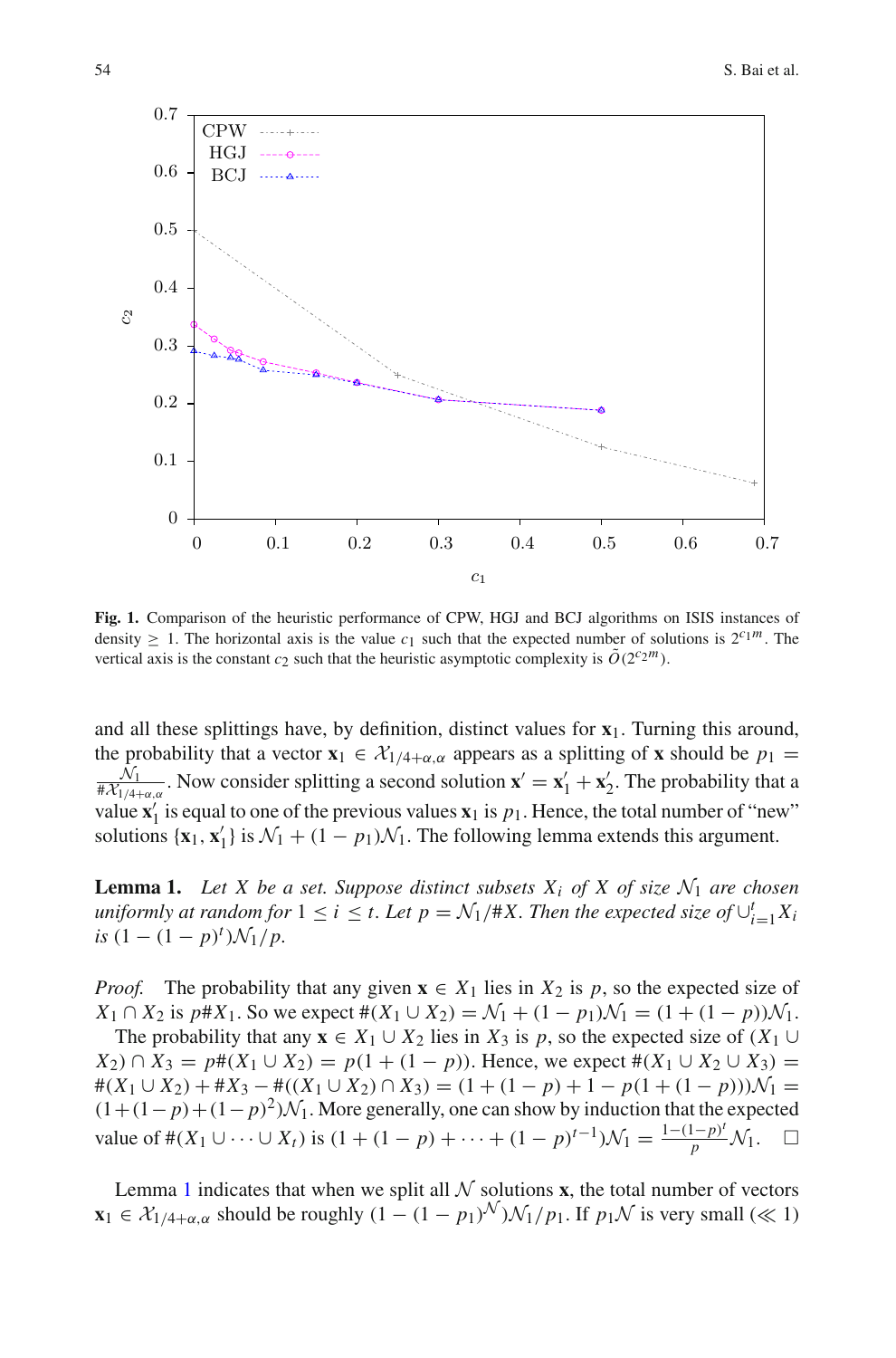then one has  $(1 - p_1)^{\mathcal{N}} \approx 1 - p_1 \mathcal{N}$  and so  $(1 - (1 - p_1)^{\mathcal{N}})/p_1 \approx \mathcal{N}$ . In other words, almost all the splittings of all the  $N$  solutions are distinct. For the values of  $\alpha$  listed in Tables [2](#page-18-0) and [3,](#page-18-2) max( $p_1$ ) = 2<sup>-0.2143*m*</sup>, and so if  $\mathcal{N}$  < 2<sup>0.2*m*</sup> then  $p_1 \mathcal{N}$  < 2<sup>-0.0143*m*</sup>. Hence, the assumption made earlier seems justified when the number of solutions is less that  $2^{0.2m}$ . Hence, for the remainder of the argument we suppose the density is low enough that our assumption made earlier holds.

In the second level of the recursion, we have  $\mathcal{N}' = \mathcal{N} \frac{\mathcal{N}_1}{q^{\ell_1+\ell_2+\ell_3}}$  solutions. Each solution has  $\mathcal{N}_2$  splittings as a sum of vectors in  $\mathcal{X}_{1/8+\alpha/2+\beta,\alpha/2+\beta}$  $\mathcal{X}_{1/8+\alpha/2+\beta,\alpha/2+\beta}$  $\mathcal{X}_{1/8+\alpha/2+\beta,\alpha/2+\beta}$ . Let  $p_2 = \frac{\mathcal{N}_2}{\#\mathcal{X}_{1/8+\alpha/2+\beta,\alpha/2+\beta}}$ <br>be the probability a random vector appears as such a splitting. Lemma 1 shows that, as long as  $p_2\mathcal{N}' \ll 1$ , we again expect almost all the splittings to be distinct.

For all values  $\alpha$ ,  $\beta$  listed in Tables [2](#page-18-0) and [3](#page-18-2) we have  $\max(p_2) = 2^{-0.2469m}$ . Since  $\mathcal{N}\frac{N_1}{q^{\ell_1+\ell_2+\ell_3}} \leq \mathcal{N} \leq 2^{0.2m}$  (when  $\mathcal{N}=1$ , one chooses  $q^{\ell_1+\ell_2+\ell_3} \approx \mathcal{N}_1$ , and if  $\mathcal{N} > 1$ , one chooses  $q^{\ell_1+\ell_2+\ell_3} > \mathcal{N}_1$  to reduce the time complexity, so  $q^{\ell_1+\ell_2+\ell_3} \geq \mathcal{N}_1$ ), it follows that  $p_2\mathcal{N}' \leq 2^{-0.0469m}$  is very small. So the assumption seems reasonable in these cases.

Finally consider the third level of the recursion. Let  $\mathcal{N}'' = \mathcal{N}\left(\frac{\mathcal{N}_1}{q^{\ell_1+\ell_2+\ell_3}}\right) \left(\frac{\mathcal{N}_2}{q^{\ell_2+\ell_3}}\right)^2$  be the number solutions to be split. Let  $p_3 = \frac{N_3}{\# \mathcal{X}_{1/16+\alpha/4+\beta/2+\gamma, \alpha/4+\beta/2+\gamma}}$ . For all values  $\alpha, \beta, \gamma$ listed in Tables [2](#page-18-0) and [3](#page-18-2) we have  $\max(p_3) = 2^{-0.2123m}$ . Since  $\mathcal{N}'' \le \mathcal{N} \le 2^{0.2m}$  (when  $N = 1$ , one chooses  $q^{\ell_1+\ell_2+\ell_3} \approx \mathcal{N}_1$  and  $q^{\ell_2+\ell_3} \approx \mathcal{N}_2$ , while if  $\overline{\mathcal{N}} > 1$ , one chooses  $q^{\ell_1+\ell_2+\ell_3} \geq \mathcal{N}_1$  and  $q^{\ell_2+\ell_3} \geq \mathcal{N}_2$  to reduce the time complexity),  $p_3\mathcal{N}'' = 2^{-0.0123m}$ is very small. Thus  $\frac{1-(1-p_3)\mathcal{N}''}{p_3}$ ,  $\mathcal{N}_3 \approx \mathcal{N}''\mathcal{N}_3$ , i.e., almost all the splittings of all the  $\mathcal{N}''$ solutions at this stage are distinct.

Hence, when the number of solutions is  $\leq 2^{0.2m}$ , Figure [1](#page-19-0) seems to be an accurate view of the complexity of the HGJ and BCJ algorithms. When the exponential density is greater than  $2^{0.2m}$  then the results of Figure [1](#page-19-0) are less rigorous, but they at least give some intuition for how the HGJ and BCJ algorithms behave. In any case, once the exponential density reaches around  $2^{0.3m}$  one would likely switch to the Minder–Sinclair variant of the CPW algorithm.

#### **4. Hermite Normal Form**

We now give the main idea of the paper. For simplicity, assume that *q* is prime,  $G = \mathbb{Z}_q^n$ and  $n > 1$ . We also assume that the matrix **A** in the ISIS instance has rank equal to  $n$ , which will be true with very high probability when  $m \gg n$ .

We exploit the Hermite normal form. Given an  $n \times m$  matrix **A** over  $\mathbb{Z}_q$  with rank  $n < m$  then, by permuting columns as necessary, we may assume that  $\mathbf{A} = [\mathbf{A}_1 | \mathbf{A}_2]$ where  $A_1$  is an invertible  $n \times n$  matrix and  $A_2$  is an  $n \times (m - n)$  matrix. Then there exists a matrix  $U = A_1^{-1}$  such that

$$
\mathbf{UA} = [\mathbf{I}_n | \mathbf{A}']
$$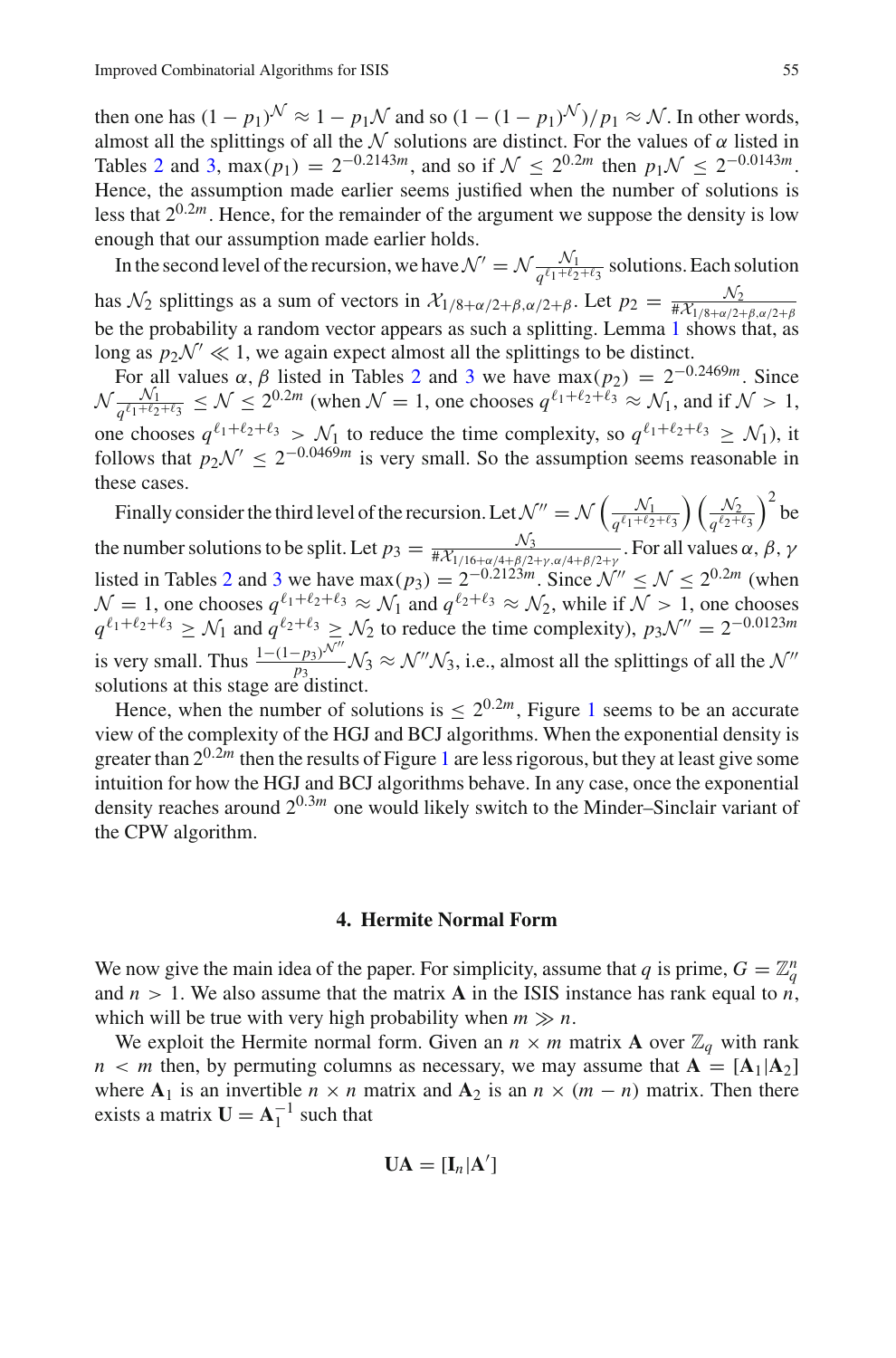where  $I_n$  is the *n* × *n* identity matrix and **A**<sup> $\prime$ </sup> is the *n* × (*m* − *n*) matrix  $UA_2$ . The matrix  $[\mathbf{I}_n | \mathbf{A}']$  is called the Hermite normal form (HNF) of **A** and it can be computed (together with **U**) by various methods. We assume  $q$  is prime and hence Gaussian elimination is sufficient to compute the HNF.

Writing  $\mathbf{x}^T = (\mathbf{x}_0^T | \mathbf{x}_1^T)$  where  $\mathbf{x}_0$  has length *n* and  $\mathbf{x}_1$  has length  $m - n$  we have that

$$
\mathbf{s} \equiv \mathbf{A}\mathbf{x} \pmod{q} \quad \text{if and only if} \quad \mathbf{s}' = \mathbf{U}\mathbf{s} \equiv \mathbf{A}'\mathbf{x}_1 + \mathbf{x}_0 \pmod{q}.
$$

Hence, the Hermite normal form converts an ISIS instance to an approximate subset sum problem of the form  $\mathbf{A}'\mathbf{x} \approx \mathbf{s}'$ .

We now rename  $(A', s', x_0, x_1)$  as  $(A, s, e, x)$  so the problem becomes  $s = Ax + e$ .

We will now apply the previous algorithms for the ISIS problem to this variant of the problem. This project was suggested in Section 6 of [\[15\]](#page-47-5) to be an interesting problem (they called it the "approximate knapsack problem"). Our approach is to replace exact equality of elements in quotient groups  $G/H = \mathbb{Z}_q^{\ell}$ , in certain parts of the algorithm, by an approximate equality  $\mathbf{y}_1 \approx \mathbf{y}_2$ . The definition of  $\mathbf{y}_1 \approx \mathbf{y}_2$  will be that  $\mathbf{y}_1 - \mathbf{y}_2 \in \mathcal{E}$ , where  $\mathcal E$  is some neighborhood of  $\mathbf 0$ . Different choices of  $\mathcal E$  will lead to different tradeoffs of running time and success probability, and the exact choice depends somewhat on the algorithm under consideration.

#### 4.1. *Approximate Merge Algorithm*

Our main tool is an algorithm to merge lists "approximately". We write  $A x \approx s$  to mean  $Ax + e = s$  for some  $e \in \mathcal{E}$  in some set  $\mathcal{E}$  of permitted errors. We warn the reader that this symbol  $\approx$  is not necessarily an equivalence relation (e.g., it is not necessarily symmetric or transitive).

We use similar notation to Sect. [2.3:](#page-6-0)  $\mathcal{X} \subseteq \mathcal{B}^m$  is a set of vectors, letters  $H_i$  denote suitably chosen subgroups of *G* such that  $#(G/H_i) = q^{\ell_i}$ . For any instance  $\mathbf{s} \equiv \mathbf{A}\mathbf{x} + \mathbf{e}$ we will split  $\mathbf{x} = \mathbf{x}_1 + \mathbf{x}_2$  for  $\mathbf{x}_1 \in \mathcal{X}_1$  and  $\mathbf{x}_2 \in \mathcal{X}_2$  and  $\mathbf{e} = \mathbf{e}_1 + \mathbf{e}_2$  for  $\mathbf{e}_1 \in \mathcal{E}^{(1)}$  and  $e_2 \in \mathcal{E}^{(2)}$ , where the sets  $\mathcal{X}_i$  and  $\mathcal{E}^{(i)}$  are appropriately chosen. Indeed, the error sets  $\mathcal{E}^{(i)}$ are typically restricted to the quotient groups  $G/H_i$ , so that  $\mathcal{E}^{(i)} = \mathcal{B}^{\ell_i}$ . For example  $\mathcal{E}^{(i)} = \{0, 1\}^{\ell_i}$  for HGJ or  $\{-1, 0, 1\}^{\ell_i}$  for BCJ.

Let  $H^{\flat}$ ,  $H$ ,  $H^{\sharp}$  be subgroups of *G* that denote subgroups used in the CPW/HGJ/BCJ algorithms. We are merging, modulo  $H$ , partial solutions modulo  $H^{\flat}$ . For clarity, let us write  $G/H^{\flat} = \mathbb{Z}_q^{\ell'}$  and  $G/(H \cap H^{\flat}) = \mathbb{Z}_q^{\ell+\ell'}$ . The input is a pair of lists  $L_1$  and  $L_2$  that are "partial solutions" modulo  $H^{\flat}$ . In other words, they are lists of pairs (**x**, **Ax**  $(\text{mod } H^{\flat})$  such that if  $(\mathbf{x}_1, \mathbf{A}\mathbf{x}_1) \in L_1$  and  $(\mathbf{x}_2, \mathbf{A}\mathbf{x}_2) \in L_2$  then  $\mathbf{A}(\mathbf{x}_1 + \mathbf{x}_2) + \mathbf{e} \equiv \mathbf{s}$ (mod  $H^{\flat}$ ) for some  $e \in \mathcal{E}^{\flat} \subset \mathcal{B}^{\ell'}$ . The goal is to output a set of solutions to the problem  $\mathbf{A}\mathbf{x} + \mathbf{e} \equiv \mathbf{s} \pmod{H \cap H^{\flat}}$  for  $\mathbf{x} \in \mathcal{X}$  and, reusing notation,  $\mathbf{e} \in \mathcal{E} \subset \mathcal{B}^{\ell+\ell'}$  (e.g., **e** ∈  $\mathcal{E}$  ⊂ {0, 1}<sup> $\ell+\ell'$ </sup> for HGJ or **e** ∈  $\mathcal{E}$  ⊂ {−1, 0, 1}<sup> $\ell+\ell'$ </sup> for BCJ). We write  $\mathcal{E}_1^{\flat}, \mathcal{E}_2^{\flat}$  for the error sets used in the lists  $L_1, L_2$ ;  $\mathcal E$  for the error set for  $G/(H^{\flat} \cap H)$ ;  $\mathcal E'$  for the error set corresponding to the elements of *G*/*H*. For future steps of the algorithm, the output includes information about  $\mathbf{A}\mathbf{x}$  (mod  $H^{\sharp}$ ). The details are given in Algorithm [2.](#page-22-0)

The detection of values **u**' in the sorted list such that  $\mathbf{v} \approx \mathbf{u}'$  (meaning  $\mathbf{u}' - \mathbf{v} = \mathbf{e}$  for some  $\mathbf{e} \in \mathcal{E}'$ ) can be done in several ways. One is to try all possible error vectors **e** and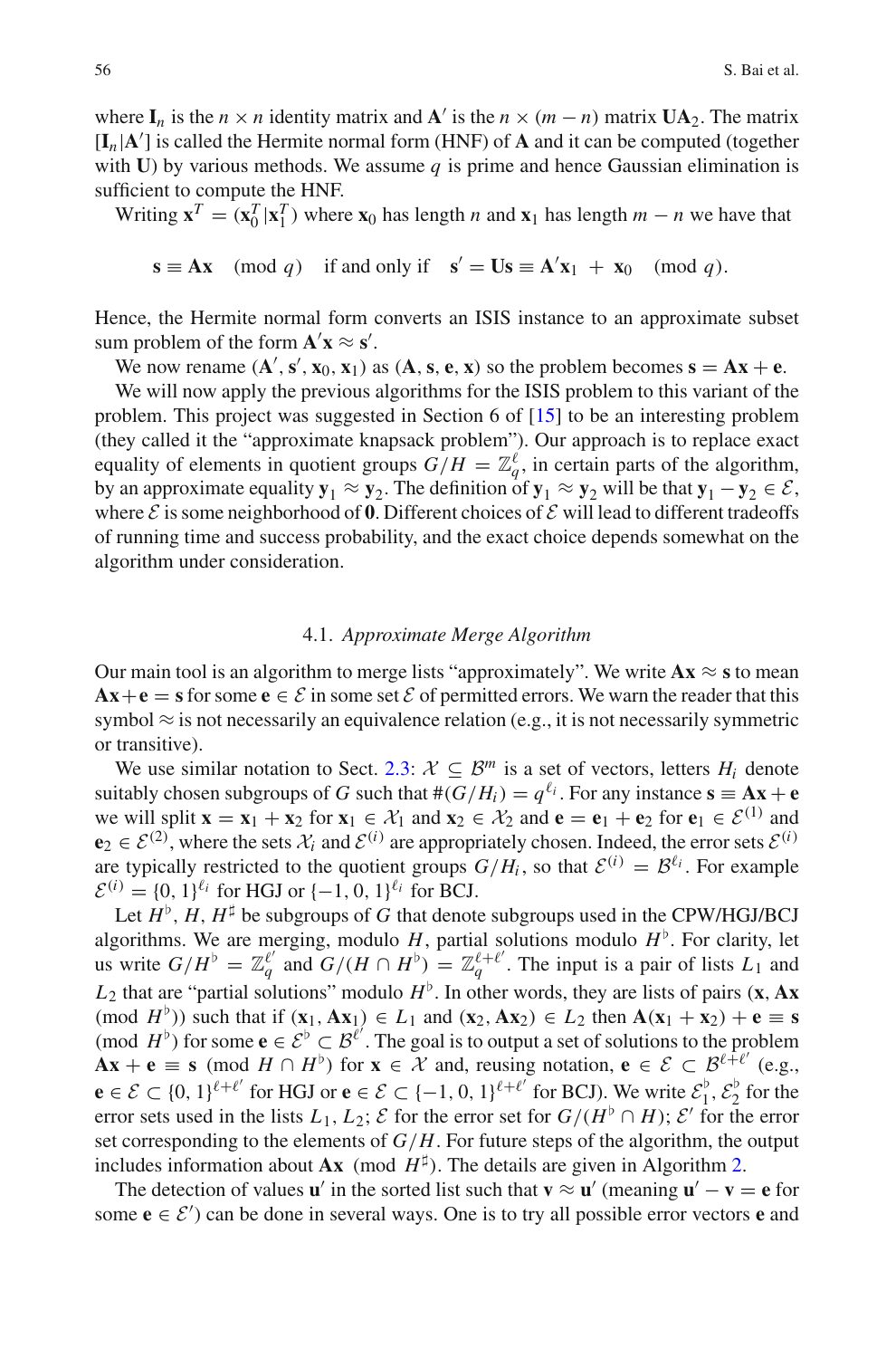# <span id="page-22-0"></span>**Algorithm 2** Approximate merge algorithm

INPUT: *L*<sub>1</sub> = {(**x**, **Ax** (mod *H*)) : **Ax** + **e** ≡ *R* (mod *H*<sup>b</sup>), **x** ∈  $\mathcal{X}_1$ , **e** ∈  $\mathcal{E}_1^{\flat}$ }, *L*<sub>2</sub> = {(**x**, **Ax** (mod *H*)) : **Ax** + **e** ≡ **s** − *R* (mod *H*<sup>b</sup>), **x** ∈  $\mathcal{X}_2$ , **e** ∈  $\mathcal{E}_2^b$ } OUTPUT:  $L = \{(\mathbf{x}, \mathbf{A}\mathbf{x} \pmod{H^{\sharp}}): \mathbf{A}\mathbf{x} + \mathbf{e} \equiv \mathbf{s} \pmod{H \cap H^{\flat}}\}, \mathbf{x} \in \mathcal{X}, \mathbf{e} \in \mathcal{E}\}\)$ 1: Initialise  $L = \{$ 2: Sort *L*1 with respect to the second coordinate 3: **for**  $(\mathbf{x}_1, \mathbf{u}) \in L_2$  **do**<br>4: Compute  $\mathbf{v} = \mathbf{s} - \mathbf{v}$ 4: Compute **v** = **s** − **u** (mod *H*)<br>5: **for** (**x**<sub>2</sub>, **u**')  $\in$  *L*<sub>1</sub> with **v**  $\approx$  **u**' 5: **for**  $(\mathbf{x}_2, \mathbf{u}') \in L_1$  with  $\mathbf{v} \approx \mathbf{u}'$  (i.e.,  $\mathbf{u}' - \mathbf{v} \in \mathcal{E}'$ ) do 6: **if**  $\mathbf{x}_1 + \mathbf{x}_2 \in \mathcal{X}$  and  $\mathbf{A}(\mathbf{x}_1 + \mathbf{x}_2) \approx \mathbf{s}$  (mod  $H \cap H^{\flat}$ ) then<br>7: Compute  $\mathbf{A}(\mathbf{x}_1 + \mathbf{x}_2)$  (mod  $H^{\sharp}$ ) 7: Compute  $\mathbf{A}(\mathbf{x}_1 + \mathbf{x}_2) \pmod{H^{\sharp}}$ <br>8: Add  $(\mathbf{x}_1 + \mathbf{x}_2, \mathbf{A}(\mathbf{x}_1 + \mathbf{x}_2)) \pmod{H^{\sharp}}$ Add  $({\bf x}_1 + {\bf x}_2, {\bf A}({\bf x}_1 + {\bf x}_2) \pmod{H^{\sharp}}$  to *L* 

look up each candidate value  $\mathbf{v} + \mathbf{e}$ . Another is to "hash" using most significant bits; we give the details in Sect. [4.2](#page-23-0) below. The running time of the algorithm depends on this choice. For each match we check the correctness for the whole quotient  $G/(H \cap H^{\flat})$ .

**Lemma 2.** *Let*  $G/H = \mathbb{Z}_q^{\ell}$  *and let*  $\mathcal{E}' \subseteq \mathbb{Z}_q^{\ell}$  *be an error set for*  $G/H$ . Suppose #L<sub>1</sub> *is exponentially large. Assuming Heuristic* [1](#page-9-0)*, Algorithm* [2](#page-22-0) *performs*

$$
\tilde{O}\left(\#L_1 \cdot \log(\#L_1) + \#L_2 \cdot \left\lceil \frac{\#L_1 \cdot \# \mathcal{E}'}{q^{\ell}} \right\rceil \right)
$$

*arithmetic operations.*

Here, by arithmetic operations, one can take operations in  $\mathbb{Z}_q$ . But when  $\#L_1$  is exponentially large then all natural interpretations of "arithmetic operations" are equivalent by the  $\ddot{o}$  notation.

*Proof.* Sorting  $L_1$  takes  $\tilde{O}(\#L_1 \cdot \log(\#L_1))$  operations on vectors in  $G/H = \mathbb{Z}_q^{\ell}$ .

For each pair  $(\mathbf{x}_1, \mathbf{u}) \in L_2$  $(\mathbf{x}_1, \mathbf{u}) \in L_2$  $(\mathbf{x}_1, \mathbf{u}) \in L_2$  and each  $\mathbf{e} \in \mathcal{E}' \subseteq \mathbb{Z}_q^{\ell}$ , Heuristic 1 implies that the expected number of "matches" (**x**<sub>2</sub>, **u**−**e**) in *L*<sub>1</sub> is #*L*<sub>1</sub>/*q*<sup> $\ell$ </sup>. In the case where all values for **e** ∈  $\mathcal{E}'$ are chosen and then each candidate for **u**' is looked up in the table, then the check in line 6 of the algorithm is performed

$$
\#L_2 \cdot \left\lceil \frac{\#L_1 \cdot \# \mathcal{E}'}{q^{\ell}} \right\rceil.
$$

times. The most expensive arithmetic takes place in line 7, which only executes when the checks in line 6 pass, but for simplicity (and since we are using  $\ddot{O}$ ) we bound the running time as proportional to the above formula.  $\Box$ 

In the BCJ application in Sect. [4.3](#page-28-0) we will always have  $#L_1 \geq q^{\ell}$ . Hence we can ignore the ceiling operation in the  $\tilde{O}(\#L_1 \# L_2/(q^{\ell}/\#\mathcal{E}'))$  term.

As previously, it is non-trivial to approximate the size of the output list *L*. Instead, this can be approximated by  $\#\mathcal{X}\#\mathcal{E}/\#(G/(H\cap H^{\flat}))$ .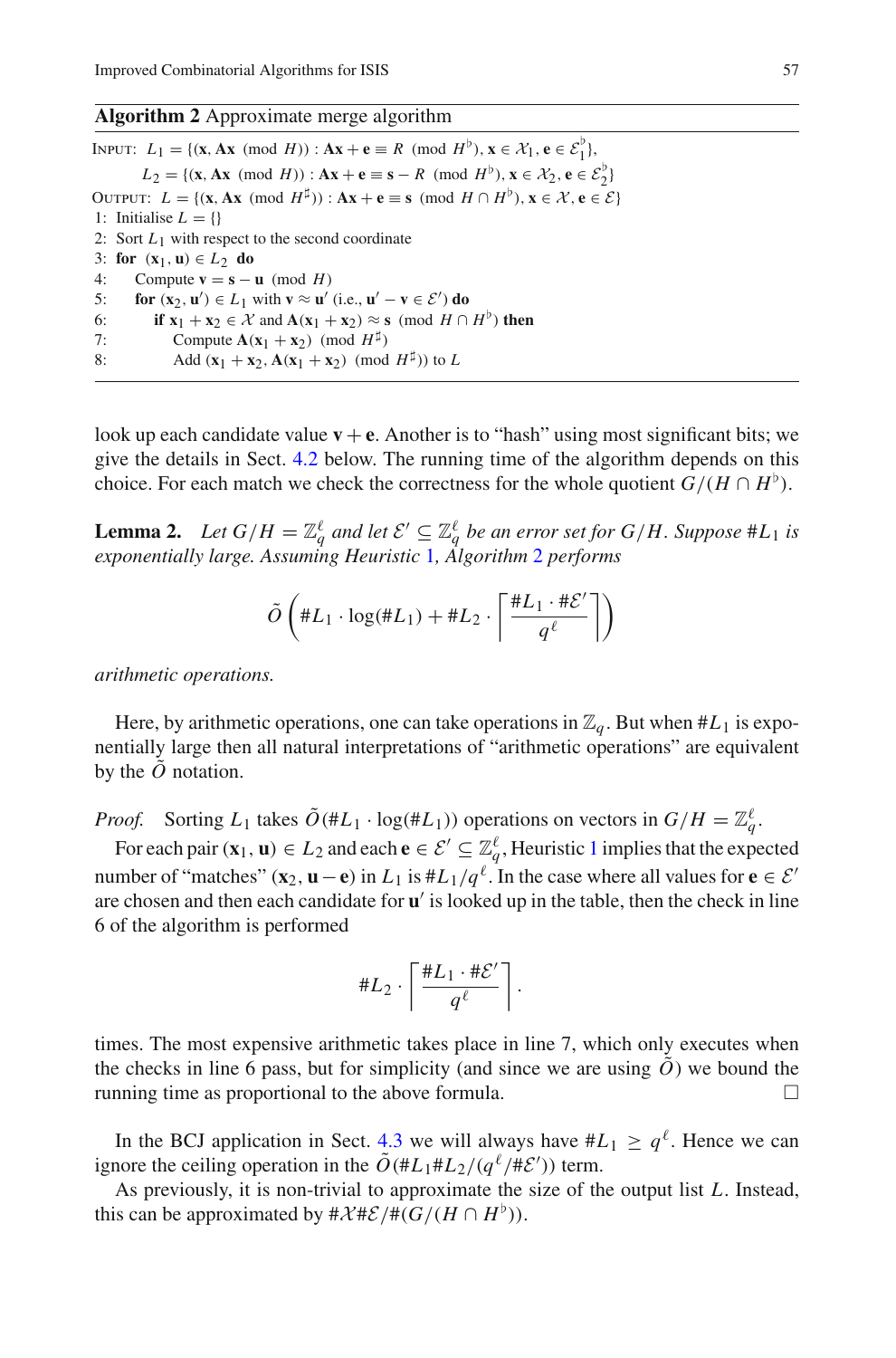Note that different choices for  $\mathcal{E}, \mathcal{E}_1^{\flat}, \mathcal{E}_2^{\flat}, \mathcal{E}'$  can lead to different organization in the algorithm. For example we may take the possible nonzero positions in  $\mathcal{E}_1^{\flat}$  and  $\mathcal{E}_2^{\flat}$  to be disjoint, then after executing line 5 of Algorithm [2](#page-22-0) we always have  $\mathbf{A}(\mathbf{x}_1 + \mathbf{x}_2) \approx \mathbf{s}$ (mod  $H^{\flat}$ ), and so in line 6 of Algorithm [2](#page-22-0) we only need to check  $\mathbf{A}(\mathbf{x}_1 + \mathbf{x}_2) \approx \mathbf{s}$ (mod  $H$ ); this is what we will do when adapting the CPW algorithm to this case.

## 4.2. *The CPW Algorithm*

<span id="page-23-0"></span>Recall that our problem is (taking the HNF and then renaming  $(A', s')$  as  $(A, s)$  and denoting  $(\mathbf{x}_1, \mathbf{x}_0)$  as  $(\mathbf{x}, \mathbf{e})$ : Given **A**, *q*, **s** to solve  $\mathbf{Ax} + \mathbf{e} = \mathbf{s}$  in  $G = \mathbb{Z}_q^n$ , where **x** ∈  $\mathcal{B}^{m-n}$  has length  $m - n$  and **e** ∈  $\mathcal{B}^n$  has length *n*. We assume the problem has high density, in the sense that there are many solutions  $(\mathbf{x}, \mathbf{e}) \in \mathcal{B}^m$  to the system.

As we have seen, the CPW algorithm is most suitable for problems with very high density, since higher density means more lists can be used and so the running time is lower. Hence, it may seem that reducing  $m$  to  $m - n$  will be unhelpful for the CPW algorithm. However, we actually get a very useful tradeoff. In some sense, the high density is preserved in our transform while the actual computations are reduced due to the reduction in the size of *m*.

As noted, we define a (not necessarily symmetric or transitive) relation  $\approx$  on vectors in *G* =  $\mathbb{Z}_q^n$  as **v** ≈ **w** if and only if **v** − **w** ∈ *B*<sup>*n*</sup>. One can then organize a CPW-style algorithm: compute the lists  $L_j^{(i)}$  as usual, but merge them using  $\approx$ . One needs to be a bit careful with the errors. We consider the following four-list CPW procedure as an example.

*Example 1.* Lists  $L_j^{(0)}$  contain pairs (**x**, **Ax** (mod *H*<sub>1</sub>))(except  $L_4^{(0)}$  has pairs (**x**, **Ax**−**s** (mod *H*<sub>1</sub>))). Merging  $L_1^{(0)}$  and  $L_2^{(0)}$  gives a list  $L_1^{(1)}$  of pairs  $(\mathbf{x}_1 + \mathbf{x}_2, \mathbf{A}(\mathbf{x}_1 + \mathbf{x}_2))$ (mod  $H_2$ )) for  $\mathbf{x}_1 \in L_1^{(0)}$  and  $\mathbf{x}_2 \in L_2^{(0)}$  such that  $\mathbf{A}(\mathbf{x}_1 + \mathbf{x}_2) \approx \mathbf{0}$  (mod  $\mathbf{H}_1$ ), which means  $\mathbf{A}(\mathbf{x}_1 + \mathbf{x}_2) \equiv \mathbf{e} \pmod{H_1}$  for some  $\mathbf{e} \in \mathcal{B}^{n/3}$ . Similarly,  $L_2^{(1)}$  is a list of pairs  $(\mathbf{x}_3 + \mathbf{x}_4, \mathbf{A}(\mathbf{x}_3 + \mathbf{x}_4) \pmod{H_2})$  for  $\mathbf{x}_3 \in L_3^{(0)}$  and  $\mathbf{x}_4 \in L_4^{(0)}$  such that  $\mathbf{A}(\mathbf{x}_3 + \mathbf{x}_4) - \mathbf{s} \equiv \mathbf{e}'$ <br>(mod  $H_1$ ) for some  $\mathbf{e}' \in \mathcal{B}^{n/3}$ . The problem is that  $\mathbf{e} + \mathbf{e}'$  does and so the merge at the final stage will not necessarily lead to a solution to the problem.

There are several ways to avoid this issue. One would be to "weed out" these failed matches at the later stages. However, our approach is to constrain the relation  $\approx$  further during the merge operations. Specifically (using the notation of the previous paragraph) we require the possible nonzero positions in **e** and **e**' to be disjoint.

*The details.* Let  $k = 2^t$  be the number of lists. We define  $u = (m - n)/k$  and let

$$
\mathcal{X}_j = \{ (0, \ldots, 0, x_{(j-1)u+1}, \ldots, x_{ju}, 0, \ldots, 0) \in \mathcal{B}^{m-n} \}
$$

for  $1 \leq j \leq k$ . We choose integers  $\ell_i > 0$  such that  $\ell_1 + \ell_2 + \cdots + \ell_t = n$ and then choose the subgroups  $H_i$  so that  $G/H_i \cong \mathbb{Z}_q^{\ell_i}$  for  $1 \leq i \leq t$ . So  $H_1 =$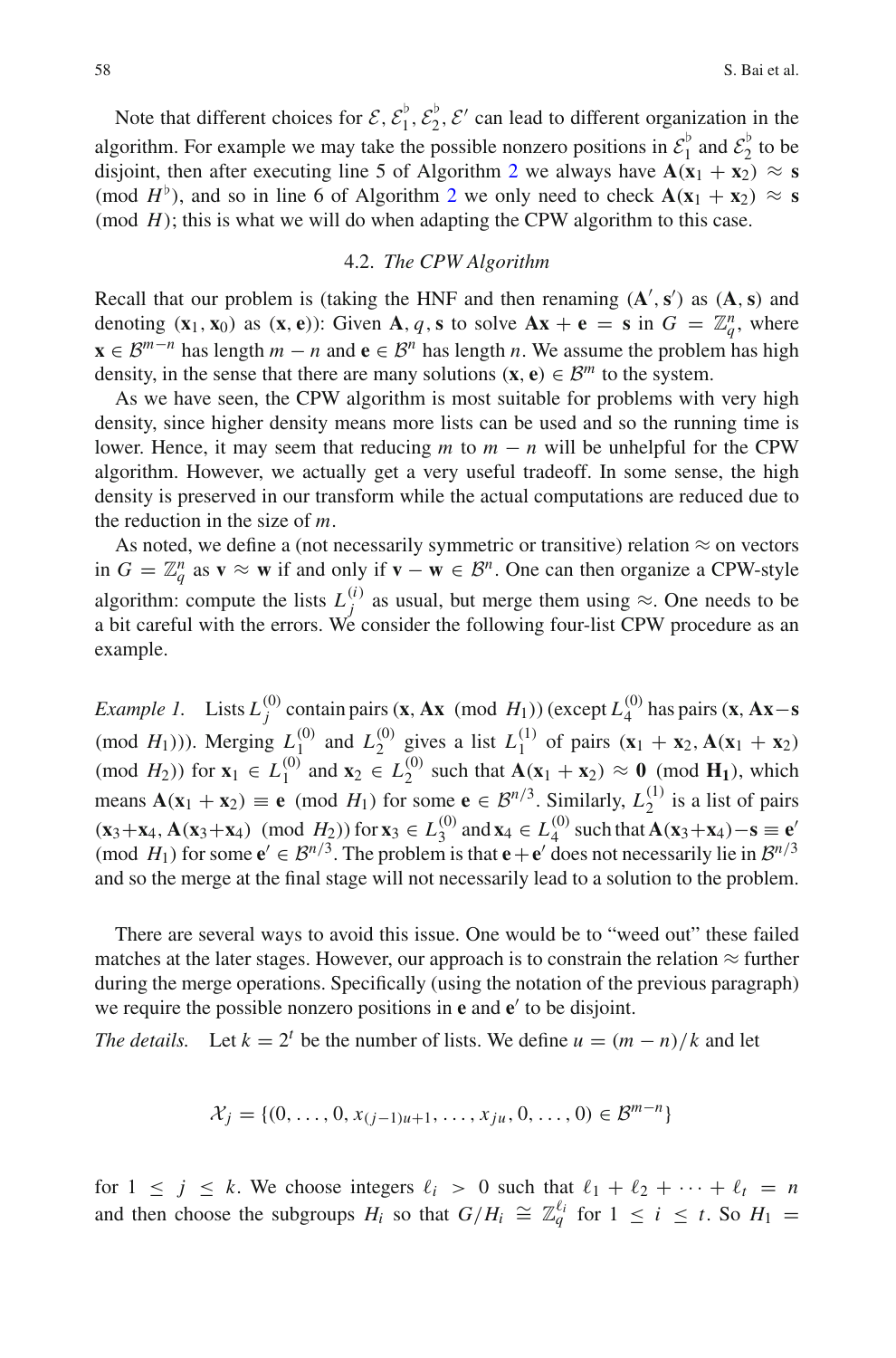$\{(0, 0, \cdots, 0, g_{\ell_1+1}, \cdots, g_n) \in \mathbb{Z}_q^n\}, H_2 = \{(g_1, \ldots, g_{\ell_1}, 0, \ldots, 0, g_{\ell_1+\ell_2+1}, \ldots, g_n)\}\$ and so on.

Let  $\gamma_i = \ell_i/2^{t-i} = \ell_i/(k/2^i)$  for  $1 \le i \le t$ . We assume in this section that the  $\gamma_i$ are all integers; see Sect. [5](#page-35-1) for an example of how to handle the case when  $2^{t-1}$  does not divide  $\ell_i$ . In practice, the values of  $\gamma_i$  can be computed from a integer program. For  $1 \leq j \leq k/2^i$  we define error sets  $\mathcal{E}_{\gamma_i,j}^{(i)} \subseteq \mathcal{B}^{\ell_i}$  restricted to the quotient group  $G/H_i$ and with  $\gamma$ *i* error positions as

$$
\mathcal{E}_{\gamma_i,j}^{(i)} = \left\{ (0,\ldots,0,e_{(j-1)\gamma_i+1},\ldots,e_{j\gamma_i},0,0,\ldots,0) \in \mathcal{B}^{\ell_i} \right\}.
$$

Note that  $\#\mathcal{E}_{\gamma_i,j}^{(i)} = (\#\mathcal{B})^{\gamma_i}$ .

*Level 0:* Compute lists  $L_j^{(0)} = \{ (\mathbf{x}, \mathbf{A}\mathbf{x} \pmod{H_1}) \in \mathcal{X}_j \times \mathbb{Z}_q^{\ell_1} \}$  for  $1 \le j \le k - 1$  $\lambda_k^{(0)} = \{ (\mathbf{x}, \mathbf{A}\mathbf{x} - \mathbf{s} \pmod{H_1} \} \in \mathcal{X}_k \times \mathbb{Z}_q^{\ell_1} \}.$  Note that  $\#L_j^{(0)} = \#B^u = \#B^{(m-n)/k}$ . The cost to compute the initial *k* lists is  $O(\#L_j^{(0)}) = O((\#B)^{(m-n)/k})$  or, to be more precise, the cost is approximately  $k \cdot \#L_j^{(0)} \cdot C$  bit operations, where  $C$  is the number of bit operations to compute a sum of at most *u* vectors in  $\mathbb{Z}_q^{\ell_1}$ , i.e.,  $C = (m - n) \log_2(q^{\ell_1})/k$ .

*Level 1:* We now merge the  $k = 2^t$  lists in pairs to get  $k/2 = 2^{t-1}$  lists. Recall that  $\gamma_1 = \ell_1/(k/2)$ . For  $j = 1, 2, \dots, k/2$  the sets  $\mathcal{E}_{\gamma_1, j}^{(1)} \in \mathcal{B}^{\ell_1}$  specify the positions that are allowed to contain errors. In other words, for  $j = 1, 2, \cdots, k/2 - 1$  we construct the new lists

$$
L_j^{(1)} = \left\{ (\mathbf{x}_1 + \mathbf{x}_2, \mathbf{A}(\mathbf{x}_1 + \mathbf{x}_2) \pmod{H_2}) : \mathbf{x}_1 \in L_{2j-1}^{(0)}, \mathbf{x}_2 \in L_{2j}^{(0)}, \mathbf{A}(\mathbf{x}_1 + \mathbf{x}_2) \pmod{H_1} \in \mathcal{E}_{\gamma_1, j}^{(1)} \right\},
$$

and

$$
L_{k/2}^{(1)} = \left\{ (\mathbf{x}_1 + \mathbf{x}_2, \mathbf{A}(\mathbf{x}_1 + \mathbf{x}_2) \pmod{H_2}) : \mathbf{x}_1 \in L_{k-1}^{(0)}, \mathbf{x}_2 \in L_k^{(0)}, \mathbf{A}(\mathbf{x}_1 + \mathbf{x}_2) - \mathbf{s} \pmod{H_1} \in \mathcal{E}_{\gamma_1, k/2}^{(1)} \right\}.
$$

The probability that two independent, uniformly random vectors in  $\mathbb{Z}_q^{\ell_1}$  have sum in  $\mathcal{E}_{\gamma_1,j}^{(1)}$  $\int \int_{\gamma_1, j}^{(1)} / q^{\ell_1} = \frac{\# \mathcal{B}^{\gamma_1}}{q^{\ell_1}}$ , and so the expected size of the lists  $L_j^{(1)}$  is  $\# L_{2j-1}^{(0)} \# L_{2j}^{(0)} \# \mathcal{B}^{\gamma_1}$  $q^{\ell_1} \approx #B^{2(m-n)/k+\gamma_1}/q^{\ell_1}.$ 

*Level i* ≥ 2: The procedure continues in the same way. We are now merging  $k/2^{i-1}$ lists to get  $k/2^i$  lists. We do this by checking  $\ell_i$  coordinates and so will allow errors for each merge in only  $\gamma_i = \ell_i / (k/2^i)$  positions. Hence, for  $j = 1, 2, \dots, k/2^i - 1$  we construct the new lists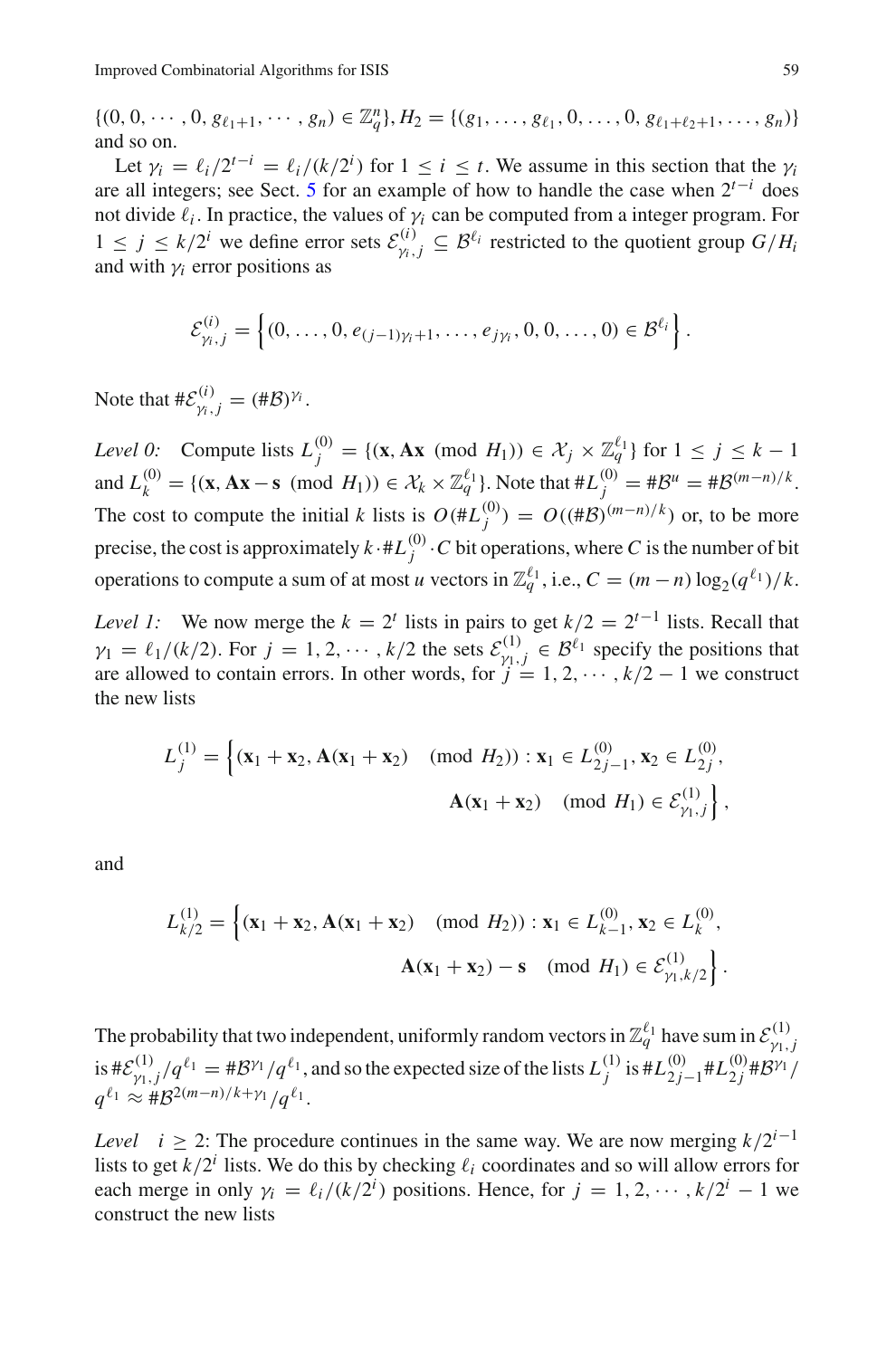$$
L_j^{(i)} = \left\{ (\mathbf{x}_1 + \mathbf{x}_2, \mathbf{A}(\mathbf{x}_1 + \mathbf{x}_2) \pmod{H_{i+1}}) : \mathbf{x}_1 \in L_{2j-1}^{(i-1)}, \mathbf{x}_2 \in L_{2j}^{(i-1)}, \mathbf{A}(\mathbf{x}_1 + \mathbf{x}_2) \pmod{H_i} \in \mathcal{E}_{\gamma_i, j}^{(i)} \right\},
$$

and

$$
L_{k/2^{i}}^{(i)} = \left\{ (\mathbf{x}_1 + \mathbf{x}_2, \mathbf{A}(\mathbf{x}_1 + \mathbf{x}_2) \pmod{H_{i+1}}) : \mathbf{x}_1 \in L_{k/2^{i-1}-1}^{(i-1)}, \mathbf{x}_2 \in L_{k/2^{i-1}}^{(i-1)},
$$
  

$$
\mathbf{A}(\mathbf{x}_1 + \mathbf{x}_2) - \mathbf{s} \pmod{H_i} \in \mathcal{E}_{\gamma_i, k/2^{i}}^{(i)} \right\}.
$$

As before, the heuristic expected size of  $L_j^{(i)}$  is  $\#L_{2j-1}^{(i-1)}\#L_{2j}^{(i-1)}\#B^{\gamma_i}/q^{\ell_i}$ .

It remains to explain how to perform the merging of the lists using Algorithm [2.](#page-22-0) We are seeking a match on vectors in  $\mathbb{Z}_q^{\ell_i}$  that are equal on all but  $\gamma_i$  coordinates, and that are "close" on those  $\gamma_i$  coordinates. The natural solution is to detect matches using the most significant bits of the coordinates (this approach was used in NTRU by Howgrave-Graham, Silverman and Whyte [\[14](#page-47-20)]).

*The Hash Function F.* Precisely, let  $v_i$  be a parameter (indicating the number of most significant bits being used). Represent  $\mathbb{Z}_q$  as {0, 1, ..., *q* − 1} and define a hash function *F* :  $\mathbb{Z}_q \to \mathbb{Z}_{2^{v_i}}$  by  $F(x) = \lfloor \frac{x}{q/2^{v_i}} \rfloor$ . We say that  $a \in \mathbb{Z}$  is *borderline* if  $F(a) \neq F(a+e)$ for a possible error value *e*. We can then extend *F* to  $\mathbb{Z}_q^{\gamma_i}$  (and to the whole of  $\mathbb{Z}_q^{\ell_i}$  by taking the identity map on the other coordinates). We want to detect a match of the form  $Ax_1 + Ax_2 + e = 0$ , which we will express as  $-Ax_1 = Ax_2 + e$ . The idea is to compute *F*(−**Ax**<sub>1</sub>) for all **x**<sub>1</sub> in the first list and store these in a sorted list (or a hash table). For each value of  $\mathbf{x}_2$  in the second list one computes all possible values for  $F(\mathbf{A}\mathbf{x}_2 + \mathbf{e})$  and checks which are in the first list.

*Example 2.* For example, consider  $q = 2^3 = 8$  and suppose we use a single most significant bit (so  $v_i = 1$  and  $F : \mathbb{Z}_q \to \{0, 1\}$ ). The borderline entries are 3 and 7, which are both such that  $F(a + 1) \neq F(a)$ . Suppose  $-\mathbf{Ax}_1 = (7, 2, 4, 5, 6, 4, 0, 7)^T$ and that we are only considering binary errors on the first 4 coordinates. Then we have  $F(-\mathbf{A}\mathbf{x}_1) = (1, 0, 1, 1, 6, 4, 0, 7)$ . Suppose now  $\mathbf{A}\mathbf{x}_2 = (6, 2, 3, 5, 6, 4, 0, 7)$ . Then  $F(\mathbf{A}\mathbf{x}_2) = (1, 0, 0, 1, 6, 4, 0, 7)$ . By looking at the borderline entries of  $\mathbf{A}\mathbf{x}_2$  we know that we should also check  $(1, 0, 1, 1, 6, 4, 0, 7)$ . There is no other value to check, since  $F((6, 2, 3, 5) + (1, 1, 0, 1)) = (1, 0, 0, 1)$  and  $F((6, 2, 3, 5) + (1, 1, 1, 1)) =$  $(1, 0, 1, 1)$  and so the only possible values for the first 4 entries of  $F(\mathbf{A}x_2 + \mathbf{e})$  are  $\{(1, 0, 0, 1), (1, 0, 1, 1)\}.$ 

To be precise we define Flips( $\mathbf{v}$ ) = { $F(\mathbf{v} + \mathbf{e}) : \mathbf{e} \in \mathcal{E}_{\gamma_i,j}^{(i)}$ }, where *i*, *j* and  $\gamma_i$  are clear in any given iteration of the algorithm. In other words, Flips(**v**) is the set of all patterns of most significant bits that would arise by adding valid errors to the corresponding coordinates of **v**. It is important to realize that one does not need to loop over all **e**  $\in$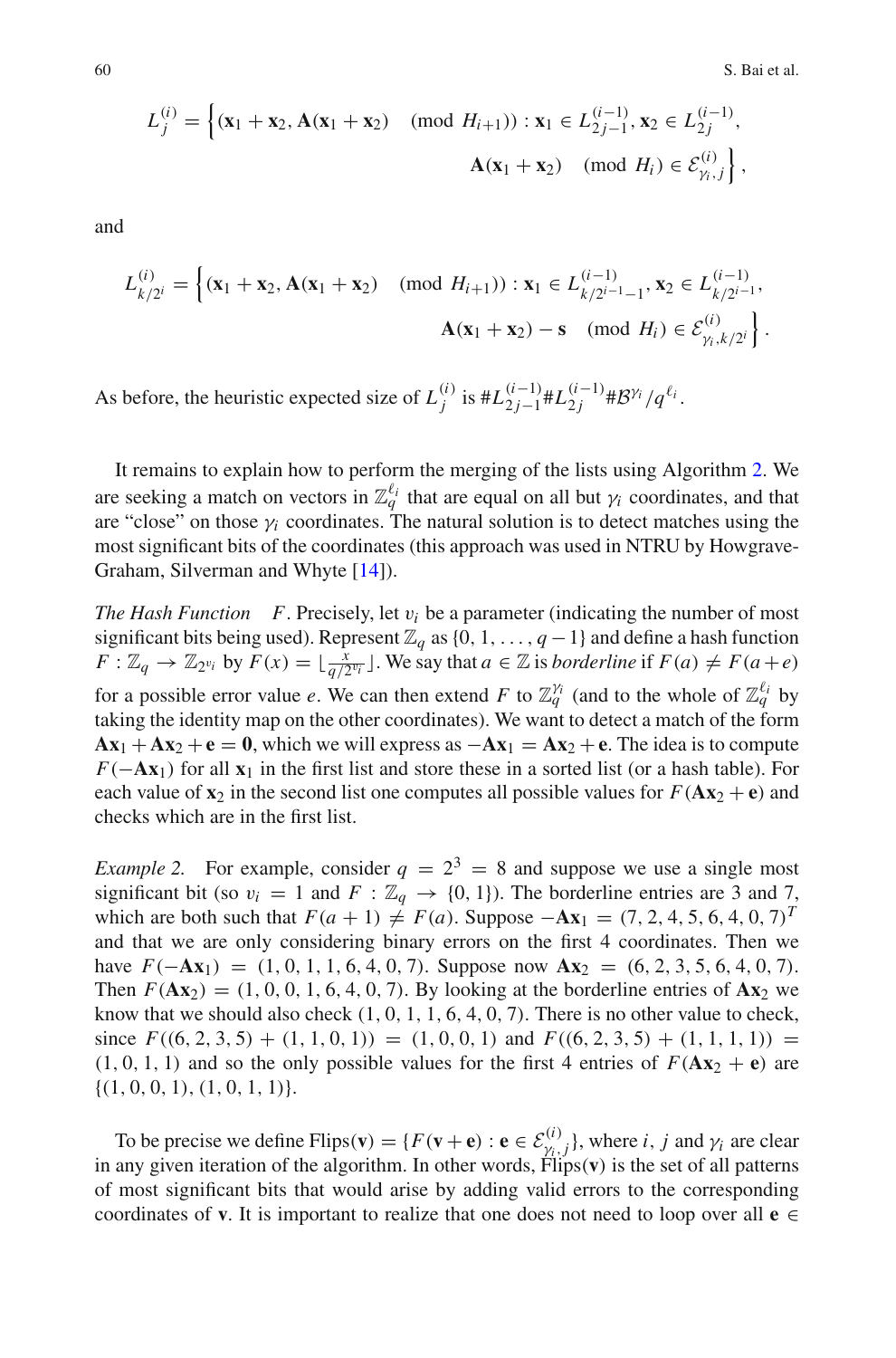$\mathcal{E}^{(i)}_{\gamma_i,j}$  to compute Flips(**v**); instead one only needs to check entries of **v** that are on the borderline. As we will see, the set Flips(**v**) is usually quite small.

Suppose there are *r* "borderline" integers in  $\mathbb{Z}_q$  (meaning integers  $0 \leq a \leq q$  such that  $F(a) \neq F(a+e \pmod{q}$  for some  $e \in B$ ). Define  $p_{\text{flip}} = r/q$  to be the probability that a randomly chosen element of  $\mathbb{Z}_q$  has hash value that flips when adding a vector in *B*. When *B* = {0, 1} then the expected size of Flips(*a*) is  $((q - r) \cdot 1 + r \cdot 2)/q = 1 + p_{\text{flip}}$ . Hence, for vectors  $\mathbf{v} \in \mathbb{Z}_q^{\gamma_i}$  the expected size of Flips( $\mathbf{v}$ ) is  $(p_{\text{flip}} + 1)^{\gamma_i}$ . More generally, given parameters q,  $v_i$  and  $B^{\gamma_i}$ , the value  $p_{\text{flip}}$  and the expected value of #Flips(**v**) can be easily computed.

To summarize the "approximate merge" algorithm: First compute  $F(\mathbf{v})$  for every  $\mathbf{v} = -\mathbf{A}\mathbf{x}_1$  in the list  $L_{2j-1}^{(i-1)}$ , and sort these values. Note that there may be multiple different values  $\mathbf{x}_1$  in the list with the same hash value  $F(-\mathbf{A}\mathbf{x}_1)$ , and these should be stored in a list associated with that entry of the hash table or binary tree representing the sorted list. Then for every **v** =  $\mathbf{A}\mathbf{x}_2$  for  $\mathbf{x}_2$  in the list  $L_{2j}^{(i-1)}$  we compute Flips(**v**) and search, for each  $\mathbf{u} \in \text{Flips}(\mathbf{v})$ , for occurrences of  $\mathbf{u}$  in the sorted list. Finally, for each match, we go through all values  $\mathbf{x}_1$  in the first list with the given hash value  $F(-\mathbf{A}\mathbf{x}_1)$ and, for each of them, check if it really is true that  $\mathbf{A}(\mathbf{x}_1 + \mathbf{x}_2)$  is in the correct error set (since a match of the hash values does not imply correctness). The number of possible hash values on vectors in  $\mathbb{Z}_q^{\ell_i}$ , with  $\gamma_i$  positions reduced to the  $v_i$  most significant bits, is around  $2^{v_i \gamma_i} q^{\ell_i - \gamma_i}$ . Hence, the average number of values in the list  $L_{2j-1}^{(i-1)}$  that take a given hash value is  $#L_{2j-1}^{(i-1)}/(2^{v_i\gamma_i}q^{\ell_i-\gamma_i})$ . Finally, for all good matches we need to compute  $\mathbf{A}(\mathbf{x}_1 + \mathbf{x}_2) \pmod{H_{i+1}}$ .

*Success Probability.* Now we give a heuristic analysis of the algorithm (again, we are considering the probability over the instances of the problem). The algorithm succeeds if  $L_1^{(t)}$  is not empty, where  $k = 2^t$  is the number of lists used. We assume that the lists at the same level have the same size and denote by  $L^{(i)}$  any of the lists at the *i*th level of the algorithm. In practice, the list sizes at the same level may be different, and they can be obtained by solving an integer programming problem. The heuristic expected size of the lists on each level are

$$
\begin{aligned} \#L^{(0)} &= (\# \mathcal{B})^{(m-n)/2^t}, \\ \#L^{(i)} &= \frac{\#L^{(i-1)} \cdot \#L^{(i-1)} \cdot \# \mathcal{B}^{\gamma_i}}{q^{\ell_i}} \quad \text{for } 1 \le i \le t. \end{aligned}
$$

Following Minder and Sinclair we use integer programming to get optimal values for  $\ell_i$ . We write  $#L^{(i)} = 2^{b_i}$  where  $b_0 = (m - n) \log_2(\# \mathcal{B})/2^t$  and hence get  $b_i =$  $2b_{i-1} - \ell_i \log_2(q) + \gamma_i \log_2(\# \mathcal{B})$  where  $\gamma_i = \ell_i / 2^{t-i}$ . The time complexity is primarily proportional to  $\max_{0 \le i \le t} \#L^{(i)}$  (it also depends to a lesser extent on  $\gamma_i$  and the size of Flips). So to minimize the time one should choose  $k = 2<sup>t</sup>$  to be as large as possible and then choose the  $\ell_i$  to be a solution to the following integer program.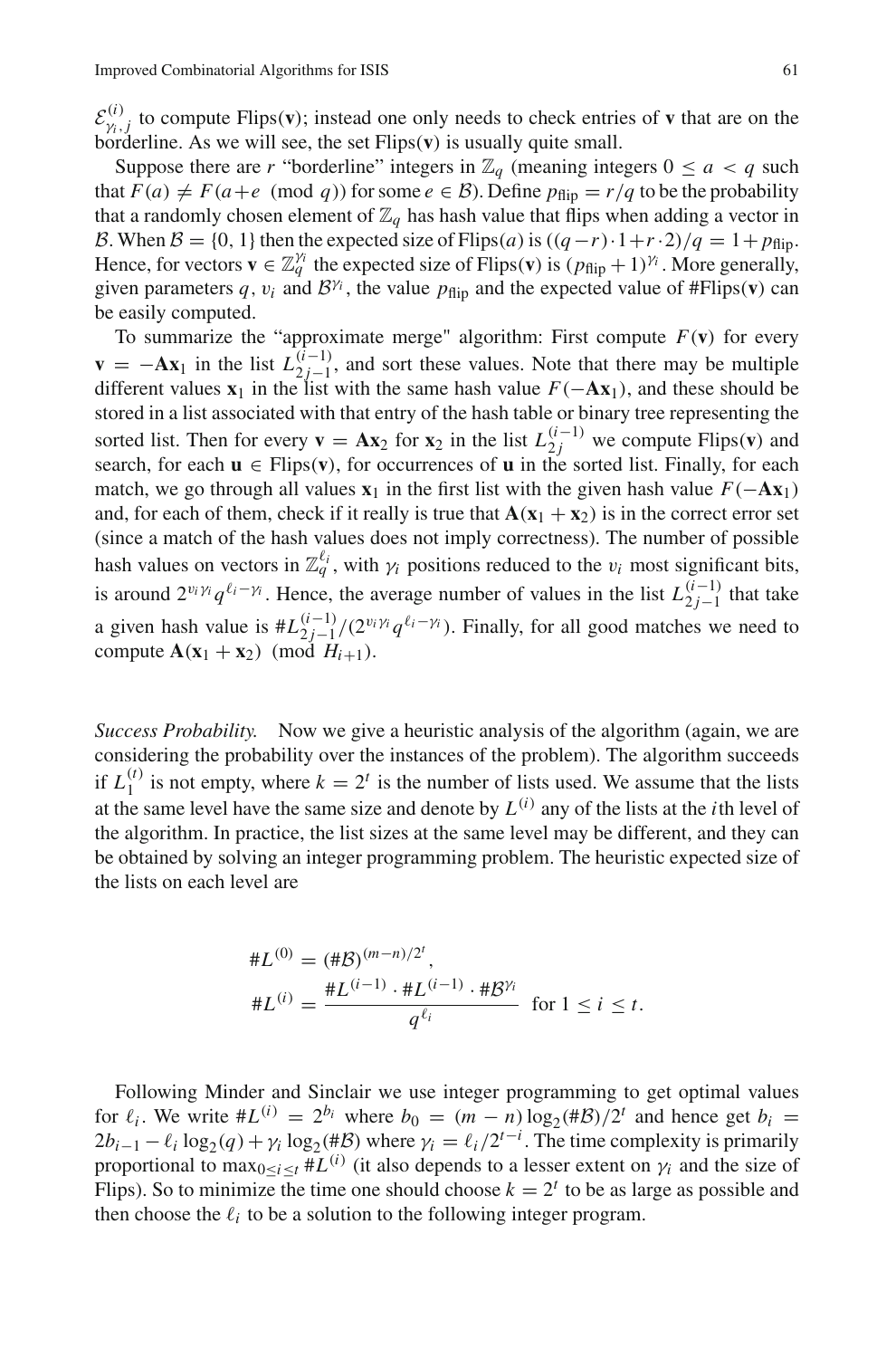(7)

Minimize 
$$
b_{max} = \max_{0 \le i \le t} b_i
$$
.  
\nsubject to  $0 \le b_i \le b_{max}$  for  $0 \le i \le t$ ,  
\n $b_0 = (m - n) \log_2(\#B)/2^t$ ,  
\n $b_i = 2b_{i-1} - \ell_i \log_2(q) + \ell_i \log_2(\#B)/2^{t-i}$ ,  
\n $\ell_i \ge 0$  for  $0 \le i \le t$ ,  
\n
$$
\sum_{i=1}^t \ell_i = n
$$
.

*Complexity Analysis.* We now fix a choice of  $\ell_1, \ell_2, \cdots, \ell_t$  subject to the constraints mentioned above. Our aim is to give a precise formula for the running time of the CPW algorithm using our approximate merge algorithm. This will be used in Sect. [5](#page-35-1) to analyze the running-time of the attacks on SWIFFT. Note that "approximate merge" is more complicated and takes more time than "basic merge", and so we have to investigate whether we have made a positive improvement overall.

<span id="page-27-1"></span>**Lemma 3.** Let notation be as above. Let  $C_1$  be the number of bit operations to compute *F* for the  $\gamma_i$  positions that allow errors. Let  $C_2$  be the number of bit operations to compute *Flips*(*v*)*. Let*  $C_3$  *be the number of bit operations to check that*  $x_1 + x_2 \in \mathcal{B}^{m-n}$  *and that*  $A(x_1 + x_2) \pmod{H_i} \in \mathcal{E}_{\gamma_i,j}^{(i)}$  (we only need to check  $\gamma_i$  positions of the error). Then at *level i, Algorithm [2](#page-22-0) requires on average*

<span id="page-27-0"></span>
$$
\begin{split} & \#L_{2j-1}^{(i-1)}\left(C_1 + \log_2\left(\#L_{2j-1}^{(i-1)}\right) \log_2\left(q^{\ell_i}\right)\right) \\ & + \#L_{2j}^{(i-1)}\left(C_2 + \#Flips(\mathbf{v})\left[\log_2\left(\#L_{2j-1}^{(i-1)}\right) \log_2\left(q^{\ell_i}\right) + C_3 \frac{\#L_{2j-1}^{(i-1)}}{2^{\nu_i \gamma_i} q^{\ell_i - \gamma_i}}\right]\right) \end{split} \tag{6}
$$

$$
+\#L_j^{(i)}\frac{(m-n)}{2^{t-i}}\log_2\left(q^{\ell_{i+1}}\right)
$$
\n(8)

*bit operations.*

*Proof.* Line [2](#page-22-0) of Algorithm 2 requires computing  $F(-Ax_1 \pmod{H_i})$  for all elements in the list  $L_{2j-1}^{(i-1)}$  and then sorting. The total cost is bounded by  $\# L_{2j-1}^{(i-1)}(C_1 + C_2)$  $\log_2(\# L_{2j-1}^{(i-1)}) \log_2(q^{\ell_i})$ ) bit operations, which gives the component of equation [\(6\)](#page-27-0).

Next, for each pair  $(\mathbf{x}_2, \mathbf{v}) \in L_{2j}^{(i-1)}$  one needs to compute Flips( $\mathbf{v}$ ). For each element in Flips(**v**), one needs to look up the value in the sorted list. The notation #Flips denotes the expected number of flips to be checked and it depends on the parameters  $\gamma_i$  and  $v_i$ in the approximate-merge. For each match one has, on average,  $\#L_{2j-1}^{(i-1)}/(2^{v_i\gamma_i}q^{\ell_i-\gamma_i})$ <br>different values from the first list with that hash value. Hence we need to handle around  $#Flips(v) \cdot \#L_{2j}^{(i-1)} \#L_{2j-1}^{(i-1)}/(2^{v_i \gamma_i} q^{\ell_i - \gamma_i})$  values. For each of these we need to compute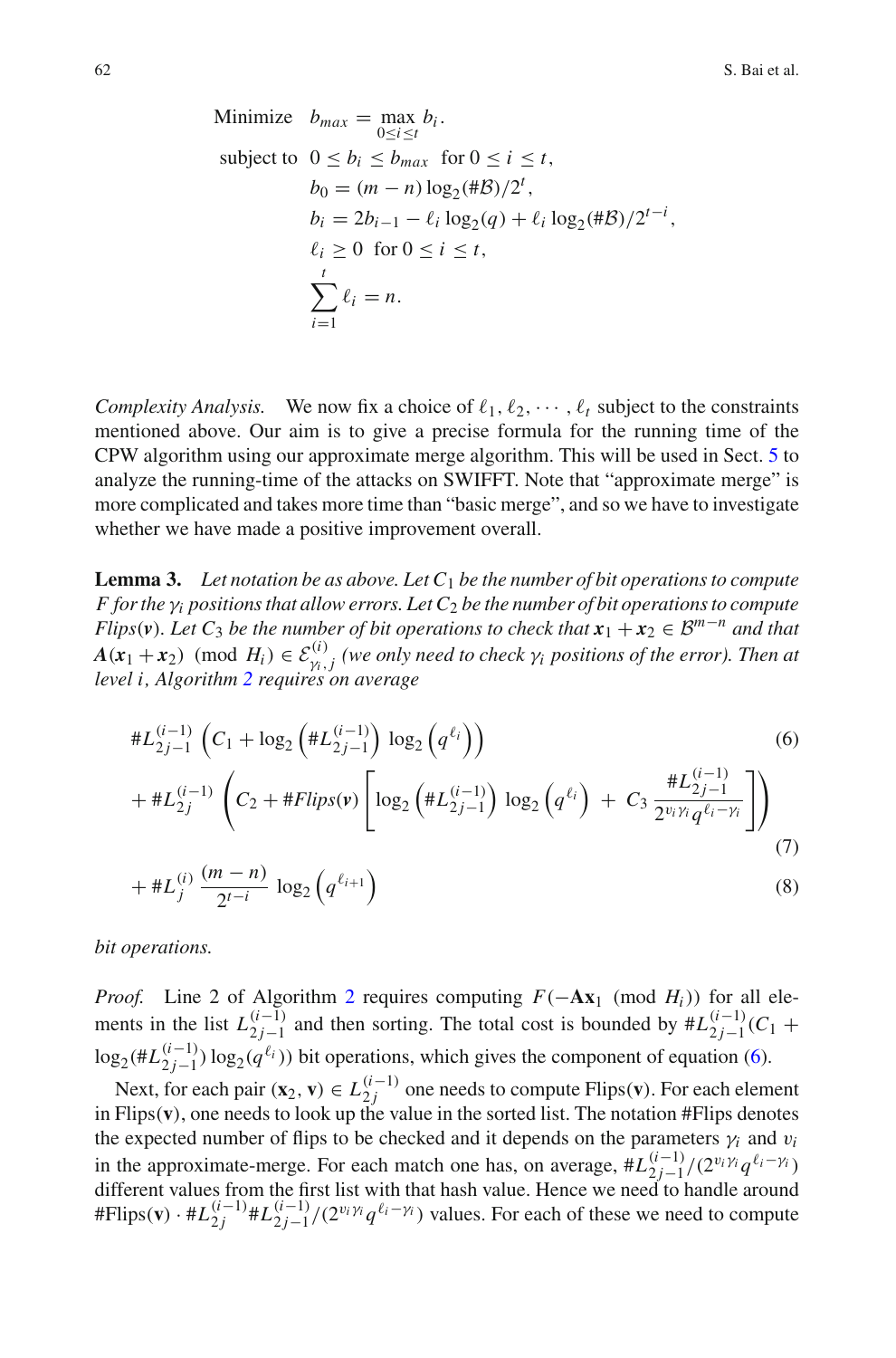$\mathbf{A}(\mathbf{x}_1 + \mathbf{x}_2)$  (mod  $H_i$ ) and check that it is within the permitted error set. This leads to Eq. [\(7\)](#page-27-0).

Finally, one needs to compute the values  $\mathbf{A}(\mathbf{x}_1+\mathbf{x}_2)$  (mod  $H_{i+1}$ ) for the next iteration. This occurs only for the "good" values, of which there are by definition  $#L_j^{(i)}$ . The computation of  $\mathbf{A}(\mathbf{x}_1 + \mathbf{x}_2)$  is adding<sup>6</sup> at most  $(m - n)/2^{t-i}$  vectors of length  $\ell_{i+1}$ .  $\Box$ 

Note that Algorithm [2](#page-22-0) is deterministic. By saying "on average", we are averaging over random inputs/problem instances.

Note also that Lemma [3](#page-27-1) does not include the setup time of computing the initial lists. This should also be taken account when determining the total running time.

Larger values for  $v_i$  (the number of bits in the output of *F*) increase  $p_{\text{flip}}$  but reduce  $#L_{2j-1}^{(i-1)}/(2^{v_i\gamma_i}q^{\ell_i-\gamma_i})$ . Note that  $v_i$  does not effect the success probability, but only the running time. In practice, we first use a linear program to optimize the list sizes in terms of the parameters  $\ell_i$  and  $\gamma_i$ . Once they are fixed, we choose  $v_i$  to minimize the costs in equation [\(7\)](#page-27-0) by balancing the terms  $#Flips(v)$  and  $#L_{2j-1}^{(i-1)}/(2^{\nu_i \gamma_i} q^{\ell_i-\gamma_i})$ . The overall time to perform the "approximate merge" is proportional to  $\#L_{2j}^{(i-1)} \log_2(\#L_{2j-1}^{(i-1)})$  which is dominated by the list size in the procedure. Note if  $\gamma_i = 0$  and  $C_1$ ,  $C_2$ ,  $C_3$  are 0, we recover the basic merge algorithm and we have  $v_i = \log_2(q)$ , #Flips(**v**) = 1 and  $#L_{2j-1}^{(i-1)}/(2^{v_i \gamma_i} q^{\ell_i-\gamma_i}) = #L_{2j-1}^{(i-1)}/q^{\ell_i}.$ 

Given a concrete instance of the problem, some of the constraints (such as that all the  $\gamma_i$  are equal for the same level *i*) may not be satisfiable. We use an integer program to get a precise complexity statement together with Lemma [3.](#page-27-1) In Sect. [5](#page-35-1) we use these ideas to obtain an algorithm for the SWIFFT hash function, and we demonstrate improved running-time estimates compared with the standard CPW algorithm.

# 4.3. *The HGJ and BCJ Algorithm*

<span id="page-28-0"></span>Recall that our problem is: Given **A**, **s** to solve  $A x + e = s$  in  $G = \mathbb{Z}_q^n$ , where **x** has length  $m' = m - n$  and **e** has length *n*. Here **A** is an  $n \times m'$  matrix,  $\mathbf{x} \in \{0, 1\}^m$  and **e** ∈ {0, 1}<sup>*n*</sup>. We assume wt(**x**) =  $m'/2$  and wt(**e**) =  $n/2$ . Assume for simplicity<sup>7</sup> that the density is approximately 1 (hence  $2^{m'+n}/q^n \approx 1$  $2^{m'+n}/q^n \approx 1$ ). Using Algorithm 2 we can get an improved version of the HGJ/BCJ algorithm. Since HGJ is a special case of BCJ, we discuss the general case.

We use the BCJ algorithm with 3 levels of recursion to find a solution  $\mathbf{x} \in \{0, 1\}^{m'}$  of weight  $m'/2$ . Recall that  $\mathcal{X}_{a,b}$  denotes vectors in  $\{-1, 0, 1\}^{m'}$  with *am'* entries equal to 1 and *bm'* entries equal to −1. With this notation, our desired solution is an element of  $\mathcal{X}_{1/2,0}$ .

Following [\[4](#page-47-11)] we choose suitable parameters  $\alpha$ ,  $\beta$ ,  $\gamma$  (see below). The first level of recursion splits  $\mathbf{x} = \mathbf{x}_1 + \mathbf{x}_2$  where  $\mathbf{x}_1, \mathbf{x}_2 \in \mathcal{X}_{1/4+\alpha,\alpha}$ . The second level of recursion splits  $\mathbf{x} \in \mathcal{X}_{1/4+\alpha,\alpha}$  into  $\mathbf{x}_1 + \mathbf{x}_2$  where  $\mathbf{x}_1, \mathbf{x}_2 \in \mathcal{X}_{1/8+\alpha/2+\beta,\alpha/2+\beta}$ . The third level of recursion splits a vector into a sum of two vectors in the set  $\mathcal{X}_{1/16+\alpha/4+\beta/2+\gamma,\alpha/4+\beta/2+\gamma}$ .

<span id="page-28-1"></span><sup>&</sup>lt;sup>6</sup>This is for  $\mathcal{B} = \{0, 1\}$ ; it is adding or subtracting when  $\mathcal{B} = \{-1, 0, 1\}$ .

<span id="page-28-2"></span><sup>&</sup>lt;sup>7</sup>We do not analyze this algorithm in the case of density  $> 1$ , but it is clear that similar improvements can be obtained as in Sect. [3.](#page-16-0) As in Sect. [3](#page-16-0) it is not possible to give a general formula for the running time.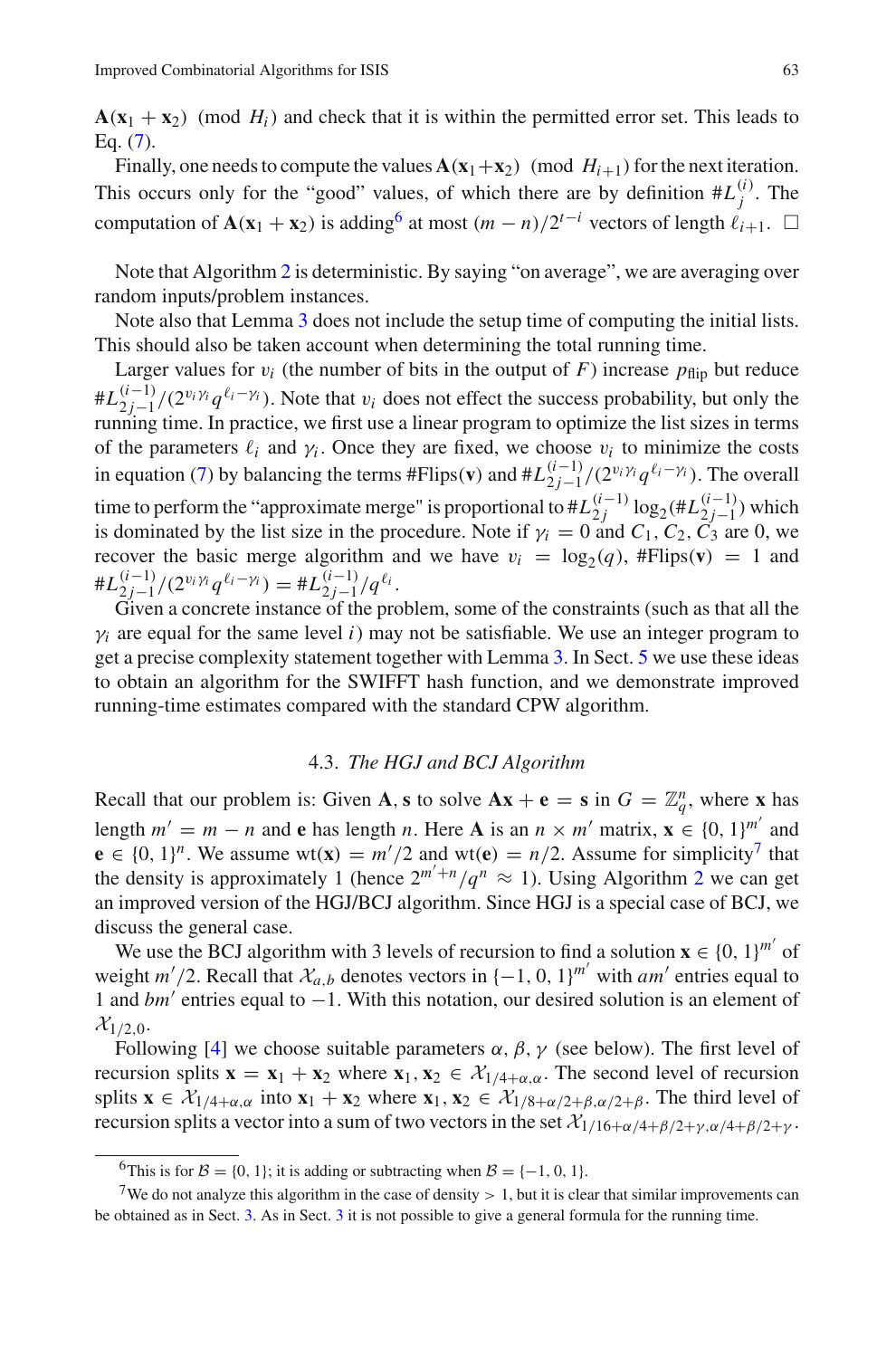We also use the BCJ idea to split the errors. This is a little more complex to describe as the error sets are in  $\{-1, 0, 1\}^{n'}$  for varying values of  $n' < n$ . The notation  $\mathcal{E}_{a,b}$  will mean a set of vectors in  $\{-1, 0, 1\}^{n'}$  with *an'* entries equal to 1 and *bn'* entries equal to −1. We assume **e**  $\epsilon$   $\epsilon$ <sub>1/2,0</sub> initially (*n'* = *n*). We will fix parameters  $\alpha'$ ,  $\beta'$ ,  $\gamma'$  (to be specified below).

Let  $H_1$ ,  $H_2$ ,  $H_3$  be subgroups of *G*, of the usual form, such that  $\#(G/H_i) = q^{\ell_i}$ . For 1 ≤ *i* ≤ 3 we define  $\mathcal{E}_{a,b}^{(i\to 3)}$  ⊆ {−1, 0, 1}<sup>*n'*</sup> where  $n' = \ell_i + \cdots + \ell_3$  to be the set of vectors with *an'* entries equal to 1 and *bn'* entries equal to  $-1$ . These are considered as subsets of the quotient groups  $G/(H_i \cap \cdots \cap H_3)$ . We denote  $\mathcal{E}_{a,b}^{(3\to 3)}$  by  $\mathcal{E}_{a,b}^{(3)}$ .

*Algorithm.* The first level of recursion chooses a random value  $R_1 \in \mathbb{Z}_a^{\ell_1+\ell_2+\ell_3}$  =  $G/(H_1 \cap H_2 \cap H_3)$  and computes two lists  $L_1^{(1)} = \{(\mathbf{x}, \mathbf{A}\mathbf{x}) : \mathbf{x} \in \mathcal{X}_{1/4+\alpha,\alpha}, \mathbf{A}\mathbf{x} + \mathbf{e} \equiv R_1\}$ (mod  $H_1 \cap H_2 \cap H_3$ ) for some  $\mathbf{e} \in \mathcal{E}_{1/4+\alpha',\alpha'}^{(1\to 3)}$  and  $L_2^{(1)}$  which is the same except **Ax** + **e** ≡ **s** − *R*<sub>1</sub> (mod *H*<sub>1</sub> ∩ *H*<sub>2</sub> ∩ *H*<sub>3</sub>).

The second level of recursion computes  $L_1^{(1)}$  and  $L_2^{(1)}$  by splitting into further lists. We split  $\mathbf{x} \in \mathcal{X}_{1/4+\alpha,\alpha}$  into  $\mathbf{x}_1 + \mathbf{x}_2$  where  $\mathbf{x}_1, \mathbf{x}_2 \in \mathcal{X}_{1/8+\alpha/2+\beta,\alpha/2+\beta}$  and split error vectors into  $\mathcal{E}^{(2\to 3)}_{1/8+\alpha'/2+\beta',\alpha'/2+\beta'}$ . For example, choosing a random value  $R_2$ ,  $L_1^{(1)}$  is split into *L*<sub>(1)</sub><sup>(2)</sup> = {(**x**, **Ax**) : **x** ∈  $X_{1/8+\alpha/2+\beta,\alpha/2+\beta}$ , **Ax** + **e** ≡ *R*<sub>2</sub> (mod *H*<sub>2</sub> ∩ *H*<sub>3</sub>), for some  $\mathbf{e} \in \mathcal{E}_{1/8+\alpha'/2+\beta', \alpha'/2+\beta'}^{(2\rightarrow 3)}$  and  $L_2^{(2)}$  is similar except the congruence is  $\mathbf{Ax}+\mathbf{e} \equiv R_1-R_2$  $\pmod{H_2 \cap H_3}$ .

The final level of recursion computes each list  $L_j^{(2)}$  by splitting  $\mathbf{x} \in \mathcal{X}_{1/8+\alpha/2+\beta,\alpha/2+\beta}$ into a sum  $\mathcal{X}_{1/16+\alpha/4+\beta/2+\gamma,\alpha/4+\beta/2+\gamma}$  and splitting the error **e** (mod *H*<sub>3</sub>) ∈  $\mathcal{E}^{(2\to 3)}_{1/8+\alpha'/2+\beta',\alpha'/2+\beta'}$  into a sum from  $\mathcal{E}^{(3)}_{1/16+\alpha'/4+\beta'/2+\gamma',\alpha'/4+\beta'/2+\gamma'}$ . The lists at the final level are computed using the Shroeppel–Shamir algorithm.

*Success Probability.* Suppose there is a unique solution  $(\mathbf{x}, \mathbf{e}) \in \{0, 1\}^{m'+n}$  to the *G*-ISIS instance, where **x** has weight  $m'/2$  and **e** has weight  $n/2$ . Consider the first step of the recursion. For the whole algorithm to succeed, it is necessary that there is a splitting  $\mathbf{x} = \mathbf{x}_1 + \mathbf{x}_2$  of the solution together with a splitting  $\mathbf{e} \equiv \mathbf{e}_1 + \mathbf{e}_2 \pmod{H_1 \cap H_2 \cap H_3}$ , so that for a randomly chosen  $R_1 \in G/(H_1 \cap H_2 \cap H_3)$ ,  $Ax_1 + e_1 \equiv R_1 \pmod{H_1 \cap H_2 \cap H_3}$ and  $Ax_2 + e_2 \equiv s - R_1 \pmod{H_1 \cap H_2 \cap H_3}$ . The number of ways to split **x** (with length *m* ) on the first level of recursion is

$$
\mathcal{N}_1 = {m'/2 \choose m'/4} {m'/2 \choose \alpha m', \alpha m', (1/2 - 2\alpha) m'}
$$

where the notation  $\binom{N}{a,b,\binom{N-a-b}{-a-b}} = \binom{N}{a}\binom{N-a}{b}$  denotes the usual multinomial coefficient. The number of ways to split **e** (mod  $H_1 \cap H_2 \cap H_3$ ) (with length  $\ell_1 + \ell_2 + \ell_3$ ) on the first level of recursion is

$$
\mathcal{N}'_1 = \binom{(\ell_1 + \ell_2 + \ell_3)/2}{(\ell_1 + \ell_2 + \ell_3)/4} \binom{(\ell_1 + \ell_2 + \ell_3)/2}{\alpha'(\ell_1 + \ell_2 + \ell_3), \alpha'(\ell_1 + \ell_2 + \ell_3)}.
$$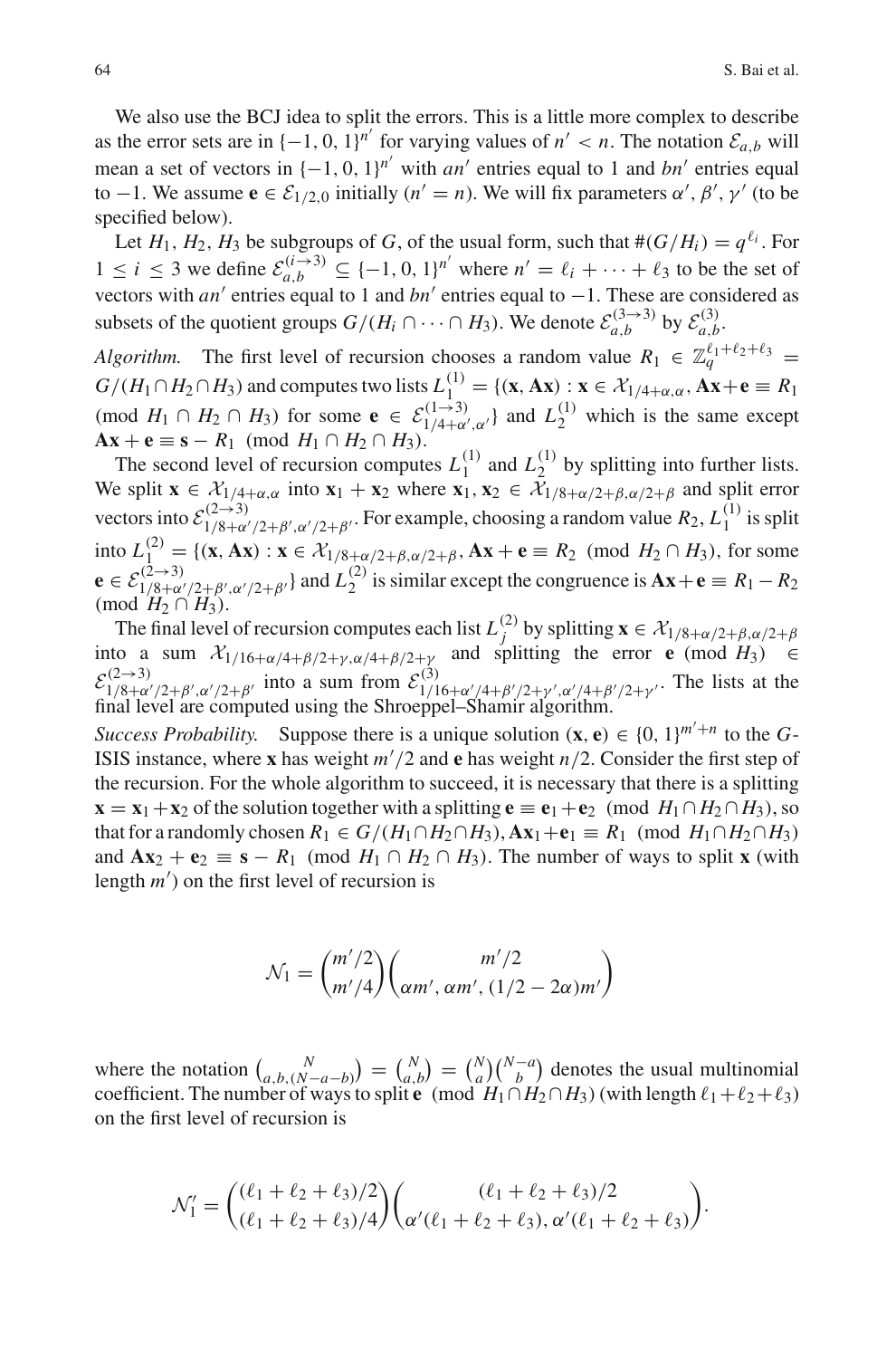For randomly chosen  $R_1 \in G/(H_1 \cap H_2 \cap H_3)$ , we expect there to be a valid splitting if  $N_1N_1' \geq q^{\ell_1+\ell_2+\ell_3}$ . Indeed, the expected number of valid splittings should be roughly  $N_1N'_1/q^{\ell_1+\ell_2+\ell_3}$ . Hence, we choose  $N_1N'_1 \approx q^{\ell_1+\ell_2+\ell_3}$  to make sure a valid splitting pair exists at this stage with significant probability.

For the second stage we assume that we already made a good choice in the first stage, and indeed that we have  $\mathcal{N}_1 \mathcal{N}_1'/q^{\ell_1+\ell_2+\ell_3}$  possible values for  $(\mathbf{x}_1, \mathbf{e}_1)$  where  $\mathbf{x}_1 \in \mathcal{X}_{1/4+\alpha,\alpha}, \mathbf{e}_1 \in \mathcal{E}_{1/4+\alpha',\alpha'}^{(1\rightarrow 3)}$ . The number of ways to further split  $\mathbf{x}_1$  is

$$
\mathcal{N}_2 = \begin{pmatrix} (1/4 + \alpha)m' \\ (1/8 + \alpha/2)m' \end{pmatrix} \begin{pmatrix} \alpha m' \\ \alpha m'/2 \end{pmatrix} \begin{pmatrix} (3/4 - 2\alpha)m' \\ \beta m', \beta m', (3/4 - 2\alpha - 2\beta)m' \end{pmatrix}.
$$

The number of ways to further split **e**<sub>1</sub> (mod  $H_2 \cap H_3$ ) is

$$
\mathcal{N}'_2 = \begin{pmatrix} (1/4 + \alpha')(\ell_2 + \ell_3) \\ (1/8 + \alpha'/2)(\ell_2 + \ell_3) \end{pmatrix} \begin{pmatrix} \alpha'(\ell_2 + \ell_3) \\ \alpha'(\ell_2 + \ell_3)/2 \end{pmatrix}
$$

$$
\begin{pmatrix} (3/4 - 2\alpha')(\ell_2 + \ell_3) \\ \beta'(\ell_2 + \ell_3), \beta'(\ell_2 + \ell_3), (3/4 - 2\alpha' - 2\beta')(\ell_2 + \ell_3) \end{pmatrix}.
$$

The expected number of valid splittings at this stage should be roughly

$$
(\mathcal{N}_1 \mathcal{N}_1'/q^{\ell_1+\ell_2+\ell_3}) (\mathcal{N}_2 \mathcal{N}_2'/q^{\ell_2+\ell_3})^2
$$

since at this stage we need to split both  $\mathbf{x}_1$  and  $\mathbf{x}_2$ .

For a randomly chosen  $R_2 \in G/(H_2 \cap H_3)$ , there is a good chance that a valid splitting exists if

$$
(\mathcal{N}_1 \mathcal{N}_1'/q^{\ell_1+\ell_2+\ell_3}) (\mathcal{N}_2 \mathcal{N}_2'/q^{\ell_2+\ell_3})^2 \geq 1.
$$

Hence, since we already choose  $\mathcal{N}_1 \mathcal{N}_1' \approx q^{\ell_1 + \ell_2 + \ell_3}$ , we now impose the condition  $\mathcal{N}_2 \mathcal{N}'_2 \approx q^{\ell_2+\ell_3}.$ 

In the final stage (again assuming good splittings in the entire second stage), the number of ways to split elements in  $\mathcal{X}_{1/8+\alpha/2+\beta,\alpha/2+\beta}$  is

$$
\mathcal{N}_3 = \binom{(1/8 + \alpha/2 + \beta)m'}{(1/16 + \alpha/4 + \beta/2)m'} \left( \frac{(\beta + \alpha/2)m'}{(\beta/2 + \alpha/4)m'} \right) \binom{(7/8 - \alpha - 2\beta)m'}{\gamma m', \gamma m', (7/8 - \alpha - 2\beta - 2\gamma)m'}.
$$

The number of ways to split elements in  $\mathcal{E}_{1/8+\alpha'/2+\beta',\alpha'/2+\beta'}^{(3)}$  is

$$
\mathcal{N}'_3 = \begin{pmatrix} (1/8 + \alpha'/2 + \beta')\ell_3 \\ (1/16 + \alpha'/4 + \beta'/2)\ell_3 \end{pmatrix} \begin{pmatrix} (\beta' + \alpha'/2)\ell_3 \\ (\beta'/2 + \alpha'/4)\ell_3 \end{pmatrix} \\ \begin{pmatrix} (7/8 - \alpha' - 2\beta')\ell_3 \\ \gamma'\ell_3, \gamma'\ell_3, (7/8 - \alpha' - 2\beta' - 2\gamma')\ell_3 \end{pmatrix}.
$$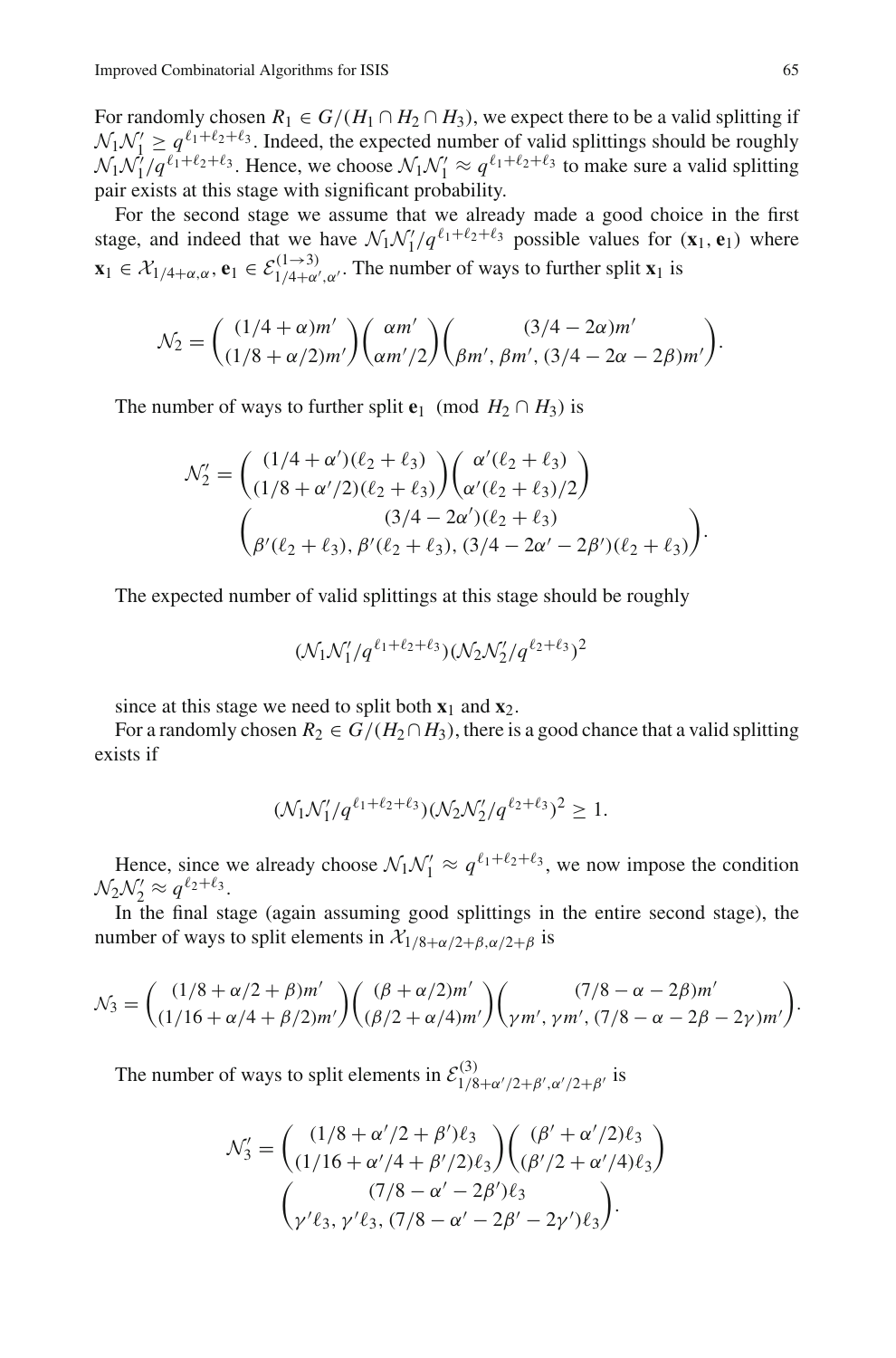The expected number of valid splittings is

$$
(\mathcal{N}_1 \mathcal{N}_1'/q^{\ell_1+\ell_2+\ell_3}) (\mathcal{N}_2 \mathcal{N}_2'/q^{\ell_2+\ell_3})^2 (\mathcal{N}_3 \mathcal{N}_3'/q^{\ell_3})^4,
$$

which we require to be  $\geq 1$ . Hence, we add the additional constraint  $\mathcal{N}_3 \mathcal{N}_3' \approx q^{\ell_3}$ . Thus, choosing  $#G/H_3$  close to  $\mathcal{N}_3\mathcal{N}'_3$ ,  $#G/(H_2 \cap H_3)$  close to  $\mathcal{N}_2\mathcal{N}'_2$  and  $#G/(H_1 \cap H_2)$  $H_2 \cap H_3$ ) close to  $\mathcal{N}_1 \mathcal{N}_1'$  then the heuristic success probability of the algorithm should be noticeable.

*Parameters.* Suitable parameters need to be chosen to optimize the running time and have good success probability. As in previous sections, we use the estimate  $\#\mathcal{X}_{a,b} \approx$  $2^{H(a,b)\cdot m'}$  where

$$
H(x, y) = -x \log_2(x) - y \log_2(y) - (1 - x - y) \log_2(1 - x - y)
$$

and similarly for  $\mathcal{E}_{a,b}$ . We also use

$$
h(x) = -x \log_2(x) - (1 - x) \log_2(1 - x)
$$

to estimate the binomial. Then the logarithm of the number of decompositions for each level is

$$
\log_2(\mathcal{N}_1) \approx \frac{m'}{2} \left( h(1/2) + H(2\alpha, 2\alpha) \right) \approx m' \frac{1 + H(2\alpha, 2\alpha)}{2},
$$
  

$$
\log_2(\mathcal{N}_2) \approx m' \cdot \frac{1 + 8\alpha + (3 - 8\alpha) \cdot H\left(\frac{\beta}{3/4 - 2\alpha}, \frac{\beta}{3/4 - 2\alpha}\right)}{4},
$$
  

$$
\log_2(\mathcal{N}_3) \approx m' \cdot \frac{1 + 8\alpha + 16\beta + (7 - 8\alpha - 16\beta) \cdot H\left(\frac{\gamma}{7/8 - \alpha - 2\beta}, \frac{\gamma}{7/8 - \alpha - 2\beta}\right)}{8}.
$$

The (logarithmic) number of decompositions for the error vector is similar.

$$
\log_2(\mathcal{N}'_1) \approx (\ell_1 + \ell_2 + \ell_3) \cdot \frac{1 + H(2\alpha', 2\alpha')}{2}
$$
  

$$
\log_2(\mathcal{N}'_2) \approx (\ell_2 + \ell_3) \cdot \frac{1 + 8\alpha' + (3 - 8\alpha') \cdot H\left(\frac{\beta'}{3/4 - 2\alpha'}, \frac{\beta'}{3/4 - 2\alpha'}\right)}{4}
$$
  

$$
\log_2(\mathcal{N}'_3) \approx \ell_3 \cdot \frac{1 + 8\alpha' + 16\beta' + (7 - 8\alpha' - 16\beta') \cdot H\left(\frac{\gamma'}{7/8 - \alpha' - 2\beta'}, \frac{\gamma'}{7/8 - \alpha' - 2\beta'}\right)}{8}.
$$

Assuming that  $2^{m'+n} \approx q^n$ , we have  $n \approx \frac{m'}{\log_2 q - 1}$ , and we choose the following parameters (these are the result of an optimization problem to minimize the running time of the algorithm).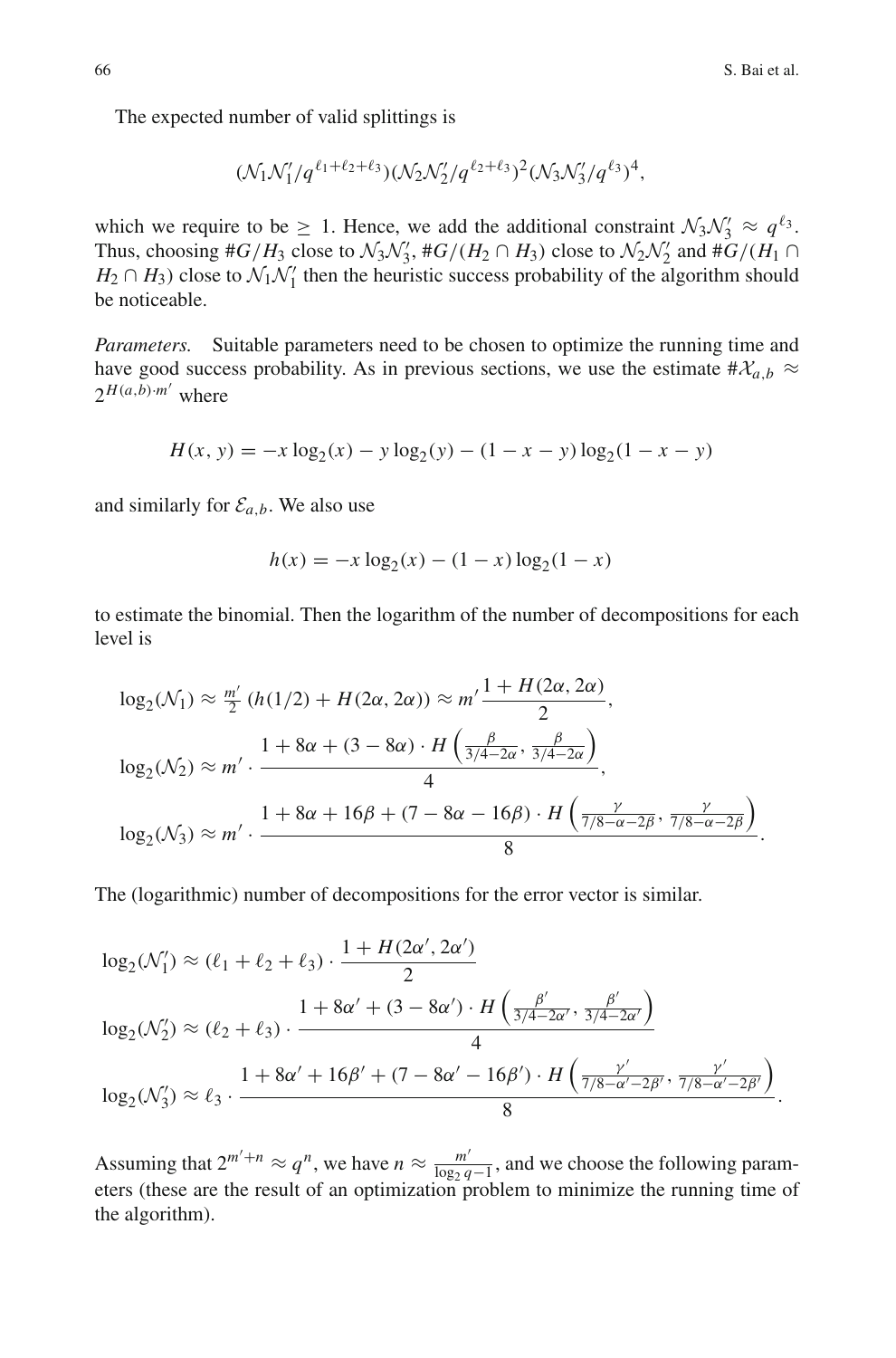$$
\alpha = 0.0267, \beta = 0.0168, \gamma = 0.0029;
$$
  
\n
$$
\alpha' = 0.0279, \beta' = 0.0027, \gamma' = 0.0027;
$$
  
\n
$$
q^{\ell_1} = 2^{0.2673m'} 2^{0.4558n}, q^{\ell_2} = 2^{0.2904m'} 2^{0.1388n} \text{ and } q^{\ell_3} = 2^{0.2408m'} 2^{0.0507n}.
$$

For such parameters, we can estimate

$$
\mathcal{N}_1 \approx 2^{0.7985m'}, \ \mathcal{N}_2 = 2^{0.5312m'}, \text{ and } \mathcal{N}_3 = 2^{0.2408m'};
$$

and

$$
\mathcal{N}'_1=2^{0.8082(\ell_1+\ell_2+\ell_3)},\; \mathcal{N}'_2=2^{0.3568(\ell_2+\ell_3)}\;\; \text{and}\;\; \mathcal{N}'_3=2^{0.2106\ell_3}.
$$

We consider the success probability. The number of splittings for the first level is

$$
\mathcal{N}_1 \mathcal{N}_1'/q^{\ell_1+\ell_2+\ell_3}.
$$

With the above parameters, then the logarithm (base 2) of this value is approximately

$$
0.7985 \, m' - \frac{0.7985 \, m'^2}{m' + n} - \frac{0.7985 \, m'n}{m' + n} - \frac{0.1238 \, n^2}{m' + n}
$$
\n
$$
\approx -\frac{0.1238 \, n^2}{m' + n}
$$

Similarly, the logarithm of the number of valid splittings for the second stage is

$$
\log_2\left((\mathcal{N}_1\mathcal{N}_1'/q^{\ell_1+\ell_2+\ell_3})(\mathcal{N}_2\mathcal{N}_2'/q^{\ell_2+\ell_3})^2\right) \approx -\frac{0.3676\,n^2}{m'+n}.
$$

Finally, the logarithm of the number of valid splittings for the last stage is

$$
\log_2\left((\mathcal{N}_1\mathcal{N}_1'/q^{\ell_1+\ell_2+\ell_3})(\mathcal{N}_2\mathcal{N}_2'/q^{\ell_2+\ell_3})^2(\mathcal{N}_3\mathcal{N}_3'/q^{\ell_3})^4\right) \approx -\frac{0.5278\,n^2}{m'+n}.
$$

For example, taking  $m = 1024$ ,  $n = 64$  and  $m' = m - n$  gives expected number of splittings at each level to be 0.7, 0.36 and 0.23 respectively, giving a total success probability of approximately 0.06. So we expect to need to repeat the algorithm around 16 times. For fixed *n* and letting  $m' \to \infty$  then the success probability tends to 1.

*Heuristic Running Time.* We now consider the running time for one execution of the algorithm. (We do not consider the number of repetitions required due to the success probability here.)

**Theorem 2.** *Let*  $s = Ax + e$  *in*  $\mathbb{Z}_q^n$  *where*  $x \in \{0, 1\}^m$  *has weight*  $m'/2$ *, and*  $e \in \{0, 1\}^n$ *has weight n/2. Suppose the density is approximately 1, so that*  $2^m = 2^{m'+n} \approx q^n$ *. With notation as above, and assuming heuristics about the regularity of*  $Ax + e$ *, the* approximate BCJ algorithm runs in  $\tilde{O}(2^{0.2912m' + 0.1899n})$  time.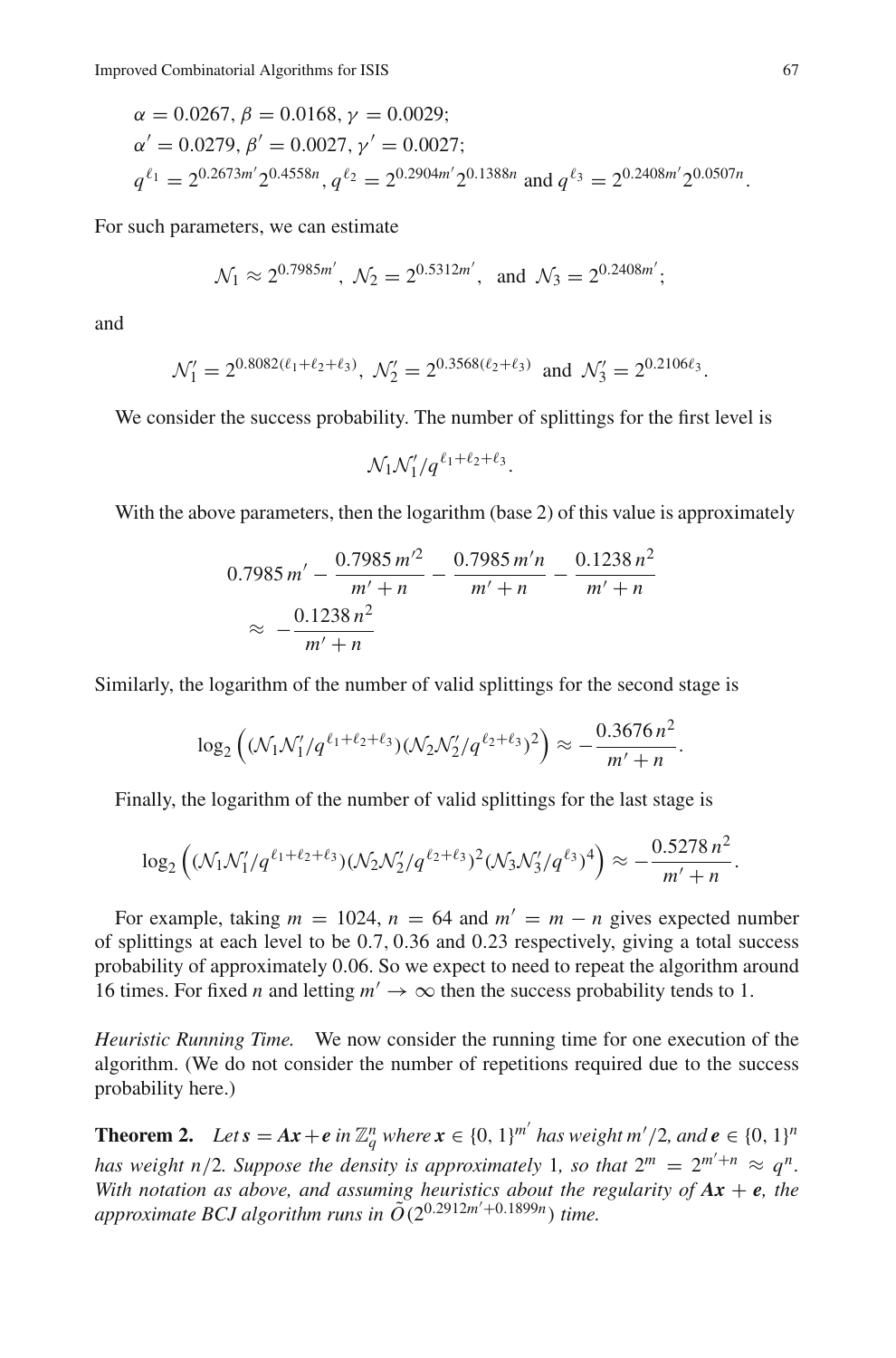*Proof.* We run the algorithm as described using the parameters specified above. **First level.** In the first level of the recursion, the expected size of each list is given by

$$
\log_2(\#L^{(1)}) = \log_2(\#X_{1/4+\alpha,\alpha} \# \mathcal{E}_{1/4+\alpha',\alpha'}^{(1\to 3)}/q^{\ell_1+\ell_2+\ell_3})
$$
  
\$\approx m'H(1/4+\alpha,\alpha)+H(1/4+\alpha',\alpha')(\ell\_1+\ell\_2+\ell\_3)-(\ell\_1+\ell\_2+\ell\_3)\log\_2(q).

For our parameters we have the relation

$$
q^{\ell_1+\ell_2+\ell_3} = 2^{0.7985m'} 2^{0.6453n}.
$$

Hence the logarithmic size is

$$
\log_2\left(\#L^{(1)}\right) = 0.2173m' + 0.8169 \frac{m'n}{m'+n} - 0.6453n + 0.6601 \frac{n^2}{m'+n} \leq 0.2173m' + 0.1716n.
$$

Using the approximate merge (Algorithm [2\)](#page-22-0) this requires time

<span id="page-33-0"></span>
$$
T_1 = \tilde{O}\left(\#L^{(1)}\#L^{(1)}2^{n-\ell_1-\ell_2-\ell_3}/q^{n-\ell_1-\ell_2-\ell_3}\right)
$$
\n(9)

One can compute a precise formula for  $log_2(T_1)$  by evaluating Eq. [\(9\)](#page-33-0) with our parameters. We used a computer script to keep track of all the quantities. One can show that  $\log_2(T_1) \leq 0.2331m' + 0.1899n.$ 

Second level. Similarly, in the second level of recursion the size of the lists is approximately

$$
\log_2\left(\#L^{(2)}\right) = \log_2\left(\# \mathcal{X}_{1/8+\alpha/2+\beta,\alpha/2+\beta} \# \mathcal{E}_{1/8+\alpha'/2+\beta',\alpha'/2+\beta'}^{(2\to 3)} / q^{\ell_2+\ell_3}\right)
$$
  
\n
$$
\approx m'H(1/8+\alpha/2+\beta,\alpha/2+\beta)
$$
  
\n
$$
+H(1/8+\alpha'/2+\beta',\alpha'/2+\beta')(\ell_2+\ell_3) - (\ell_2+\ell_3)\log_2(q).
$$

For our parameters we have the relation

$$
q^{\ell_2+\ell_3} = 2^{0.5312m'} 2^{0.1895n}.
$$

Hence the logarithmic size is

$$
\log_2\left(\#L^{(2)}\right) = 0.2791 \, m' + \frac{0.3756 \, m'n}{m' + n} - 0.1895 \, n + \frac{0.1340 \, n^2}{m' + n} \leq 0.2791 \, m' + 0.1861 \, n.
$$

Using the approximate merge (Algorithm [2\)](#page-22-0), the cost to merge is

$$
T_2 = \tilde{O}\left(\#L^{(2)} \#L^{(2)} \# \mathcal{E}^{(1)}_{1/4+\alpha',\alpha'} /q^{\ell_1}\right).
$$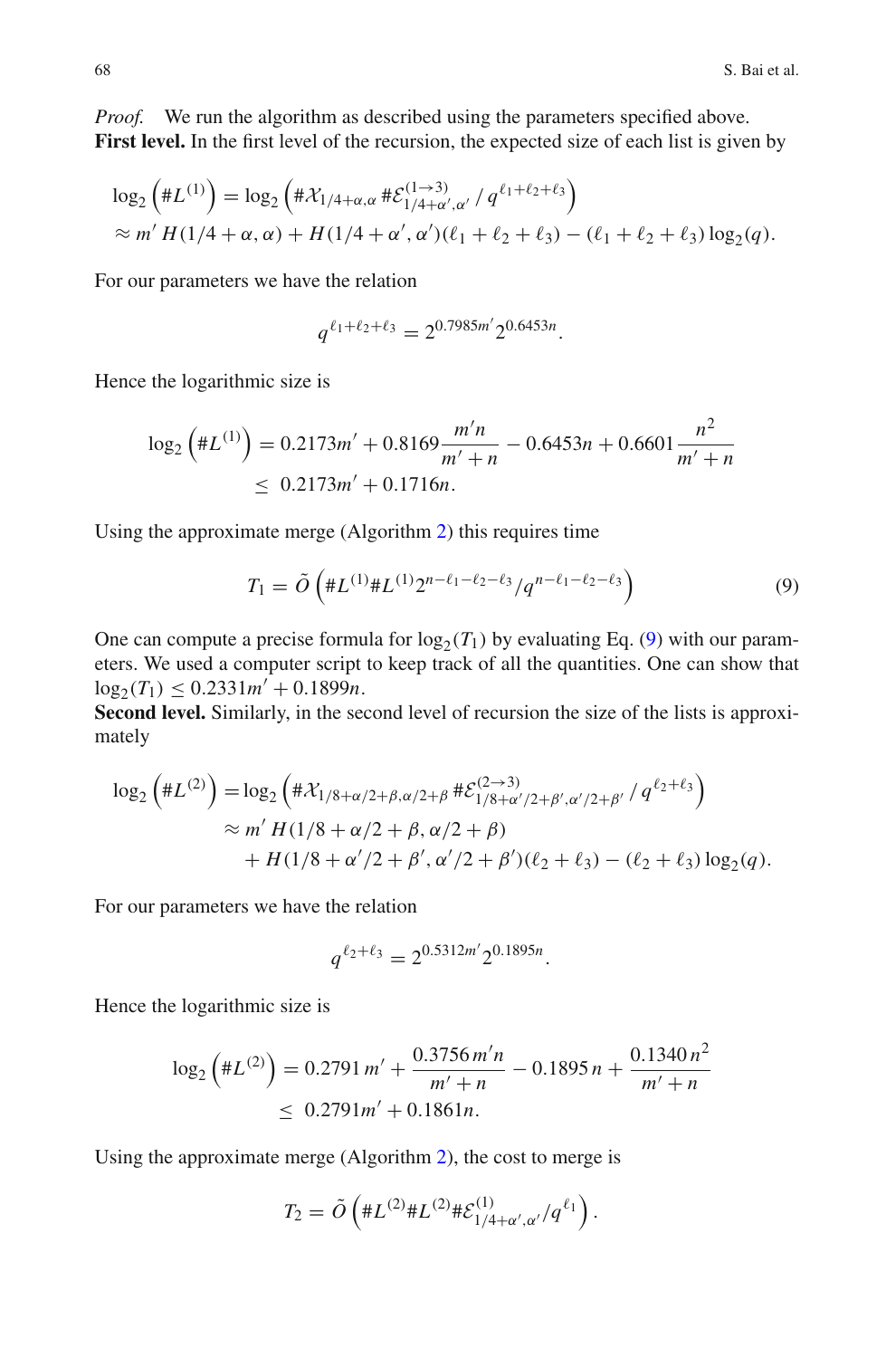With the above parameters

$$
\log_2(T_2) \approx 0.2908 m' + \frac{1.0246 m'n}{m' + n} - 0.8348 n + \frac{0.7342 n^2}{m' + n}
$$
  
\n
$$
\leq 0.2908 m' + 0.1898 n.
$$

**Third level.** The last level of recursion computes lists of expected size

$$
\log_2\left(\#L^{(3)}\right) = \log_2\left(\# \mathcal{X}_{1/16+\alpha/4+\beta/2+\gamma,\alpha/4+\beta/2+\gamma}\right) \n+ \log_2\left(\# \mathcal{E}_{1/16+\alpha'/4+\beta'/2+\gamma',\alpha'/4+\beta'/2+\gamma'}^{(3)}\right) - \ell_3 \log_2(q) \n\approx m' H(1/16+\alpha/4+\beta/2+\gamma,\alpha/4+\beta/2+\gamma) \n+ \ell_3 H(1/16+\alpha'/4+\beta'/2+\gamma',\alpha'/4+\beta'/2+\gamma') - \ell_3 \log_2(q).
$$

For our parameters we have the relation

$$
q^{\ell_3} = 2^{0.2408m'} 2^{0.0507n}.
$$

Hence the logarithmic size is

$$
\log_2\left(\#L^{(3)}\right) = 0.2908 \, m' + \frac{0.1120 \, m'n}{m' + n} - 0.0507 \, n + \frac{0.0236 \, n^2}{m' + n} \leq 0.2908 m' + 0.0613 n.
$$

Using the approximate merge (Algorithm [2\)](#page-22-0), the cost to merge is

$$
T_3 = \tilde{O}\left(\#L^{(3)}\#L^{(3)}\mathcal{E}_{1/8+\alpha'/2+\beta',\alpha'/2+\beta'}^{(2)}/q^{\ell_2}\right).
$$

With the above parameters

$$
\log_2(T_3) \approx 0.2912 m' + \frac{0.4293 m'n}{m' + n} - 0.2402 n + \frac{0.1453 n^2}{m' + n}
$$
  
\n
$$
\leq 0.2912 m' + 0.1891 n.
$$

Each list in the last level can be constructed using the Shroeppel–Shamir algorithm (or its variants) in time

$$
T_4 = \tilde{O}(\sqrt{\#\mathcal{X}_{1/16+\alpha/4+\beta/2+\gamma,\alpha/4+\beta/2+\gamma}\#\mathcal{E}_{1/16+\alpha'/4+\beta'/2+\gamma',\alpha'/4+\beta'/2+\gamma'}^{(3)})}.
$$

We have

$$
\log_3(T_4) \approx 0.2658 m' + \frac{0.0560 m'n}{m' + n} + \frac{0.0118 n^2}{m' + n} \leq 0.2658 m' + 0.0560 n.
$$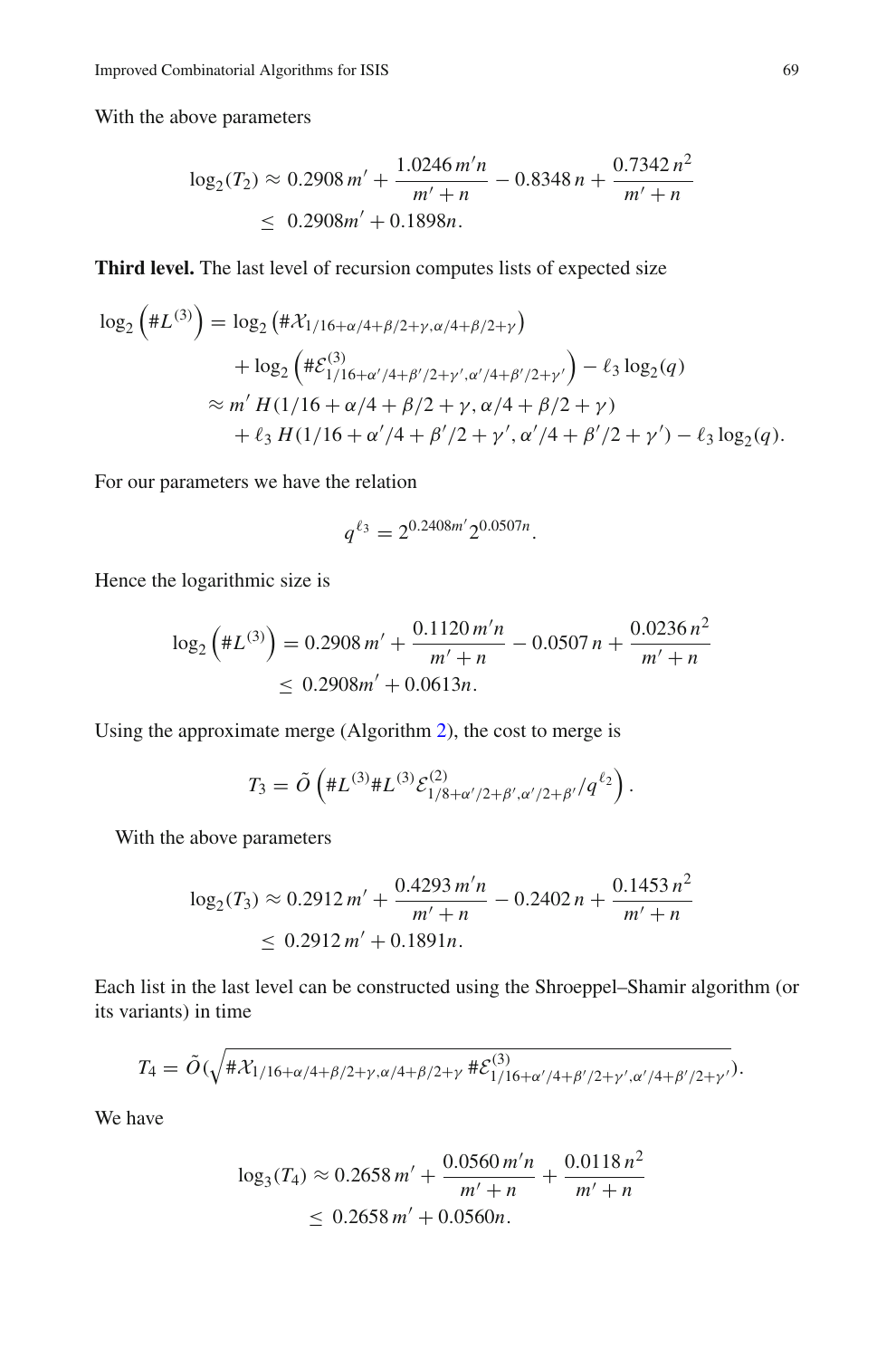By taking the maximum of the running times of all levels in the recursion, the time complexity of the algorithm is  $\tilde{O}(2^{0.2912m'+0.1899n})$ .

*Remark 3.* Note that  $\tilde{O}(2^{0.2912m'+0.1899n}) < \tilde{O}(2^{0.2912m})$ , so the algorithm is an improvement over standard BCJ by a multiplicative factor  $2^{0.1013n}$ . If one fixes *n* and considers  $m \to \infty$  then the success probability is constant and the running time is the same  $\tilde{O}(2^{0.2912m})$  statement as given in [\[4\]](#page-47-11) but with an improved constant.

# **5. Improved Attacks on SWIFFT**

<span id="page-35-1"></span>We present improved attacks for both inversion and finding collisions of the SWIFFT hash function. The parameters are  $m = 1024$ ,  $n = 64$ ,  $q = 257$  and  $\mathcal{B} = \{0, 1\}$ . Note that for the moment we ignore the ring structure and just treat SWIFFT as an instance of ISIS. The best previously known attacks for the SWIFFT inversion and collision problems require  $2^{148}$  bit operations and  $2^{113}$  bit operations respectively. Our improved attacks solve the SWIFFT inversion and collision problems in 2<sup>138</sup> bit operations and  $2^{104}$  bit operations respectively. Our results do not violate the claimed security level of SWIFFT.

#### 5.1. *Inverting SWIFFT*

<span id="page-35-0"></span>Lyubashevsky, Micciancio, Peikert and Rosen [\[21\]](#page-47-3) discussed using the original CPW algorithm to solve the  $(1024, 64, 257, \{0, 1\})$ -SIS problem: "it is also possible to mount an inversion attack using time and space approximately  $2^{128}$ ". Note that  $2^{128}$  is the initial list size required and hence the running-time would be expected to be larger. We re-estimate the bit-complexity of the algorithm. The method breaks up the 1024 column vectors of matrix  $\bf{A}$  into  $k = 8$  groups of 128 column vectors each. For each group we compute a list of size  $2^{128}$ , then choose  $\ell_1 = 16$ ,  $\ell_2 = 16$ ,  $\ell_3 = 32$ . At each level the size of the lists is around  $2^{128}$ , so the required storage is about  $8 \cdot 2^{128} \cdot \log_2(q^{16})$  bits. Using Lemma [3](#page-27-1) of the special case  $\gamma_i = C_1 = C_2 = 0$ , we predict the total running time is approximately  $2^{148}$  bit operations for success probability at least 1/2.

We now show that using the Hermite normal form and our approximate CPW algorithm from Sect. [4.2](#page-23-0) gives a  $2^{10}$  speedup. First, we lower the dimension from 1024 to 1000 by setting 24 entries of **x** to be zero and deleting the corresponding columns from **A**. This reduces the density, but we still have high enough density to run the CPW algorithm. Then we compute the Hermite normal form, to reduce **A** to a  $64 \times 936$  matrix. We then use  $k = 8$  to break  $\{0, 1\}^{936}$  into 8 groups of length 117. Thus we construct 8 initial lists of size  $2^{117}$  and take  $\ell_1 = 15$ ,  $\ell_2 = 16$  and  $\ell_3 = 33$ .

At each step, we merge two lists using the "approximate merge" algorithm described in Algorithm [2.](#page-22-0) To begin, we merge the initial eight lists of size  $2^{117}$  by checking the first  $\ell_1 = 15$  coordinates of the vectors. We allow errors in  $\gamma_1 = 4, 4, 3, 4$  positions for each merge. The expected size of the three new lists corresponding to  $\gamma_1 = 4$  is  $\frac{2^{2.117} \cdot 2^4}{257^{15}} \approx 2^{117.92}$ , and the expected size of the other list is  $\frac{2^{2.117} \cdot 2^3}{257^{15}} \approx 2^{116.92}$ . For hashing, we take  $v_1 = 7$  most significant bits of each value in  $\mathbb{Z}_{257}^{\prime\prime}$ . The probability  $p_{\text{flip}} \approx 0.25$  is such that #Flips(**v**) is on average no more than 2.5, and the expected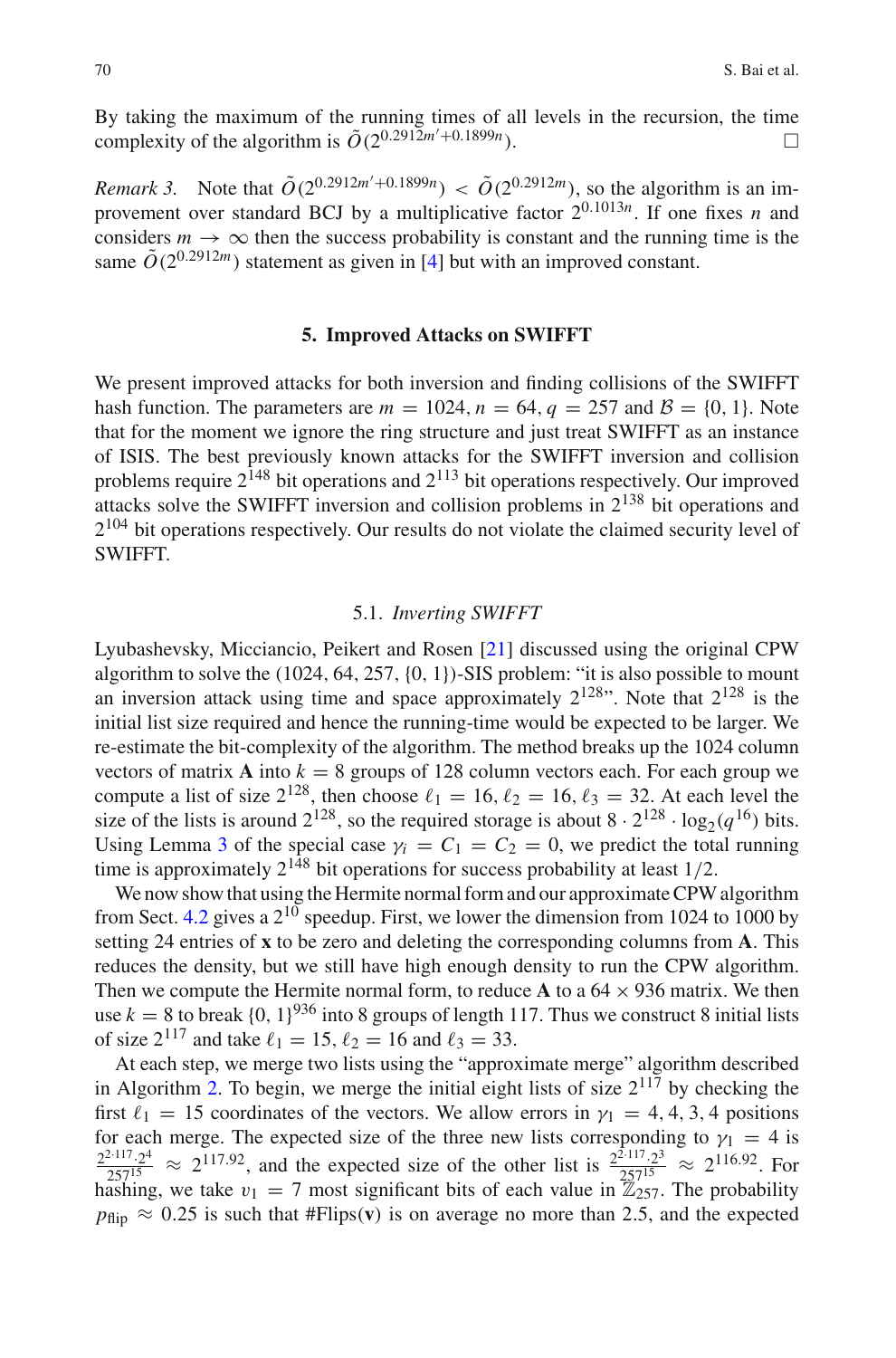number of collisions in a hash slot (i.e., the expected number of **x** in a list that have the same value for *F*(**Ax** (mod *H*))) is  $\frac{2^{117}}{2^{v_1 y_1} q^{l_1 - y_1}} \leq 2$ .

At the next level we merge the four lists of sizes  $2^{117.92}$ ,  $2^{117.92}$ ,  $2^{116.92}$ ,  $2^{117.92}$  by checking the next  $\ell_2 = 16$  coordinates of the vectors. We allow errors in  $\gamma_2 = 8$  positions for each merge. The expected sizes of the two new lists is  $\frac{2^{117.92+117.92}\cdot 2^8}{257^{16}} \approx 2^{115.75}$  and  $\frac{2^{116.92+117.92}\cdot 2^8}{257^{16}} \approx 2^{114.75}$  For the hashing of each merge, we take  $v_2 = 7$ . The probability  $p_{\text{flip}} \approx 0.25$  such that #Flips(**v**)  $\approx 6$  and the expected number of elements n a hash slot is bounded above by 1.

At the top level we merge the two lists of sizes  $2^{114.75}$  and  $2^{115.75}$  by checking the remaining  $\ell_3 = 33$  coordinates of the vectors, allowing  $\gamma_3 = 33$  positions to have errors. The expected size of the solution set<sup>[8](#page-36-0)</sup> is  $\frac{2^{114.75+115.75}2^{33}}{257^{33}} \approx 2^{-0.7}$ . For hashing we use  $v_3 = 4$ . Thus #Flips(**v**)  $\approx 3.1$  and the expected number of elements in a hash slot is bounded above by 1.

<span id="page-36-1"></span>In conclusion, the maximum size of the lists at all levels is  $2^{117.92}$ . Using the above information and Lemma [3,](#page-27-1) we estimate the total time to be around  $2^{138}$  bit operations (and with a similar success probability as the method of  $[21]$  $[21]$  which is about 0.6).

*Remark 4.* The analysis of the expected size of lists assumes independence of vectors in the lists. However, when the ISIS instance comes from a ring then there are certain symmetries that show that vectors are not independent. We have theoretical and experimental evidence that these issues do not effect the analysis of the CPW algorithm on SWIFFT. See Remark [5](#page-41-0) in Sect. [6](#page-38-0) for further discussion.

# 5.2. *Finding Collisions for SWIFFT*

Finding collisions for SWIFFT is equivalent to solving the  $(1024, 64, 257, \{-1, 0, 1\})$ -SIS problem.

Lyubashevsky, Micciancio, Peikert and Rosen [\[21\]](#page-47-3) give an analysis using the CPW algorithm and choose  $k = 16$ . The method breaks up the 1024 column vectors of A into 16 groups of 64 vectors each, for each group create an initial list of  $3^{64} \approx 2^{101.4}$ vectors. Then we choose  $\ell_1 = \ell_2 = \ell_3 = \ell_4 = 13$  to perform the merges. Since the goal of [\[21\]](#page-47-3) is to provide a lower bound on the running time of the most efficient known algorithm: they optimistically assume that, at each level, the lists have 2<sup>102</sup> vectors. Thus the final level ends up with a list of  $\approx 2^{102}$  elements whose first 52 coordinates are all zero. Since  $2^{102} > 257^{12} \approx 2^{96}$ , it is expected that there exists an element whose last 12 coordinates are also zero, which leads to the conclusion that the space is at least  $2^{102}$ and the running time is at least  $2^{106}$ . Kirchner [\[19\]](#page-47-6) also claims a collision algorithm with similar complexity.

Note that the assumption in [\[21\]](#page-47-3) that the lists have  $2^{102}$  elements at each level seems implausible. In practice, it is useful to obtain a more precise estimate of the running time of the method. In particular, the lists at various levels are getting smaller (sizes

<span id="page-36-0"></span><sup>&</sup>lt;sup>8</sup>Here we tune the constraint  $b_t \ge 0$  to be  $b_t \ge -1$ , which means we expect to have to run the whole algorithm twice. It is possible to tune certain constraints in the integer program in Sect. [4.2](#page-23-0) to get a better attack in terms of bit-complexity.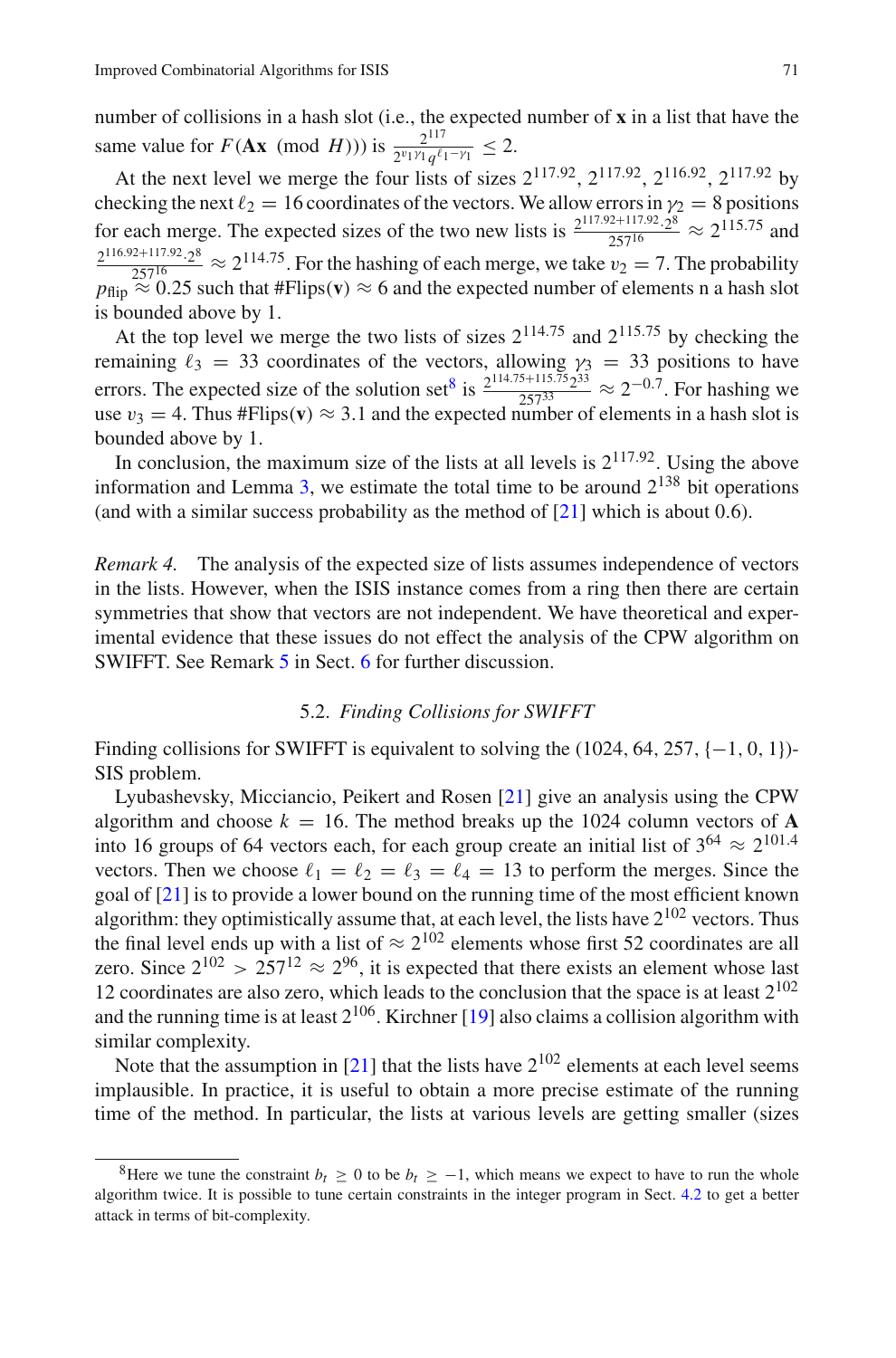$2^{101.4} \rightarrow 2^{98.8} \rightarrow 2^{93.5} \rightarrow 2^{83.0} \rightarrow 2^{61.9}$  and so one does not have a list of  $2^{102}$ vectors at the final level. The success probability (using the expected size on the lists) of this algorithm is around  $2^{-34}$ . Taking these into consideration, the bit complexity of this approach is about  $2^{153}$ .

One can already improve the above approach by using Minder and Sinclair's refine-ment [\[25\]](#page-47-13). For  $k = 16$  lists one can take  $\ell_1 = 12, \ell_2 = 14, \ell_3 = 12, \ell_4 = 26$ . The maximum size of the lists at all the levels is then around  $2^{107}$ . Using Lemma [3](#page-27-1) we estimate the total time to be about  $2^{126}$  bit operations.

Howgrave-Graham and Joux described an improved collision attack in Appendix B of  $[16]$  (an early version of  $[15]$  $[15]$ ). The idea is to attack the original  $\{0, 1\}$ -SIS problem directly: first using the original CPW algorithm to get a list of elements with a certain subset of their coordinates equal to 0, then exploit the birthday paradox using the elements in this list to find a collision between the remaining coordinates. They choose  $k = 16$  and create 16 initial lists of size  $2^{64}$ . By choosing  $\ell_1 = 4$ ,  $\ell_2 = 12$ ,  $\ell_3 = 12$ ,  $\ell_4 = 12$ , the size of the lists on all other levels (except the initial and the solution lists) is about  $2^{96}$ . In the final step they obtain a list of  $2^{96}$  elements with the first 40 coordinates equal to zero. Since  $(2^{96})^2 \approx 257^{24}$ , the birthday paradox shows one can find a collision between the remaining 24 coordinates in this list. In other words, we have  $A x_1 = A x_2$  where  $\mathbf{x}_1, \mathbf{x}_2 \in \{0, 1\}^m$  and so we have found a collision for SWIFFT. The space requirement is about  $2^{96}$  and the time is predicted in [\[16](#page-47-4)] to be proportional to  $2^{100}$ . Lemma [3](#page-27-1) suggests the total bit-operation is about  $2^{115}$ , thus a speedup of  $2^{11}$  from the aforementioned Minder–Sinclair method. The success probability is about  $2^{-1.4}$ 

We now describe a better collision attack, by using the Hermite normal form and the approximate-CPW algorithm from Sect. [4.2.](#page-23-0) We apply the HNF to have an  $n \times m'$ instance, where  $m' = m - n = 960$ . Then we use the CPW method (with Minder and Sinclair's refinement) to construct a list of  $\mathbf{x} \in \{0, 1\}^{960}$  such that **Ax** (mod *H*) has coordinates lying in {−1, 0} (in other words, there is a binary error vector **e** such that  $Ax + e \equiv 0 \pmod{H}$ . In the end, we exploit the birthday paradox to find a near collision between the remaining coordinates: the "near collision" means that the difference of the coordinates lies in  $\{-1, 0, 1\}$ .

Let  $k = 16$  and we divide the matrix into 16 groups of 60 vectors each. For each group create an initial list. Note that we can control the size of the initial lists and they do not need to have the same size. We choose  $\ell_1 = 5, \ell_2 = 10, \ell_3 = 11, \ell_4 = 12$  to perform our approximate merge. These values can be obtained by solving the integer program described in Sect. [4.2:](#page-23-0) one needs to modify the constraint  $b_t \geq 0$  (one solution survives at the bottom level) in the integer program to  $2b_t + \log_2(3) \cdot (n - \sum_{i=1}^t \ell_i) \ge$  $\log_2(q) \cdot (n - \sum_{i=1}^t \ell_i)$ , i.e., in the last level we want the size of the list to be large enough to use the birthday paradox. As long as this size is sufficiently large, there exist two elements (a near collision)  $\mathbf{x}_1$ ,  $\mathbf{x}_2$  such that  $\mathbf{A}(\mathbf{x}_1 - \mathbf{x}_2)$  has its remaining coordinates coming from  $\{-1, 0, 1\}$ . Figure [2](#page-38-1) shows the size of the lists in each level and other parameters. In the last level, we obtain a list of  $2^{83.45}$  elements with 38 coordinates equal to  $\{-1, 0\}$ . Since  $2^{83.45+83.45}3^{26} \approx 257^{26}$ , a list of size  $2^{83.45}$  large enough to use the birthday paradox on the remaining 26 coordinates.

In the above procedure, the maximum list size is  $2^{83.88}$  and hence the space is proportional to  $2^{84}$ . By Lemma [3](#page-27-1) the total running time is estimated to be  $2^{104}$  bit operations; hence leads to a  $2^{11}$  speedup over the previous best method. Compared to previous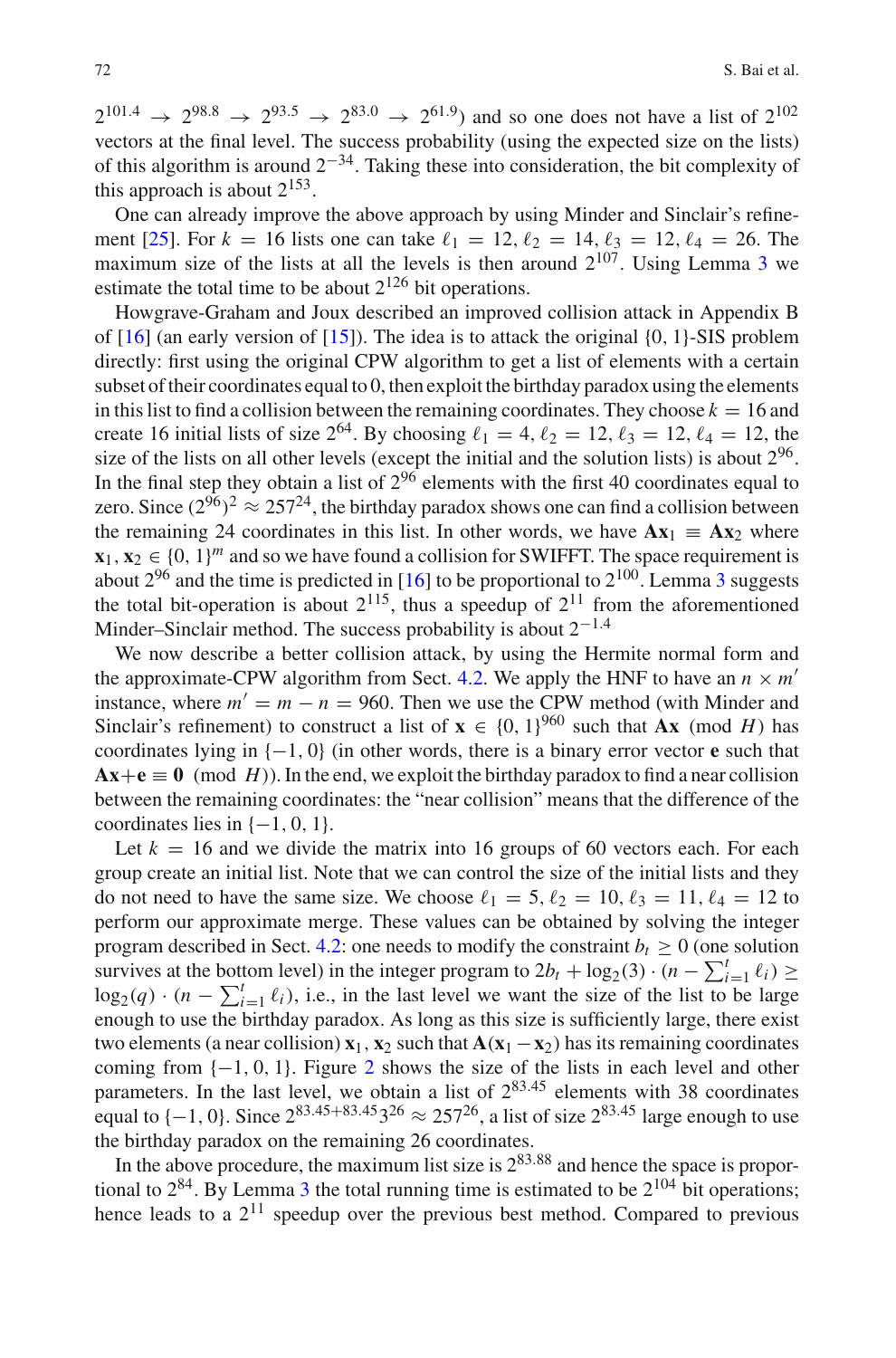

<span id="page-38-1"></span>**Fig. 2.** Parameter choices and list sizes for the approximate-CPW algorithm for finding collisions in SWIFFT. As stated above, we take  $\ell_1 = 5$ ,  $\ell_2 = 10$ ,  $\ell_3 = 11$  and  $\ell_4 = 12$ . The values  $v_i$ , being the number of most significant bits we use for the hash in the cases when  $\gamma_i \neq 0$ , are  $v_1 = v_2 = 8$  and  $v_3 = v_4 = 7$ . The numbers in the dotted box denote the log<sub>2</sub> size of the list; the  $\gamma_i$  is used in the approximate-merge algorithm.

<span id="page-38-0"></span>methods, we start with much smaller lists due to HNF and use the approximate merge to increase the list size. This helps to control the maximum list sizes during the procedure.

## **6. Ring-SIS**

We consider the ring  $R_q = \mathbb{Z}_q[t]/(t^n + 1)$ , where q is prime and n is typically a power of 2. For example, the SWIFFT hash function is defined using  $q = 257$  and  $n = 64$ . Ring elements are often represented as tuples  $(a_0, \ldots, a_{n-1}) \in \mathbb{Z}_q^n$  corresponding to the polynomial  $a_0 + a_1t + \cdots + a_{n-1}t^{n-1}$ . Define a subset X of  $R_q$  as those polynomials with coefficients  $a_i \in \{0, 1\}$ , or possibly  $\{-1, 0, 1\}$ . The *Ring-SIS problem* is, given  $\mathbf{a}_1, \ldots, \mathbf{a}_m \in R_q$ , to find  $\mathbf{x}_1 \ldots, \mathbf{x}_m \in \mathcal{X}$  such that  $\mathbf{0} = \mathbf{a}_1 \mathbf{x}_1 + \cdots + \mathbf{a}_m \mathbf{x}_m$  and not all  $\mathbf{x}_i = 0$ . The SWIFFT hash function uses  $m = 16$ , giving  $2^{mn} = 2^{1024}$  choices for  $(\mathbf{x}_1,\ldots,\mathbf{x}_m)$ . One can find collisions in the SWIFFT hash function by solving Ring-SIS with the set *X* being polynomials with coefficients  $a_i \in \{-1, 0, 1\}$ .

All previous cryptanalytic work on the SWIFFT hash function ignored the ring structure and converted the problem to (I)SIS. In this section we consider exploiting the ring structure to obtain a speedup. Our tool is the map  $\psi : R_q \to R_q$  given by  $\psi(a(t)) = ta(t)$ . This is not a ring homomorphism. We will think of  $\psi$  as an invertible linear map on the  $\mathbb{Z}_q$ -vector space  $R_q$ , and call it a "symmetry" (technically, we have a group action). In terms of coefficient vectors, we have

$$
\psi(a_0,\ldots,a_{n-1})=(-a_{n-1},a_0,\ldots,a_{n-2}).
$$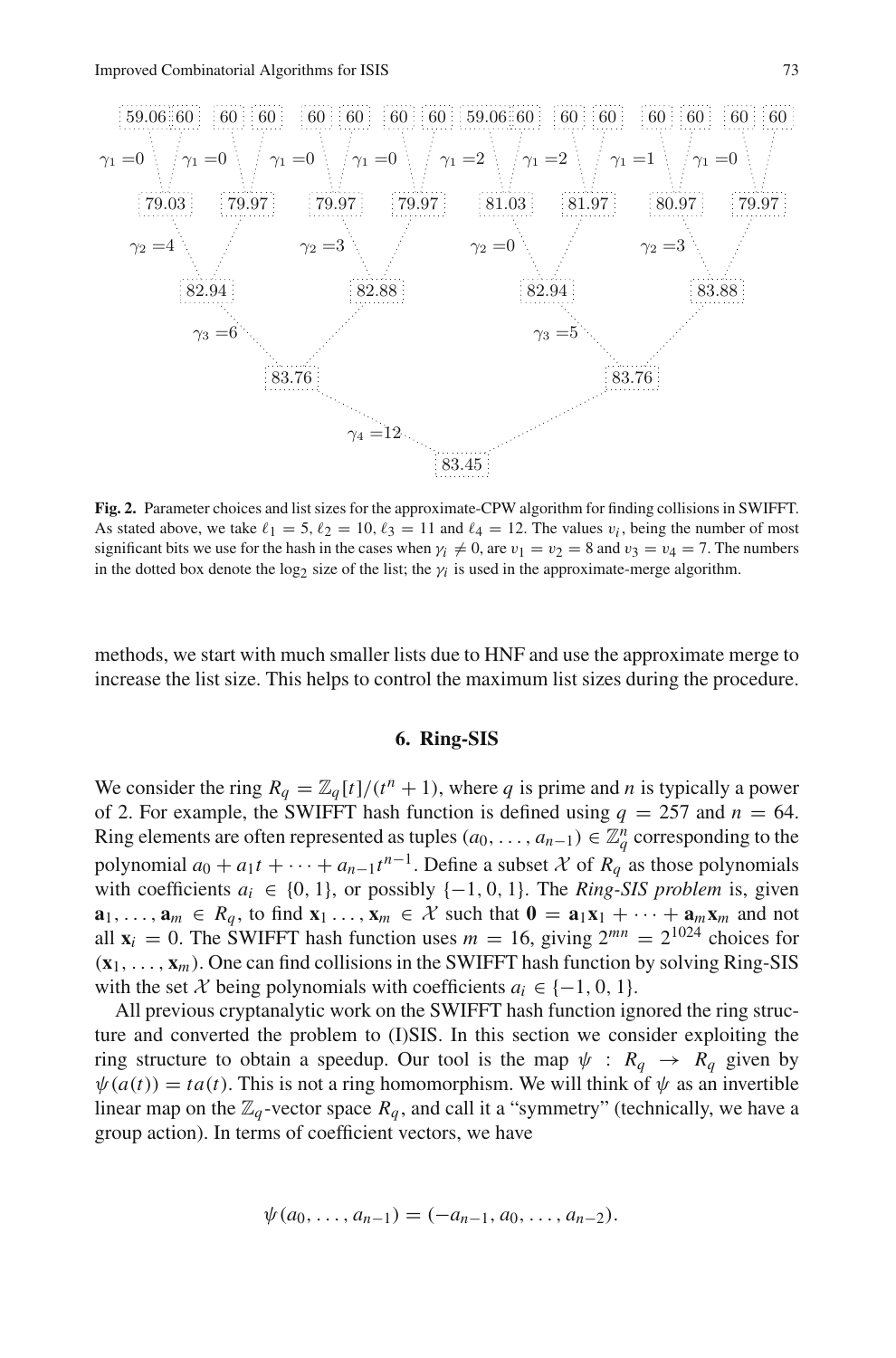Note that  $\psi$  has order 2*n* and that  $\psi^n = -1$ .

The key observation is that

$$
\psi(\mathbf{ax}) = \psi(a(t)x(t)) = ta(t)x(t) = a(t)(tx(t)) = \mathbf{a}\psi(\mathbf{x}).
$$

Hence, an orbit  $\{\psi^i(\mathbf{ax}) : 0 \le i < 2n\}$  can be considered as **a** times the orbit of **x**. If the set *X* has the property that  $\psi(\mathcal{X}) = \mathcal{X}$  then one can adapt the CPW algorithm to work with the set of orbits  $\mathcal{X}/\psi$  rather than the whole set  $\mathcal{X}$ . The hope is that this gives a reduction by a factor 2*n* in the cost of all stages of the algorithm.

For the parameters in SWIFFT we do not have  $\psi(\mathcal{X}) = \mathcal{X}$ . This is because X consists of polynomials with coefficients in {0, 1}, whereas  $t^{64} = -1$  and so large enough shifts of polynomials in  $X$  have some coefficients equal to  $-1$ . So for the remainder of this section we restrict attention to cases where  $\psi(\mathcal{X}) = \mathcal{X}$ . This is the case when the ring  $R_q$  is defined as  $\mathbb{Z}_q[t]/(t^n - 1)$ , or if  $\mathcal X$  is the set of polynomials with coefficients in  $\{-1, 0, 1\}.$ 

A remaining non-trivial issue is how to deal with quotients *G*/*H*. Our group *G* is now the additive group of the ring  $R_q$ , and to have a well-defined action of  $\psi$  on the quotient *G*/*H* it is necessary that *H* be invariant under  $\psi$  (i.e.,  $\psi$ (*H*) = *H*). It might seem that this condition greatly restricts our possible choices for *H*, and so does not allow arbitrary fine-tuning of the size of  $G/H$ . We now explain that for the parameters used in SWIFFT no such obstruction arises.

The matrix representation of  $\psi$  with respect to the basis  $\{1, t, \ldots, t^{n-1}\}\$ is

| $\begin{matrix} 0 \\ 0 \end{matrix}$ | $\mathbf{1}$   |                  | $\begin{matrix} 0 & \cdots \\ 1 & \cdots \end{matrix}$ | $\overline{0}$ |  |
|--------------------------------------|----------------|------------------|--------------------------------------------------------|----------------|--|
|                                      | $\overline{0}$ |                  |                                                        | $\overline{0}$ |  |
|                                      |                |                  |                                                        |                |  |
|                                      |                |                  |                                                        |                |  |
| $\overline{0}$                       | $\overline{0}$ | $\boldsymbol{0}$ |                                                        |                |  |
| $-1$                                 | $\overline{0}$ | $\overline{0}$   | $\cdots$                                               | 0 <sub>0</sub> |  |

One can verify that, when  $q = 257$  and  $n = 64$ , this matrix has *n* distinct eigenvalues (specifically, the 64 distinct 128th roots of 1 in  $\mathbb{Z}_{257}^*$ ). This happens since 128 | (257 – 1); a choice that was taken so that  $t^{64} + 1$  splits completely modulo *q* (which enables fast computation of the hash function using the number theoretic transform). This means that there is an eigenbasis for  $\psi$ . With respect to this basis of  $\mathbb{Z}_{257}^{64}$  the matrix representing  $\psi$  is diagonal. Hence, by taking *H* to be the group generated by any 64 −  $\ell$  of these eigenvectors we have a  $\psi$ -invariant subgroup such that  $\#(G/H) = q^{\ell}$ . On the other hand, if  $t^n + 1$  did not split completely modulo q then the attacker's job would likely be a little more difficult.

We now very briefly describe the CPW algorithm in the case when  $X$  consists of polynomials with coefficients in  $\{-1, 0, 1\}$ . Suppose one wants to solve  $\mathbf{0} = \mathbf{a}_1 \mathbf{x}_1 + \cdots + \mathbf{a}_n$ **a**16**x**<sup>16</sup> using an 8-list algorithm. The original CPW algorithm would choose a suitable subgroup  $H_1$  and compute lists  $L_i^{(0)} = \{(\mathbf{a}_{2i-1}\mathbf{x}_{2i-1} + \mathbf{a}_{2i}\mathbf{x}_{2i} \pmod{H_1}, \mathbf{x}_{2i-1}, \mathbf{x}_{2i})\}$ : **x**<sub>2*i*</sub>−1, **x**<sub>2*i*</sub> ∈ *X* } for 1 ≤ *i* ≤ 8. The size of each set  $L_i^{(0)}$  is roughly  $\#X^2$ . One then merges the sets by finding matches  $(\mathbf{a}_1 \mathbf{x}_1 + \mathbf{a}_2 \mathbf{x}_2 \pmod{H_1}, \mathbf{x}_1, \mathbf{x}_2) \in L_1^{(0)}$  and  $(\mathbf{a}_3 \mathbf{x}_3 + \mathbf{a}_4 \mathbf{x}_4)$  $(\text{mod } H_1), \mathbf{x}_3, \mathbf{x}_4) \in L_2^{(0)}$  such that  $\mathbf{a}_1 \mathbf{x}_1 + \mathbf{a}_2 \mathbf{x}_2 + \mathbf{a}_3 \mathbf{x}_3 + \mathbf{a}_4 \mathbf{x}_4 \equiv \mathbf{0} \pmod{H_1}$ . Our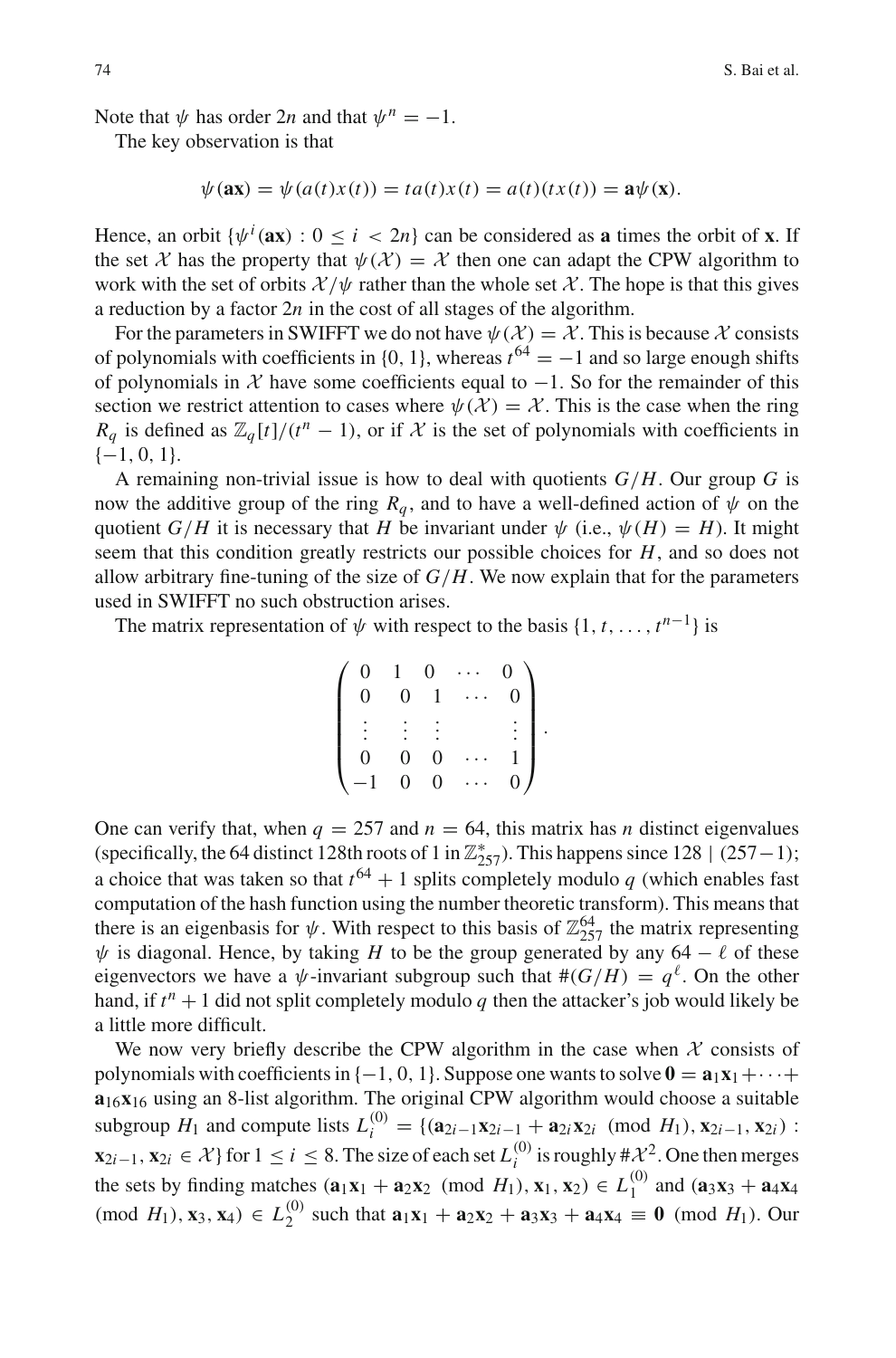observation is that we also have  $(\psi^i(\mathbf{a}_1\mathbf{x}_1 + \mathbf{a}_2\mathbf{x}_2) \pmod{H_1}, \psi^i(\mathbf{x}_1), \psi^i(\mathbf{x}_2)) \in L_1^{(0)}$ and  $(\psi^i(\mathbf{a}_3\mathbf{x}_3 + \mathbf{a}_4\mathbf{x}_4) \pmod{H_1}, \psi^i(\mathbf{x}_3), \psi^i(\mathbf{x}_4)) \in L_2^{(0)}$ , and these values satisfy

$$
\psi^i(\mathbf{a}_1\mathbf{x}_1+\mathbf{a}_2\mathbf{x}_2)+\psi^i(\mathbf{a}_3\mathbf{x}_3+\mathbf{a}_4\mathbf{x}_4)\equiv 0\pmod{H_1}.
$$

<span id="page-40-2"></span>Hence the idea is to store a single representative of each orbit. We now define the representative we use.

**Definition 3.** Let notation be as above, with *q* prime and  $2n \mid (q - 1)$ . Let  $k =$  $(q-1)/(2n)$  and let  $\alpha_1, \ldots, \alpha_k$  be coset representatives for  $\mathbb{Z}_q^*/Z$  where  $Z = \{z \in \mathbb{Z}_q^* : z \in \mathbb{Z}_q^* : z \in \mathbb{Z}_q^* : z \in \mathbb{Z}_q^* : z \in \mathbb{Z}_q^* : z \in \mathbb{Z}_q^* : z \in \mathbb{Z}_q^* : z \in \mathbb{Z}_q^* : z \in \mathbb{Z}_q^* : z \in \mathbb{Z}_q^*$  $z^{2n} = 1$ . Suppose  $\psi$  has distinct eigenvalues  $\lambda_1, \ldots, \lambda_n$  so that, with respect to the corresponding eigenbasis,  $\psi((s_1,\ldots,s_n)^T) = (s_1\lambda_1,\ldots,s_n\lambda_n)^T$ . Let  $\mathbf{s} \in R_q/H$  for any subgroup *H* such that  $\psi(H) = H$ . Then the equivalence class representative [**s**] of **s** is defined to be the element of  $\{\psi^i(\mathbf{s}) : 0 \le i < 2n\}$  such that  $[\mathbf{s}] = (0, \dots, 0, \alpha_j, \star, \dots, \star)$ for some  $1 \leq j \leq k$  and  $\star$  denotes an arbitrary element.

Note that  $[\mathbf{s}] = (s_1 \lambda_1^i, s_2 \lambda_2^i, \dots, s_n \lambda_n^i)^T$  for some  $0 \le i < 2n$ . Writing  $\lambda_j = \lambda_1^{a_j}$  one can write this as

$$
(s_1\lambda_1^i,s_2\lambda_1^{a_2i},\ldots,s_n\lambda_1^{a_ni})^T.
$$

To compute the class representative efficiently one uses a precomputed table of discrete logarithms with respect to  $\lambda_1$ . In the case of SWIFFT we have  $k = 2$  and can take  $\alpha_1 = 1$ and  $\alpha_2 = 3$ .

Returning to the CPW algorithm. The idea is to store a single representative of each class, so that the list  $L_1^{(0)}$  becomes  $\{([\mathbf{a}_1 \mathbf{x}_1 + \mathbf{a}_2 \mathbf{x}_2 \pmod{H_1}], \mathbf{x}_1, \mathbf{x}_2) : \mathbf{x}_1, \mathbf{x}_2 \in \mathcal{X}\}.$ We store the specific pair  $(\mathbf{x}_1, \mathbf{x}_2)$  such that  $[\mathbf{a}_1 \mathbf{x}_1 + \mathbf{a}_2 \mathbf{x}_2 \pmod{H_1}] = \mathbf{a}_1 \mathbf{x}_1 + \mathbf{a}_2 \mathbf{x}_2$ (mod  $H_1$ ). We now consider the merge operation. The question is how to find all tuples  $({\bf x}_1, {\bf x}_2, {\bf x}_3, {\bf x}_4)$  such that

$$
\mathbf{a}_1 \mathbf{x}_1 + \mathbf{a}_2 \mathbf{x}_2 + \mathbf{a}_3 \mathbf{x}_3 + \mathbf{a}_4 \mathbf{x}_4 \equiv \mathbf{0} \pmod{H_1}
$$

when given only the classes  $[\mathbf{a}_1 \mathbf{x}_1 + \mathbf{a}_2 \mathbf{x}_2 \pmod{H_1}$ ,  $[\mathbf{a}_3 \mathbf{x}_3 + \mathbf{a}_4 \mathbf{x}_4 \pmod{H_1}$ . In other words, we need to determine all indices  $i$ ,  $i'$  such that

<span id="page-40-0"></span>
$$
\psi^{i}(\mathbf{a}_{1}\mathbf{x}_{1} + \mathbf{a}_{2}\mathbf{x}_{2} \pmod{H_{1}}) \equiv \psi^{i'}(-( \mathbf{a}_{3}\mathbf{x}_{3} + \mathbf{a}_{4}\mathbf{x}_{4} \pmod{H_{1}})). \tag{10}
$$

<span id="page-40-1"></span>**Lemma 4.** Suppose a quadruple  $(x_1, x_2, x_3, x_4)$  satisfies Eq. [\(10\)](#page-40-0). Then  $[a_1x_1 + a_2x_2]$  $(mod H_1)$ ] =  $[a_3x_3 + a_4x_4 \pmod{H_1}$ *. Furthermore, if*  $[a_1x_1 + a_2x_2 \pmod{H_1}$  $a_1x_1 + a_2x_2$  (mod *H*<sub>1</sub>) *and*  $[a_3x_3 + a_4x_4 \pmod{H_1}$  =  $a_3x_3 + a_4x_4 \pmod{H_1}$  *then*  $i' = i$ .

*Proof.* Without loss of generality we can apply a suitable power of  $\psi$  to both sides, so that the left hand side equals  $[\mathbf{a}_1 \mathbf{x}_1 + \mathbf{a}_2 \mathbf{x}_2 \pmod{H_1}$ , and so is a normalized vector  $(0, \dots, 0, \alpha_j, \star, \dots)^T$ . The right hand side is then  $\psi^{i''}$  (-(**a**<sub>3</sub>**x**<sub>3</sub> + **a**<sub>4</sub>**x**<sub>4</sub> (mod *H*<sub>1</sub>))) for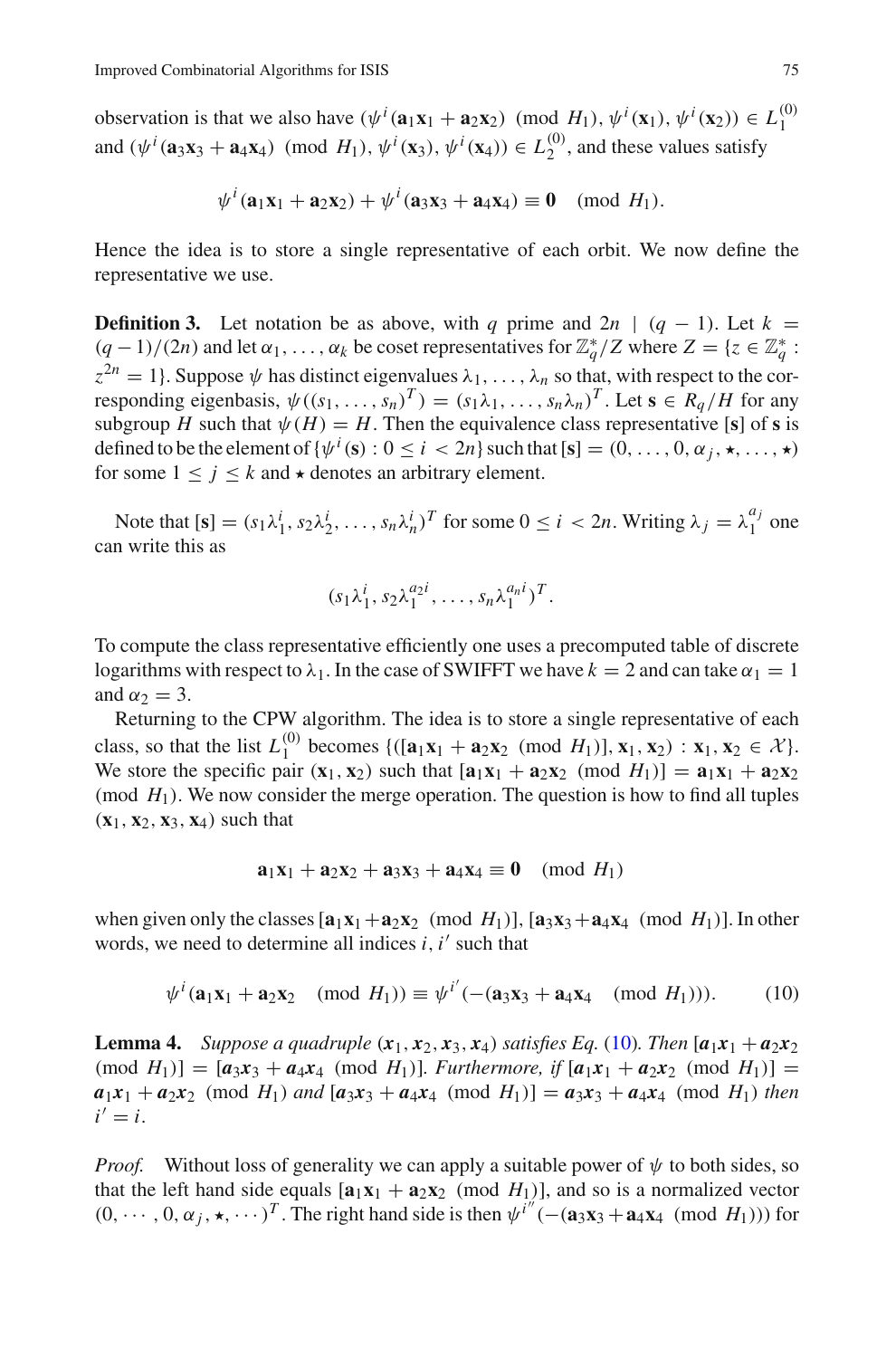some integer *i* . To get equality it follows that the right hand side is also a normalized vector, and so

$$
\psi^{i''}(-(\mathbf{a}_3\mathbf{x}_3+\mathbf{a}_4\mathbf{x}_4 \pmod{H_1}))=[-(\mathbf{a}_3\mathbf{x}_3+\mathbf{a}_4\mathbf{x}_4 \pmod{H_1})].
$$

The result follows.  $\Box$ 

It follows that all matches in the merge algorithm can be found by simply checking equality of equivalence class representatives. Hence, the merge algorithm is exactly the same as Algorithm [1.](#page-7-2)

It follows that the sizes of lists are reduced from  $3^n$  to roughly  $3^n/(2n)$  and that the merge time is reduced correspondingly. There are some additional challenges in programming the algorithm, but they should not lead to a slower program overall.

<span id="page-41-0"></span>*Remark 5.* We now make a remark about success probability. The original CPW algorithm would have lists of size  $3^n$ , and they would be merged by checking a condition in  $G/H = \mathbb{Z}_q^{\ell}$ . The heuristic argument is that the merged list would be of size roughly  $(3^n)^2/q^{\ell}$ , and hence consist of approximately  $3^{2n}/(2nq^{\ell})$  orbits under  $\psi$ . In our new algorithm we have lists of size  $3^n/(2n)$  and, by Lemma [4,](#page-40-1) there is a unique match (namely, it is sufficient to test equality of the normalized class representatives as in Definition [3\)](#page-40-2). Since the number of normalized class representatives is roughly  $q^{l}/(2n)$  it follows that the size of the new list (whose entries are class representatives) should be approximately  $(3^n/2n)^2/(q^{\ell}/2n) \approx 3^{2n}/(2nq^{\ell})$ , which is consistent with the original algorithm. This argument supports our claim in Remark [4](#page-36-1) (Sect. [5.1\)](#page-35-0) that the symmetries do not negatively impact the success probability of these algorithms when applied to structured matrices.

These ideas do not lead to a better attack on SWIFFT for two reasons:

1. It seems hard to use this idea for Ring-ISIS (and hence inverting SWIFFT) because  $\psi$  does not fix the inhomogenous term **s**. Also, in that case we would not have the required condition  $\psi(\mathcal{X}) = \mathcal{X}$ .

Instead, the main application seems to be finding collisions in SWIFFT by solving Ring-SIS.

2. We already have a speedup to the CPW algorithm by a factor of more than 2*n*, by using the Hermite normal form and other ideas.

It is an open problem to combine the use of orbits under  $\psi$  with the Hermite normal form. We briefly explain the issue. Solving Ring-SIS is finding  $x_1, \ldots, x_{16}$  such that  $\mathbf{0} = \mathbf{a}_1 \mathbf{x}_1 + \cdots + \mathbf{a}_{16} \mathbf{x}_{16}$ . Assuming  $\mathbf{a}_{16} \in R_q$  is invertible, the Hermite normal form is

$$
\mathbf{0} = (\mathbf{a}_{16}^{-1}\mathbf{a}_1)\mathbf{x}_1 + \cdots + (\mathbf{a}_{16}^{-1}\mathbf{a}_{15})\mathbf{x}_{15} + \mathbf{x}_{16}.
$$

One then wants to perform an 8-list approximate-CPW algorithm on the sum of 15 elements. The problem is that 8 does not divide 15, so when we split the sum of 15 terms into 8 blocks, we are unable to get a clean division into a sum of ring elements. Of course, we can discard the ring structure and split the sum as we did in Sect. [5.1.](#page-35-0) But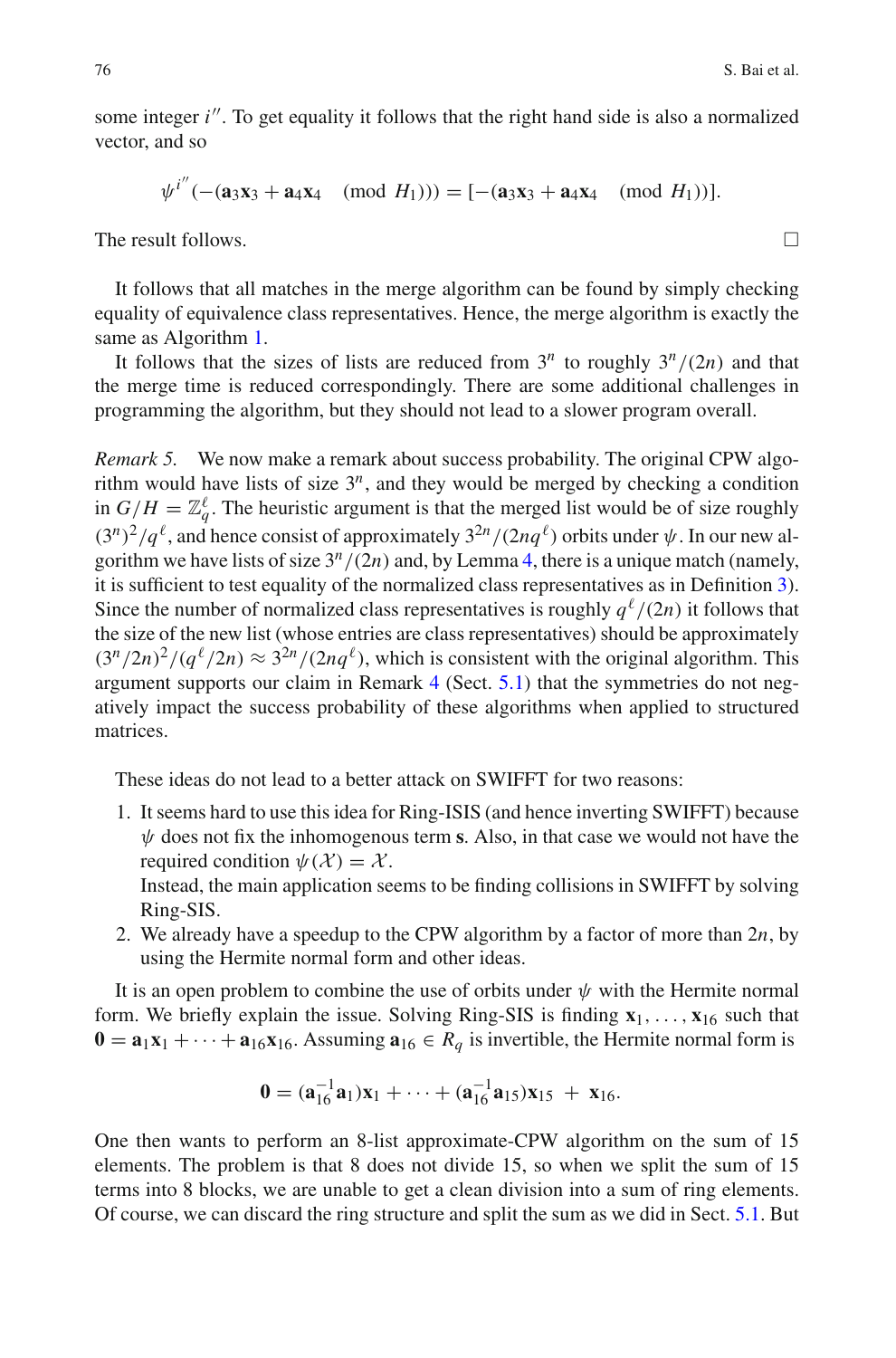since blocks no longer correspond to ring elements, we do not have an action by  $\psi$  and hence do not seem to be able to achieve any speedup.

#### **7. Experimental Results**

<span id="page-42-0"></span>The purpose of this section is three-fold. First, we check the heuristic assumptions used in the analysis. Second, we show that the improved algorithms achieve the predicted speedup in practice. Third, we show that our time and space complexity estimates are robust: the actual running-time of the algorithm follows from the bit complexity (and hence size) estimate.

For our experiments with the SWIFFT inversion and collision problems we study a version of SWIFFT with smaller parameters. We consider two scenarios: the SIS inversion problem with  $\mathcal{B} = \{0, 1\}$  and the SIS collision problem with  $\mathcal{B} = \{0, 1\}$ .

#### 7.1. *On Our Heuristic Assumptions*

In this subsection, we experimentally investigate the heuristic assumptions used in the paper. We use the SAGE software for the implementation and the experiments. For this part, we run the experiments on a cluster of Intel Xeon X5650 2.67GHz cores.

One of the main heuristic assumptions used in the analysis is Heuristic [1.](#page-9-0) It is used to show that the expected size of a merged list is determined by the sizes of the two input lists. Theoretical evidence for this heuristic comes from regularity arguments in [\[21](#page-47-3)[,22\]](#page-47-0). However, the splitting of the columns in the matrix **A** may not follow this theoretical argument. Furthermore, we need to invoke this assumption at all levels and any discrepancy could accumulate, and this could lead to problems in the overall estimate. Thus we check the assumption by performing experiments for all levels. Rather than testing the heuristic directly we test its impact on the algorithm (the sizes of lists after merging), since this is actually what is important for our claims. In the experiments, we work with the ring  $R_q = \mathbb{Z}_q[t]/(t^n + 1)$ , where q is prime and n is typically a power of 2. We also check several sets of parameters which requires different numbers of levels in the procedure.

In the first set of parameters, we take  $n = 16$ ,  $m = 112$  and  $q = 13$ . We generate 1000 instances of the ring-ISIS inversion problem for  $\mathcal{B} = \{0, 1\}$  where each ring element **a***<sup>i</sup>* is uniformly and independently generated. Then we form **A** by concatenating the anti-circulant matrices representing all **a***i*'s. For the solving algorithm, we use Minder– Sinclair's variant of CPW. We use three levels (thus 8 initial lists) with  $\ell_1 = 3, \ell_2 = 5$ and  $\ell_3 = 8$ . The lists size for all levels are tabulated in Table [4.](#page-43-0) These results show an extremely close agreement between theory and practice and so emphatically confirm that our heuristics are reasonable.

We explain the notation: The rows  $\log_2(\#L^{(i)})$  give the logarithm of the average size of the lists at the *i*th level in our experiments. The cells/columns under "log<sub>2</sub> of list size" give the size of the lists at various levels of the algorithm: thus we start with 8 lists and end with 1 list of solutions. Each cell corresponds to a list which is merged from the two cells (lists) on the top of the current cell (e.g., the list with log. size 15.30 is merged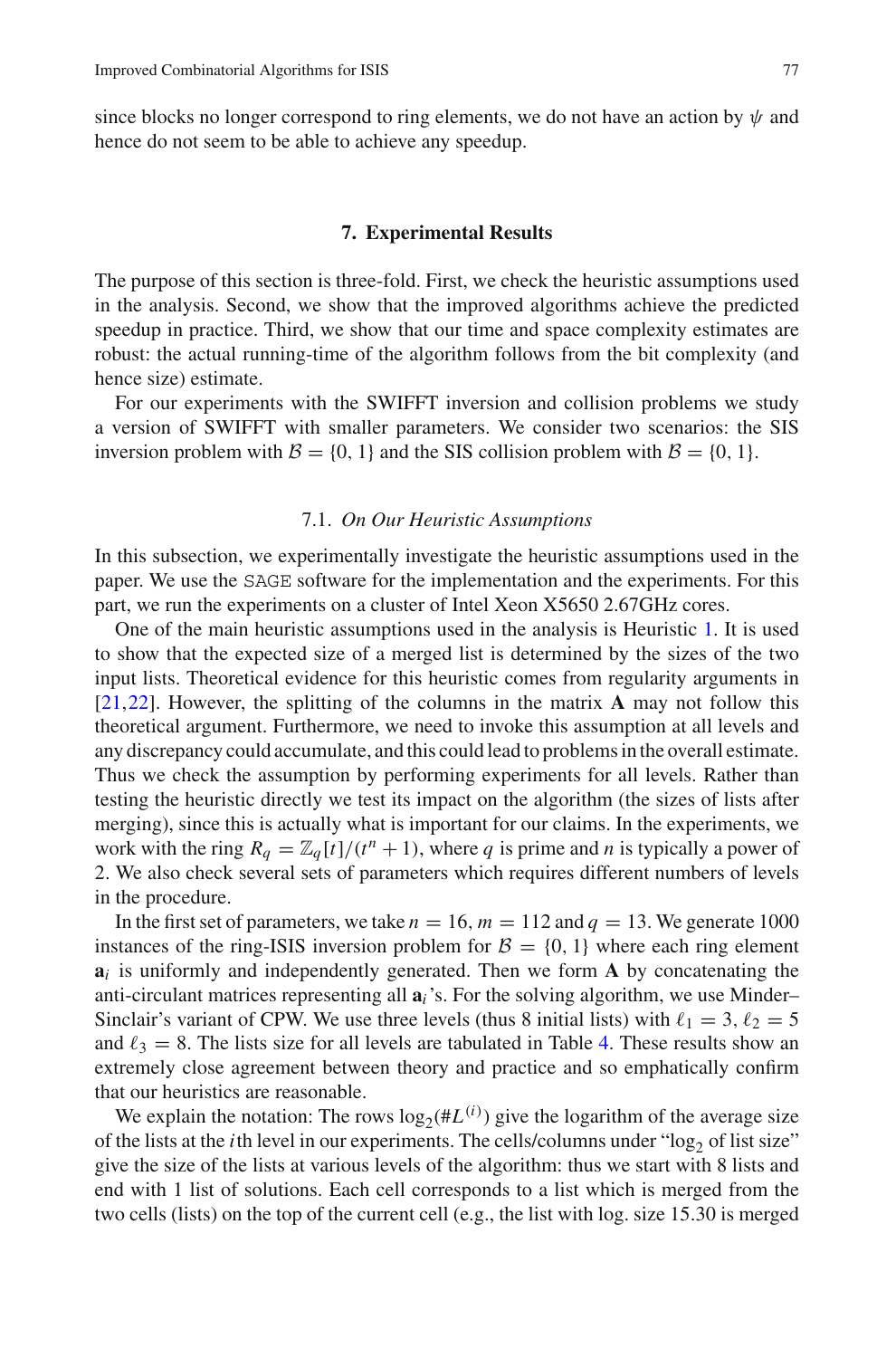| Levels                                                               |       |                     |       | Init. Estl |       |  |       |  |       |  |
|----------------------------------------------------------------------|-------|---------------------|-------|------------|-------|--|-------|--|-------|--|
|                                                                      |       | $log2$ of list size |       |            |       |  |       |  |       |  |
| $\log_2(\#L^{(0)})$  14.00 14.00 14.00 14.00 14.00 14.00 14.00 14.00 |       |                     |       |            |       |  |       |  | 14.00 |  |
| $\log_2(\#L^{(1)})$                                                  |       | 16.90               | 16.90 |            | 16.90 |  | 16.90 |  | 16.90 |  |
| $\log_2(\#L^{(2)})$                                                  | 15.30 |                     |       |            | 15.30 |  |       |  | 15.30 |  |
| $\log_2(\#L^{(3)})$                                                  |       | 1.06                |       |            |       |  |       |  | 0.99  |  |

<span id="page-43-0"></span>**Table 4.** List size for parameters  $n = 16$ ,  $m = 112$  and  $q = 13$ .

**Table 5.** List size for parameters  $n = 32$ ,  $m = 1024$  and  $q = 13$ .

<span id="page-43-1"></span>

| Levels                                                                                                                                                                                                                                                                                                            |                                          |       |       |  |       |       |       | $log2$ of lists size             |       |       |  |  |       |       | Init. Est |
|-------------------------------------------------------------------------------------------------------------------------------------------------------------------------------------------------------------------------------------------------------------------------------------------------------------------|------------------------------------------|-------|-------|--|-------|-------|-------|----------------------------------|-------|-------|--|--|-------|-------|-----------|
| $\log_2(\#L^{(0)})_1$                                                                                                                                                                                                                                                                                             | 64 initial lists of log. size 16.00 each |       |       |  |       |       |       |                                  |       | 16.00 |  |  |       |       |           |
| $\left[\log_2(\#L^{(1)})\right]17.20\right]17.20\left[17.20\right]17.20\left[17.20\right]17.20\left[17.20\right]17.20\left[17.20\right]17.20\left[17.20\right]17.20\left[17.20\right]17.20\left[17.20\right]17.20\left[17.20\right]17.20\left[17.20\right]17.20$                                                  |                                          |       |       |  |       |       |       |                                  |       |       |  |  |       |       | 17.20     |
| $(continue.)$  17.20 17.20 17.20 17.20 17.20 17.20 17.20 17.20 17.20 17.20 17.20 17.20 17.20 17.20 17.20 17.20 17.20 17.20                                                                                                                                                                                        |                                          |       |       |  |       |       |       |                                  |       |       |  |  |       |       |           |
| $\lfloor \log_2(\#L^{(2)}) \rfloor$ 15.89 $\lfloor 15.90 \rfloor$ 15.89 $\lfloor 15.89 \rfloor$ 15.89 $\lfloor 15.89 \rfloor$ 15.89 $\lfloor 15.90 \rfloor$ 15.90 $\lfloor 15.90 \rfloor$ 15.89 $\lfloor 15.89 \rfloor$ 15.89 $\lfloor 15.89 \rfloor$ 15.89 $\lfloor 15.89 \rfloor$ 15.90 $\lfloor 15.89 \rfloor$ |                                          |       |       |  |       |       |       |                                  |       |       |  |  |       |       | 15.89     |
| $\log_2(\overline{\#L^{(3)}})$                                                                                                                                                                                                                                                                                    | 16.99                                    |       | 16.99 |  | 16.99 |       | 16.99 | 16.99<br>16.99<br>16.99<br>16.99 |       |       |  |  |       | 16.99 |           |
| $\log_2(\#L^{(4)})$                                                                                                                                                                                                                                                                                               |                                          | 19.17 |       |  |       | 19.17 |       | 19.17<br>19.17                   |       |       |  |  | 19.17 |       |           |
| $\log_2(\#L^{(5)})$                                                                                                                                                                                                                                                                                               | 16.14<br>16.14                           |       |       |  |       |       |       |                                  | 16.14 |       |  |  |       |       |           |
| $\log_2(\overline{\#L^{(6)}})_1$                                                                                                                                                                                                                                                                                  |                                          |       |       |  |       |       |       | $-1.03$                          |       |       |  |  |       |       | $-1.02$   |

from two lists of log. size 16.90). The last column "Init. Est" denotes the theoretical estimations based on the initial list size.

In the second experiment we take slightly larger parameters  $n = 32$ ,  $m = 1024$  and  $q = 13$ . The purpose is to show that the heuristics are still plausible even when there are more levels. This requires to use a larger number of lists, with 64 initial lists of log. size 16. As before, we generate 1000 instances of the ring-ISIS problem. The list sizes for all levels are tabulated in Table [5.](#page-43-1) The notation used is the same as in Table [4.](#page-43-0) The subgroups are defined with  $\ell_i = 4, 5, 4, 4, 6, 9$  for  $i = 1$  to 6. For the last list, the figure −1.03 means that on average there is one solution out of two experiments. This is not a problem since we would run the algorithm twice.

In the third experiment we take a different set of parameters  $n = 16$ ,  $m = 128$  and  $q = 17$  and we now use the HNF and the approximate merge algorithm. We generate 1000 instances of the ring-ISIS problem. The purpose is to show that the heuristics on the list sizes are still plausible when the errors are considered. Note that after the HNF we have  $m' = 112$ . We use 8 initial lists, each of size  $2^{14}$ ; we also use subgroups defined by  $\ell_1 = 4, \ell_2 = 3$  and  $\ell_3 = 9$ . The lists size for all levels are tabulated in Table [6.](#page-44-0) The notation is similar to the previous two tables, except that we also give information on the error lengths  $\gamma_{i,j}$  in the table.<sup>[9](#page-43-2)</sup> The rows Est.  $\log_2(\#L^{(i)})$  denote the estimated logarithmic average list size at the *i*th level where the estimation is computed using the actual list size at the  $(i - 1)$ th level.

Furthermore, for the same experiment, we also compute the experimental average number of #Flips(**v**) in Lemma [3](#page-27-1) (we record the total number of flips checked during the approximate merge algorithm and then average the number by the size of list). The errors used in the approximate merge of Table [6](#page-44-0) are  $\{2, 1, 1, 1, 2, 9\}$  respectively (they correspond in order to cells "Errors  $\gamma$ *i*, *j*" of Table [6](#page-44-0) but we did not consider the one without errors). The row "Lmsb" denotes the number of most significant bits used

<span id="page-43-2"></span><sup>&</sup>lt;sup>9</sup>In Sect. [4.2](#page-23-0) we assume  $\gamma_i = \ell_i/2^{t-i}$  are integers. In practice, the values of  $\gamma_i$  are computed from a integer program. Hence we use the notation γ*i*,*j* to indicate that the error lengths within the *i*th level can be different.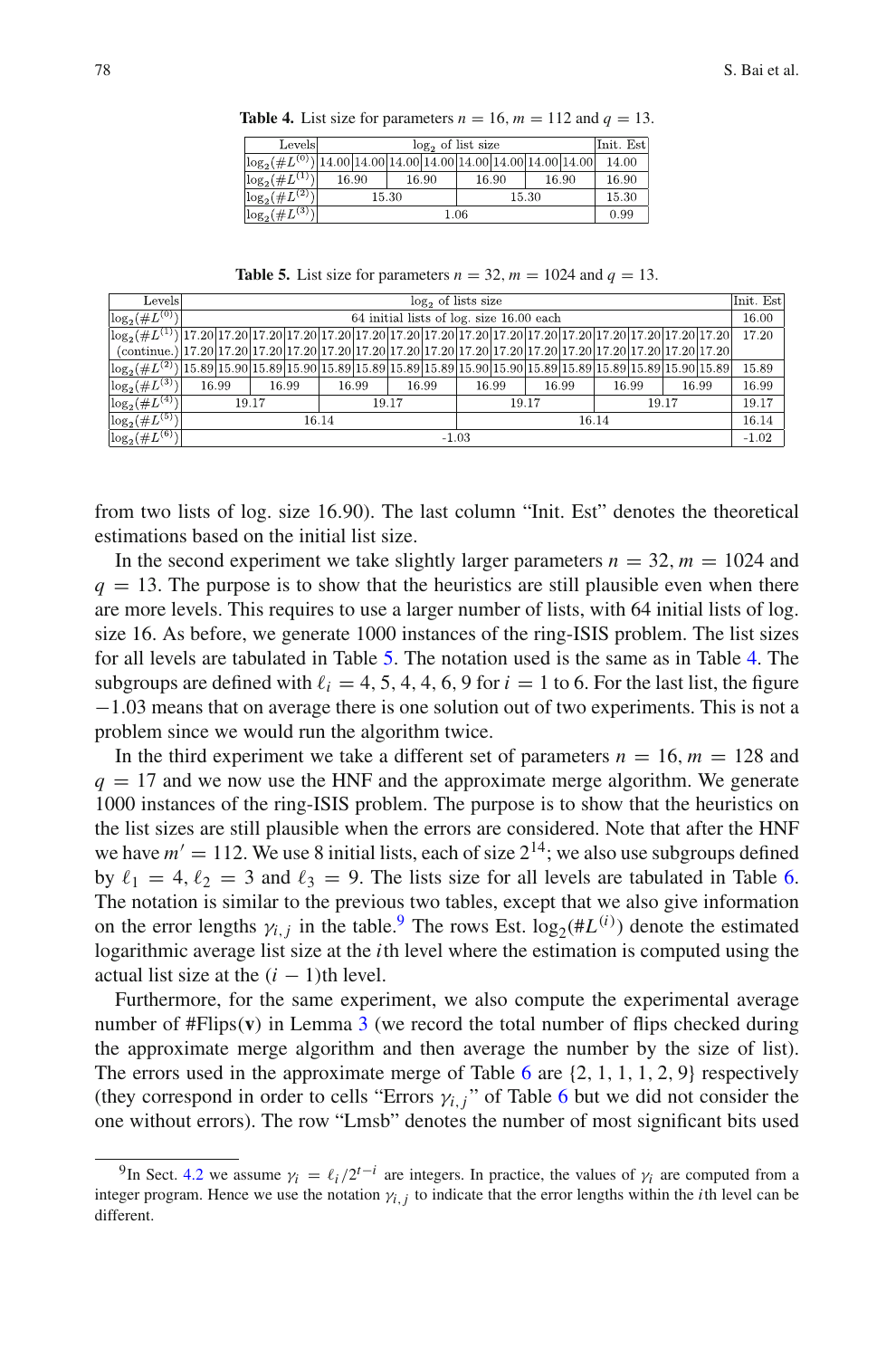| 2     |        |                |                                                                                 |  |  |  |  |
|-------|--------|----------------|---------------------------------------------------------------------------------|--|--|--|--|
| 13.65 | 12.65  | 11.65          | 12.65                                                                           |  |  |  |  |
| 13.65 | 12.65  | 11.65          | 12.65                                                                           |  |  |  |  |
|       |        |                | 2                                                                               |  |  |  |  |
|       |        | 14.04          |                                                                                 |  |  |  |  |
|       |        | 14.04          |                                                                                 |  |  |  |  |
| 9     |        |                |                                                                                 |  |  |  |  |
|       | 1.29   |                |                                                                                 |  |  |  |  |
|       |        |                |                                                                                 |  |  |  |  |
|       | Levels | 15.04<br>15.04 | $log2$ of lists size<br>14.00 14.00 14.00 14.00 14.00 14.00 14.00 14.00<br>1.40 |  |  |  |  |

<span id="page-44-0"></span>**Table 6.** List size for parameters  $n = 16$ ,  $m = 128$  and  $q = 17$ .

**Table 7.** The expected number of #Flips(**v**) in experiments of Table [6.](#page-44-0)

<span id="page-44-1"></span>

| Errors $\gamma_{i, i}$           |       |       |       |       |       |        |
|----------------------------------|-------|-------|-------|-------|-------|--------|
| Lmsb                             |       |       |       |       |       |        |
| Theoretical average $#Flips(v)$  | 2.339 | 1.294 | . 294 | 2.000 | 4.000 | 10.180 |
| Experimental average $#Flips(v)$ | 2.339 | 1.294 | 1.294 | 2.000 | 4.000 | 10.212 |

for each merge. We record the experimental average numbers of #Flips(**v**) for each corresponding merge and compare them to the theoretical values. The theoretical values are computed using the formula  $(p_{\text{flip}}+1)^{\gamma_i}$  for the expected value of #Flips(**v**)(Table [7\)](#page-44-1).

These experimental results show that the list size estimates and the expected number of flips #Flips(**v**) are accurate and the heuristic assumptions are plausible for both the CPW (with Minder–Sinclair's refinement) and the HNF cases.

# 7.2. *ISIS Inversion*  $\mathcal{B} = \{0, 1\}$

The parameters here are  $n = 16$ ,  $q = 11$  and  $m$  ranges from 80 to 160. We compared the extended *k*-tree algorithm (Minder–Sinclair variant of CPW) with our HNF improvement. We tried 1000 instances for each set of parameters starting with different random seeds. Table [8](#page-45-0) shows the running-time comparison of algorithms in five sets of parameters. In general, the problems get easier as the density increases and thus the instances are getting easier when *m* increases.

Experiment **E1** denotes the extended *k*-tree (CPW) algorithm of Minder and Sinclair (see Sect. [2.6\)](#page-10-0). Experiment **E2** denotes the same algorithm, but with the HNF improvement and using approximate merge (see Sect. [4.2\)](#page-23-0). Columns "#**E**" are the theoretical estimate of the maximum number of bits of storage used at any stage of the algorithm during experiment **E** respectively. The value  $\tilde{m}$  in the Column " $\tilde{m}$ ,  $\ell_i$  (**E**)" denotes the actual dimension we used (since for a given dimension *m*, it is sometimes better to reduce the dimension to get a faster attack).<sup>10</sup> The notation  $\ell_i$  denotes the constraints for each level in the computation; when there are 3 (respectively 4) values  $\ell_i$  listed it means we are performing an 8-list (respectively 16-list) algorithm. Column "**T. E1** ; **E2**" denotes

<span id="page-44-2"></span> $10$ This does not occur in Table [8,](#page-45-0) but we see it in Table [9.](#page-46-0) When the dimension can be reduced to an instance which has been investigated previously, we do not repeat the experiment but just reproduce the experimental results from the previous instance.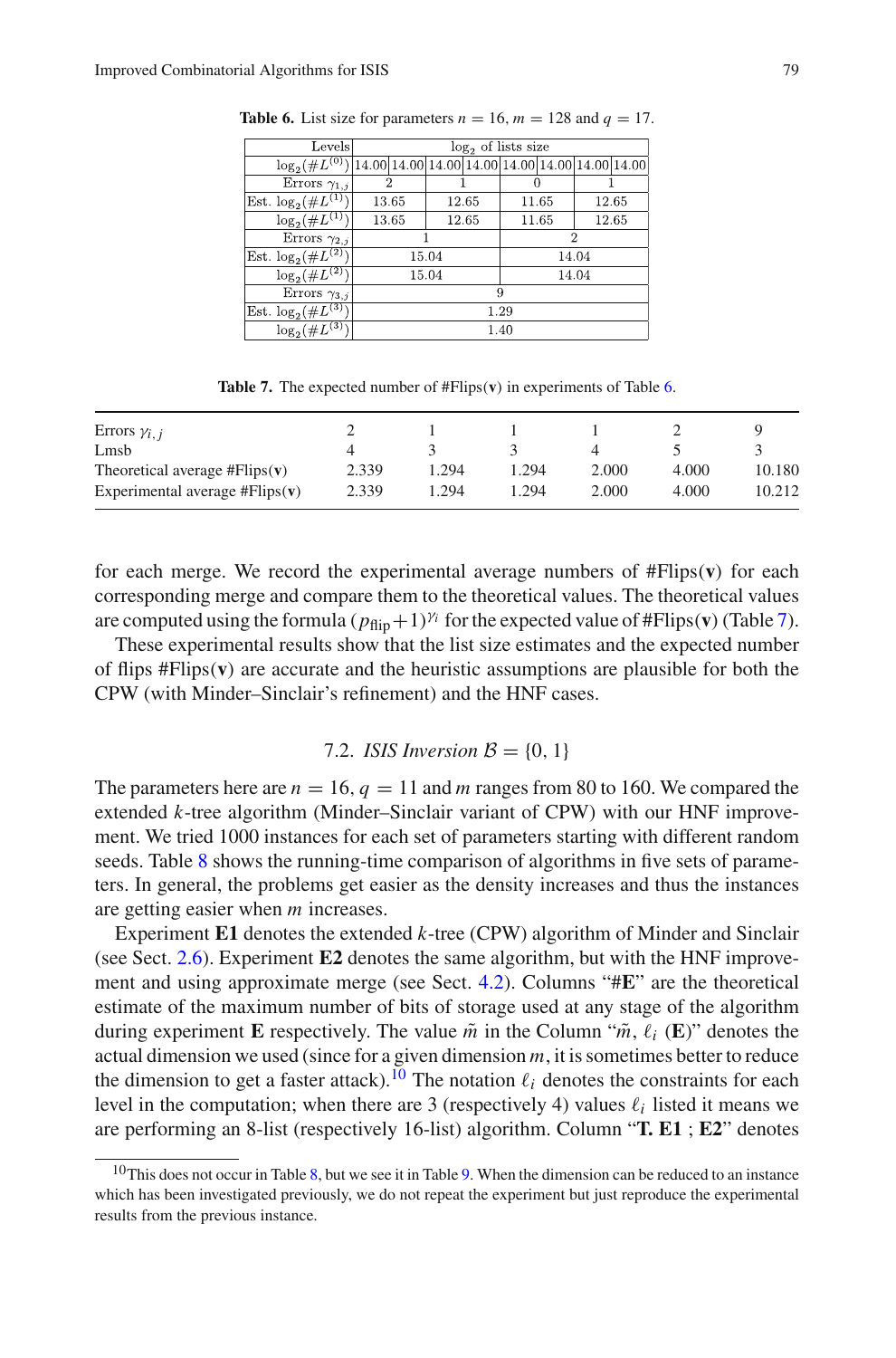<span id="page-45-0"></span>

| $\mathfrak{m}$ | $\tilde{m}$ and $\ell_i$ (E1) |                   |  | $\tilde{m}$ and $\ell_i$ (E2) #E1 #E2 T. E1 / E2 = ratio                   |      | $T1/T2$ succ. E1 ; E2 |
|----------------|-------------------------------|-------------------|--|----------------------------------------------------------------------------|------|-----------------------|
| 80             | 80, (1, 4, 11)                | 80, (1, 4, 11)    |  | $19.24$ 14.24 $646.32 \times 17.29 \times 37.38$ 21.15                     |      | 73.5% : 74.6%         |
| 96             | 96, (2, 5, 9)                 | 96, (2, 5, 9)     |  | $17.08$ $14.08$ $93.29s/31.38s = 2.97$                                     | 7.75 | $100\% : 100\%$       |
|                | 112 112, $(4, 4, 8)$          | 112, (4, 4, 8)    |  | $14.49$ $12.00$ $21.81\frac{s}{8.71} = 2.50$                               | 6.60 | 92.6%; 90.3%          |
|                | 128 128, $(1, 3, 5, 7)$       | 128, (1, 4, 2, 9) |  | $14.70$ $11.57$ $14.15s/4.43s = 3.19$                                      | 5.84 | 63.1%; 64.8%          |
|                |                               |                   |  | 160 160, $(2, 4, 4, 6)$ 160, $(3, 2, 3, 8)$ 13.08 10.33 7.96s/2.77s = 2.87 | 4.77 | 86.8%; 83.0%          |

**Table 8.** Comparison of algorithms for ISIS inversion  $\mathcal{B} = \{0, 1\}$ .

the average observed running-time (using a SAGE implementation on a cluster of Intel Xeon X5650 2.67GHz cores) over 1000 trials for each set of parameters for experiment E. Column "**T1/T2**" denotes the ratio of the running-time estimate (using the estimate of Lemma [3\)](#page-27-1) between two experiments. Column "succ. **E1** ; **E2**" denotes the success probability (the probability at least one solution is found) by averaging over 1000 trials. It is noted that our improved algorithms have comparable success probability to the original CPW algorithm.

Note that the actual running-time only follows roughly from the size upper bound "#E", but not exactly. For instance in experiment **E1**, dimension  $m = 128$  can be reduced to  $\tilde{m} = 112$  which gives a better size upper bound (from 14.70 to 14.49). However, the actual running-time for keeping  $\tilde{m} = 128$  is better than after reducing to 112. This is because the column "#**E**" only denotes the theoretical estimate of the maximum bit storage. The list sizes at various levels might be smaller than "#**E**" and the list sizes at the same level may be different. Note it is easy to compute the list sizes at each level using the information in Table [8](#page-45-0) using a linear program.

# 7.3. *Collision on*  $B = \{0, 1\}$

We now consider the collision problem for the set  $\mathcal{B} = \{0, 1\}$ . This simulates the SWIFFT collision problem. Experiment **E3** is the Howgrave-Graham-Joux "birthday attack" variant of the Minder–Sinclair CPW algorithm. In other words, we do the CPW algorithm using parameters  $\ell_1, \ldots, \ell_t$  and then apply the birthday paradox to the final list of entries in  $\mathbb{Z}_q^{n-(\ell_1+\cdots+\ell_t)}$ . Experiment **E4** is the same, but applying the HNF and using approximate merge. The parameters are  $n = 16$ ,  $q = 17$ , and m ranges from 96 to 176. The notation used in Table [9](#page-46-0) is analogous to that used in Table [8.](#page-45-0) Column "succ. **E3** ; **E4**" also denotes the success probability by averaging over 1000 trials. By comparison, our improved algorithms take less time and have higher success probability than their counterparts (except for  $m = 128$ ).

To summarize, the experimental results presented in Tables [8](#page-45-0) and [9](#page-46-0) confirm that the improved algorithms using the Hermite normal form indeed perform faster in practice than the previous state-of-the-art (with comparable success probability). Our experimental results are also in agreement with the theoretical analysis.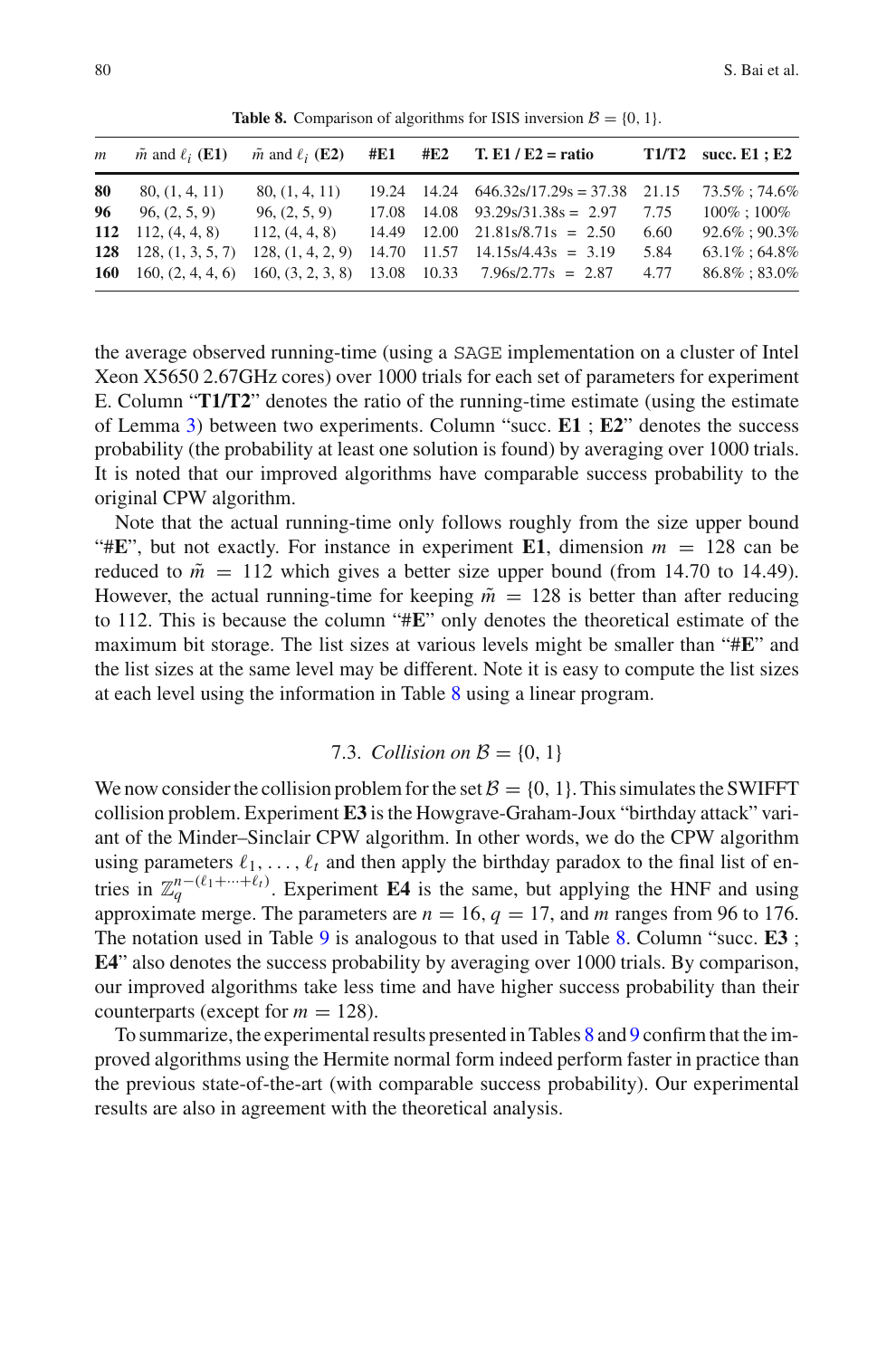<span id="page-46-0"></span>

| $\mathfrak{m}$ | $\tilde{m}$ and $\ell_i$ ( <b>E3</b> ) |                                                      |             |             | $\tilde{m}$ and $\ell_i$ (E4) #E3 #E4 T. E3 / E4 = ratio | $T3/T4$ succ. E3 ; E4 |
|----------------|----------------------------------------|------------------------------------------------------|-------------|-------------|----------------------------------------------------------|-----------------------|
| 96             | 88, (2, 3, 4)                          | 96, (3, 2, 3)                                        |             |             | $15.39$ $10.34$ $44.56 \times 10^{10} = 8.75$ $7.22$     | $46.2\% : 56.0\%$     |
| 128            | 128, (1, 3, 2, 4)                      | 96, (3, 2, 3)                                        |             | 14.95 10.34 | $19.79\text{s}/5.09\text{s} = 3.50$ 6.29                 | $95.6\% : 56.0\%$     |
|                | 144 $144, (1, 4, 3, 2)$                | 144, (2, 2, 2, 3)                                    | 13.91 10.29 |             | $17.34\frac{\text{s}}{6.73\text{s}} = 2.58$ 4.75         | 84.5%: 97.7%          |
| 160            |                                        | $160, (2, 3, 3, 2)$ $160, (3, 1, 2, 3)$ $12.85$ 9.94 |             |             | $8.55\frac{s}{5.65s} = 1.51$ 1.66                        | $67.5\%:90.0\%$       |

**Table 9.** Comparison of algorithms for ISIS inversion  $\mathcal{B} = \{0, 1\}$ .

# **8. Conclusions and Further Work**

We have explained how the Hermite normal form reduces the ISIS problem to an "approximate subset-sum" problem, and we have given a variant of the CPW algorithm that can solve such problems. As a result, we have given improved algorithms for inverting and finding collisions for the SWIFFT hash function. Our new methods are approximately 500-1000 times faster than previous methods, but do not violate the security level of the SWIFFT hash function claimed in [\[21](#page-47-3)].

In Sect. [3](#page-16-0) we have analyzed the HGJ and BCJ algorithms for ISIS instances of density  $> 1$  $> 1$ . Figure 1 illustrates how these algorithms behave as the density grows. While these results are not of interest for the SWIFFT hash function (as it has very high density), they may be relevant to the study of other ISIS problems with small coefficient sets.

Section [4.3](#page-28-0) discusses adapting the BCJ algorithm to the case of approximate ISIS (using the Hermite normal form of the original ISIS instance) and obtains an improved algorithm to solve ISIS. We believe these ideas will be of interest to studying ISIS instances with low density and small coefficient sets.

Finally, Sect. [7](#page-42-0) reports on extensive experiments with the CPW algorithm. These results confirm our theoretical analysis, and demonstrate that applying the Hermite normal form to ISIS gives a significant speedup in practice.

There are several questions remaining for future work. One important challenge is to develop algorithms with lower storage requirements and that can be parallelized or distributed. We note that Pollard-rho-style random walks do not seem to be useful as they lead to running times proportional to  $\sqrt{q^n}$ , which is usually much worse than the running times considered in this paper.

It is also worthwhile to examine the lattice-based schemes submitted to the NIST Post-quantum Standardization process.<sup>[11](#page-46-1)</sup> There might be schemes for which the algorithms described in this paper could be applied.

# **Acknowledgements**

We thank the reviewers for their detailed comments and suggestions. We acknowledge NeSI (the New Zealand eScience Infrastructure), PSMN (Pôle Scientifique de Modélisation Numérique – ENS de Lyon) and the Research Computing at Florida Atlantic University for providing computing facilities and support. The work of the first author has been supported in part by ERC Starting Grant ERC-2013-StG-335086-LATTAC.

<span id="page-46-1"></span><sup>1</sup>[1https://csrc.nist.gov/Projects/Post-Quantum-Cryptography.](https://csrc.nist.gov/Projects/Post-Quantum-Cryptography)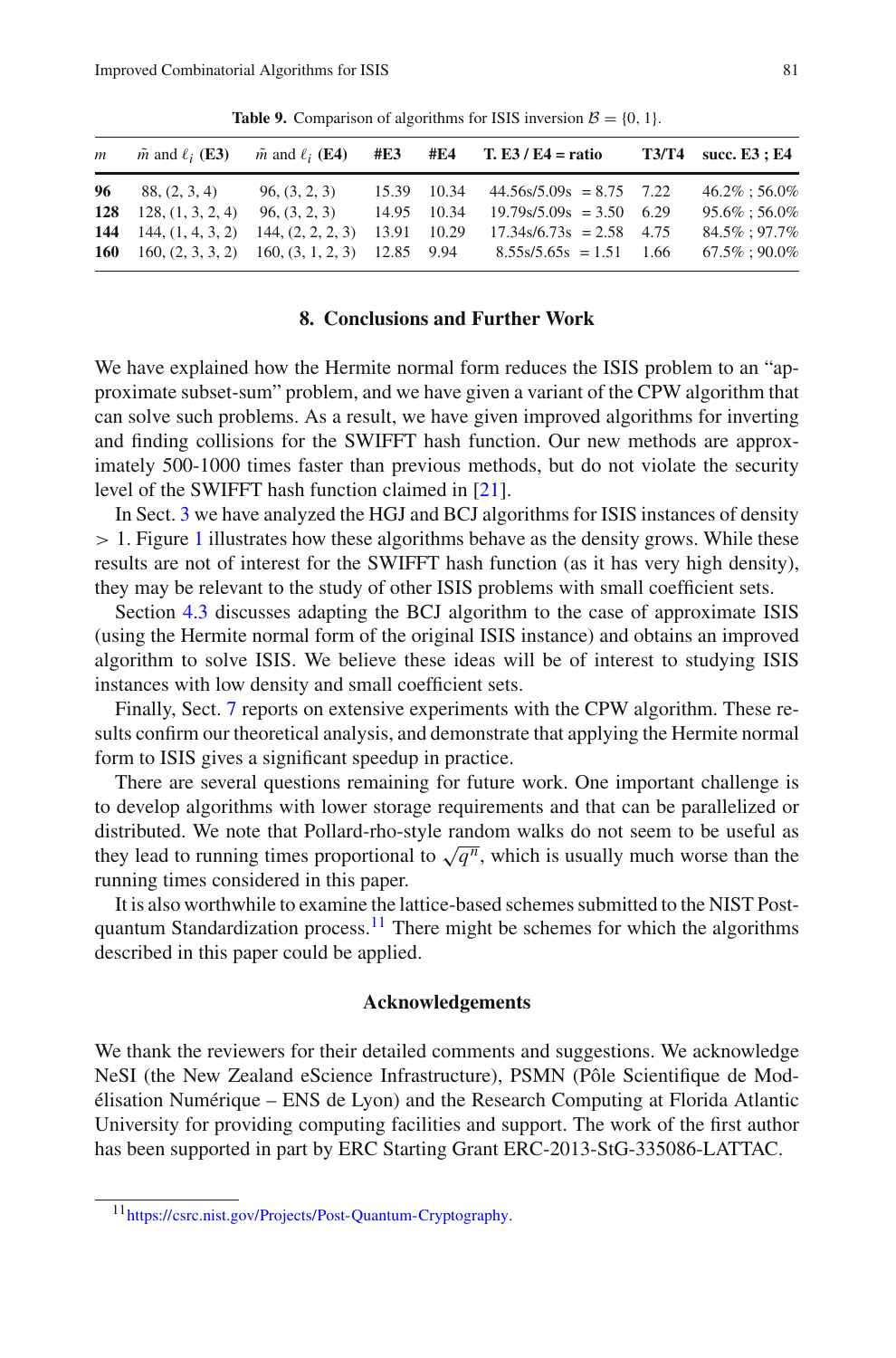## **References**

- <span id="page-47-7"></span>[1] Y. Arbitman, G. Dogon, V. Lyubashevsky, D. Micciancio, C. Peikert, A. Rosen, SWIFFTX: A proposal for the SHA-3 standard. Submitted to NIST SHA-3 competition
- <span id="page-47-2"></span>[2] M. Ajtai, Generating hard instances of lattice problems, electronic colloquium on computational complexity (ECCC), TR96-007 (1996)
- <span id="page-47-8"></span>[3] N. Bansal, S. Garg, J. Nederlof, N. Vyas, Faster space-efficient algorithms for subset sum and k-sum, in *Proceedings of the 49th Annual ACM SIGACT Symposium on Theory of Computing, STOC 2017* (2017), pp. 198–209
- <span id="page-47-11"></span>[4] A. Becker, J.-S. Coron, A. Joux, Improved generic algorithms for hard knapsacks, in K. G. Paterson (ed.), *EUROCRYPT* 2011. LNCS, 6632 (Springer, 2011), pp. 364–385
- <span id="page-47-17"></span>[5] D.J. Bernstein, Better price-performance ratios for generalized birthday attacks, in *Workshop Record of SHARCS07*, (2007). <http://cr.yp.to/papers.html#genbday>
- <span id="page-47-18"></span>[6] D.J. Bernstein, T. Lange, R. Niederhagen, C. Peters, P. Schwabe, FSBday: Implementing Wagner's generalized birthday attack against the SHA-3 round-1 candidate FSB, in B.K. Roy and N. Sendrier (eds.), *INDOCRYPT* 2009. LNCS, 5922 (Springer, 2009), pp. 18–38
- <span id="page-47-10"></span>[7] J. Buchmann, R. Lindner, Secure parameters for SWIFFT, in B. Roy and N. Sendrier (eds.),*INDOCRYPT* 2009. LNCS, 5922 (2009), pp. 1–17
- <span id="page-47-12"></span>[8] P. Camion, J. Patarin, The knapsack hash function proposed at Crypto'89 can be broken, in D.W. Davies (ed.), *EUROCRYPT* 1991. LNCS, 547 (Springer, 1991), pp. 39–53
- <span id="page-47-9"></span>[9] T.H. Cormen, C.E. Leiserson, R.L. Rivest, C. Stein, Introduction to algorithms, 2nd ed., (MIT press, 2001)
- [10] M.J. Coster, A. Joux, B.A. LaMacchia, A.M. Odlyzko, C.-P. Schnorr, J. Stern, Improved low-density subset sum algorithms. *Comput. Complex.*, **2**, 111–128, (1992)
- <span id="page-47-15"></span>[11] I. Dinur, O. Dunkelman, N. Keller, A. Shamir, Efficient dissection of composite problems, with applications to cryptanalysis, knapsacks, and combinatorial search problems, in R. Safavi-Naini and R. Canetti, *CRYPTO* 2012. LNCS, 7417 (Springer, 2012), pp. 719–740.
- <span id="page-47-19"></span>[12] M. Finiasz, N. Sendrier, Security bounds for the design of code-based cryptosystems, In: Matsui, M. (ed.) *ASIACRYPT* 2009. LNCS, vol. 5912 (Springer, Heidelberg, 2009), pp. 88105
- <span id="page-47-1"></span>[13] N. Gama, M. Izabachène, P.Q. Nguyen, X. Xie, Structural lattice reduction: generalized worst-case to average-case reductions and homomorphic cryptosystems. *EUROCRYPT* (2), 528–558 (2016)
- <span id="page-47-20"></span>[14] N. Howgrave-Graham, J.H. Silverman, W. Whyte, A meet-in-the-middle attack on an NTRU private key, Technical Report 004, NTRU Cryptosystems, June 2003
- <span id="page-47-5"></span>[15] N. Howgrave-Graham, A. Joux, New generic algorithms for hard knapsacks, in H. Gilbert (ed.), *EURO-CRYPT* 2010. LNCS, 6110 (Springer, 2010), pp. 235–256
- <span id="page-47-4"></span>[16] N. Howgrave-Graham, A. Joux, New Generic Algorithms for Hard Knapsacks (preprint), 17 pages (undated). Available from <www.joux.biz/publications/Knapsacks.pdf>
- [17] N. Howgrave-Graham, A Hybrid Lattice-Reduction and Meet-in-the-Middle Attack Against NTRU, in A. Menezes (ed.), *CRYPTO* 2007. LNCS, 4622 (Springer, 2007), pp. 150–169.
- [18] J.C. Lagarias, A.M. Odlyzko, Solving low-density subset sum problems. *J. ACM* **32**(1), 229–246 (1985)
- <span id="page-47-6"></span>[19] P. Kirchner, Improved generalized birthday attack, cryptology ePrint Archive: Report 2011/377 (2011)
- <span id="page-47-14"></span>[20] V. Lyubashevsky, On random high density subset sums, electronic colloquium on computational complexity (ECCC) 007 (2005)
- <span id="page-47-3"></span>[21] V. Lyubashevsky, D. Micciancio, C. Peikert, A. Rosen, SWIFFT: A modest proposal for FFT hashing, in K. Nyberg (ed.), *FSE* 2008. LNCS, 5086 (Springer, 2008), pp. 54–72
- <span id="page-47-0"></span>[22] D. Micciancio, Generalized compact knapsacks, cyclic lattices, and efficient one-way functions from worst-case complexity assumptions, electronic colloquium on computational complexity (ECCC), No. 095 (2004)
- [23] D. Micciancio, C. Peikert, Hardness of SIS and LWE with Small Parameters, in R. Canetti and J. A. Garay (eds.), *CRYPTO* 2013. LNCS, 8042 (Springer , 2013), pp. 21–39
- <span id="page-47-16"></span>[24] D. Micciancio, O. Regev, Lattice-based cryptography, in D. J. Bernstein, J. Buchmann and E. Dahmen (eds.), *Post quantum cryptography*, (Springer, 2009), pp. 147–191
- <span id="page-47-13"></span>[25] L. Minder, A. Sinclair, The extended k-tree algorithm. *J. Cryptol.* **25**, 349–382 (2012)